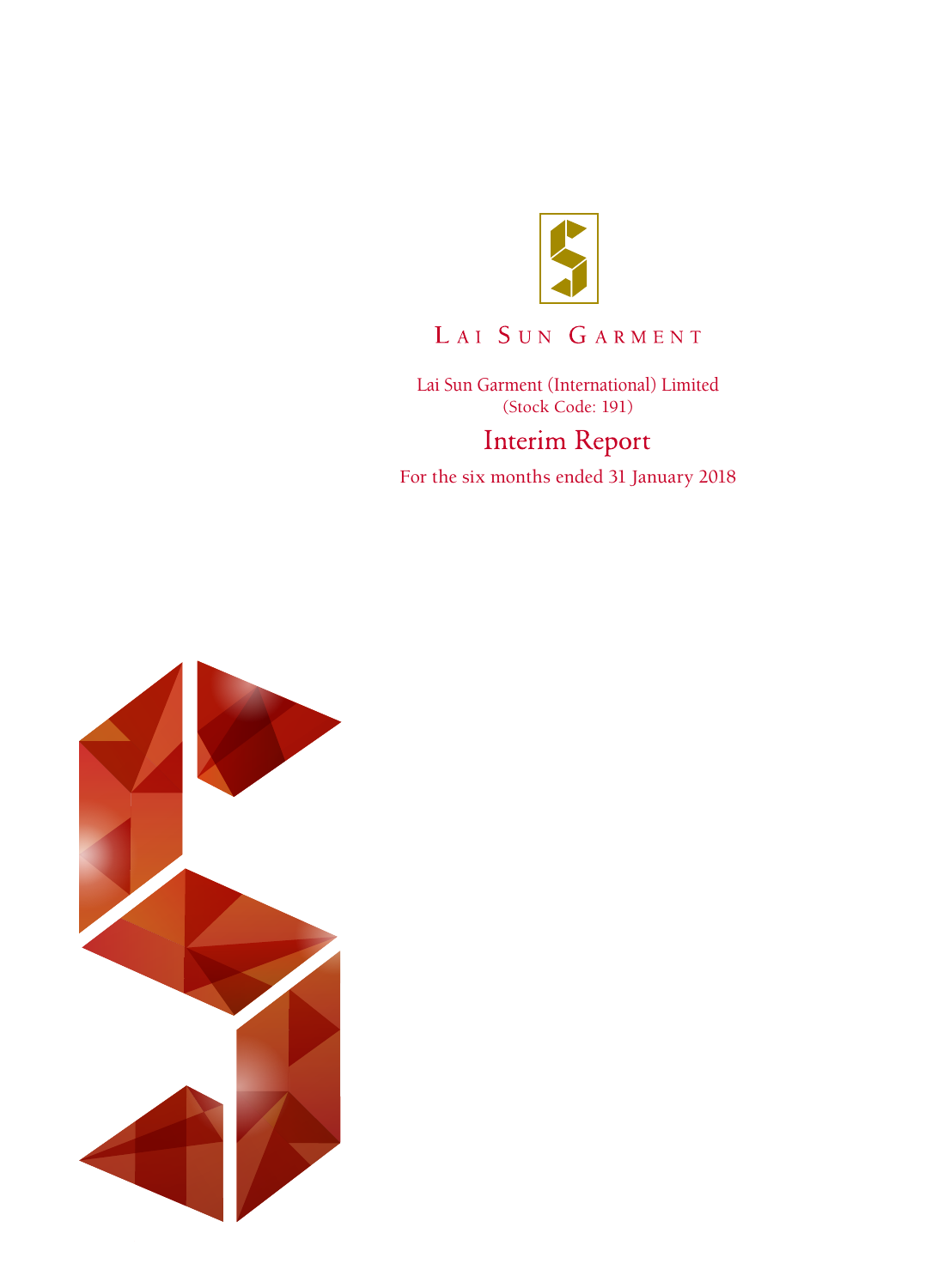# **Corporate Information**

### **PLACE OF INCORPORATION** Hong Kong

#### **BOARD OF DIRECTORS** *Executive Directors*

Lam Kin Ming *(Chairman)* Lam Kin Ngok, Peter, *GBS (Deputy Chairman)* Chew Fook Aun *(Deputy Chairman)* Lam Hau Yin, Lester *(also alternate director to U Po Chu)* Lam Kin Hong, Matthew U Po Chu

#### *Independent Non-executive Directors*

Chow Bing Chiu Lam Bing Kwan Leung Shu Yin, William

### **AUDIT COMMITTEE**

Leung Shu Yin, William *(Chairman)* Chow Bing Chiu Lam Bing Kwan

### **REMUNERATION COMMITTEE**

Lam Bing Kwan *(Chairman)* Chew Fook Aun Chow Bing Chiu Leung Shu Yin, William

### **COMPANY SECRETARY** Tse Pik Ha

### **REGISTERED OFFICE/PRINCIPAL OFFICE**

11th Floor Lai Sun Commercial Centre 680 Cheung Sha Wan Road Kowloon, Hong Kong

Tel: (852) 2741 0391 Fax: (852) 2785 2775

### **AUTHORISED REPRESENTATIVES**

Lam Kin Ming Chew Fook Aun

### **SHARE REGISTRAR AND TRANSFER OFFICE**

Tricor Tengis Limited Level 22, Hopewell Centre 183 Queen's Road East Hong Kong

### **INDEPENDENT AUDITORS**

Ernst & Young Certified Public Accountants

### **PRINCIPAL BANKERS**

Bank of China (Hong Kong) Limited The Bank of East Asia, Limited China Construction Bank (Asia) Corporation Limited DBS Bank Ltd. Hang Seng Bank Limited The Hongkong and Shanghai Banking Corporation Limited Industrial and Commercial Bank of China (Asia) Limited Oversea-Chinese Banking Corporation Limited Shanghai Pudong Development Bank Co., Ltd., Hong Kong Branch Standard Chartered Bank (Hong Kong) Limited United Overseas Bank Limited

### **SHARES INFORMATION** *Place of Listing*

The Main Board of The Stock Exchange of Hong Kong Limited

### *Stock Code / Board Lot*

191 / 1,000 shares

#### *American Depositary Receipt*

CUSIP Number: 50171P102 Trading Symbol: LGRTY ADR to Ordinary Share Ratio: 1:20 Depositary Bank: The Bank of

New York Mellon

### **WEBSITE**

www.laisun.com

### **INVESTOR RELATIONS**

Tel: (852) 2853 6116 Fax: (852) 2853 6651 Email: ir@laisun.com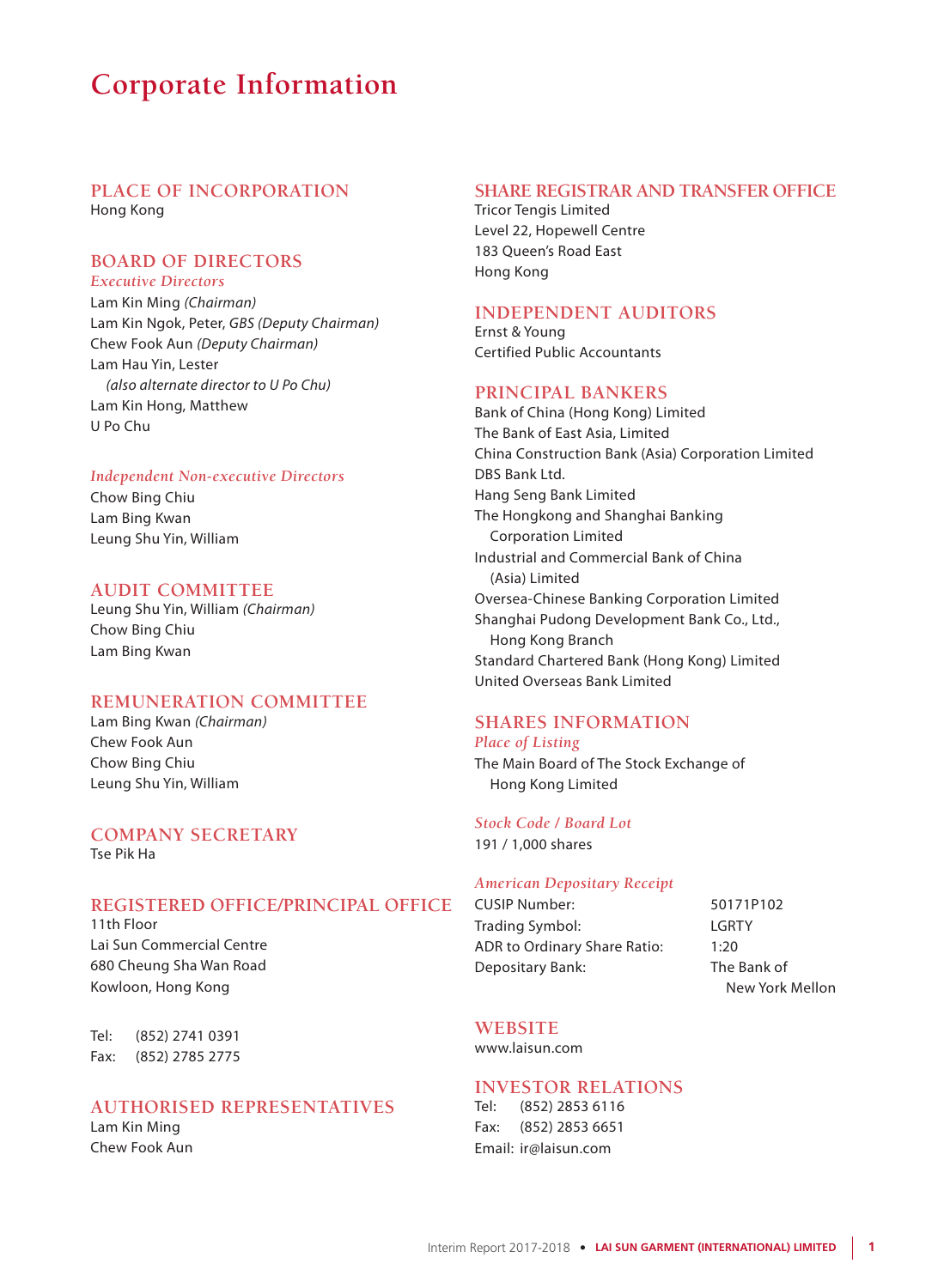The board of directors (the "**Board**") of Lai Sun Garment (International) Limited (the "**Company**") is pleased to present the unaudited consolidated results of the Company and its subsidiaries (the "**Group**") for the six months ended 31 January 2018 together with the comparative figures of the last corresponding period as follows:

# **Condensed Consolidated Income Statement**

For the six months ended 31 January 2018

|                                                                                                                                                     |                | <b>Six months ended</b>                                    |                                                            |
|-----------------------------------------------------------------------------------------------------------------------------------------------------|----------------|------------------------------------------------------------|------------------------------------------------------------|
|                                                                                                                                                     | <b>Notes</b>   | 31 January<br>2018<br>(Unaudited)<br><b>HK\$'000</b>       | 2017<br>(Unaudited)<br>HK\$'000                            |
| <b>TURNOVER</b>                                                                                                                                     | 3              | 917,890                                                    | 871,978                                                    |
| Cost of sales                                                                                                                                       |                | (374, 257)                                                 | (340, 852)                                                 |
| Gross profit                                                                                                                                        |                | 543,633                                                    | 531,126                                                    |
| Other revenue<br>Selling and marketing expenses<br>Administrative expenses<br>Other operating expenses<br>Fair value gains on investment properties |                | 79,479<br>(10, 901)<br>(213, 371)<br>(161, 036)<br>655,144 | 36,284<br>(17, 307)<br>(154, 924)<br>(132, 336)<br>607,850 |
| PROFIT FROM OPERATING ACTIVITIES                                                                                                                    | $\overline{4}$ | 892,948                                                    | 870,693                                                    |
| <b>Finance costs</b><br>Share of profits and losses of associates<br>Share of profits and losses of joint ventures                                  | 5              | (183, 740)<br>(6,881)<br>612,585                           | (130,691)<br>11,472<br>333,817                             |
| <b>PROFIT BEFORE TAX</b>                                                                                                                            |                | 1,314,912                                                  | 1,085,291                                                  |
| Tax                                                                                                                                                 | 6              | (44, 704)                                                  | (47, 609)                                                  |
| <b>PROFIT FOR THE PERIOD</b>                                                                                                                        |                | 1,270,208                                                  | 1,037,682                                                  |
| Attributable to:<br><b>Owners of the Company</b><br>Non-controlling interests                                                                       |                | 674,672<br>595,536                                         | 673,776<br>363,906                                         |
|                                                                                                                                                     |                | 1,270,208                                                  | 1,037,682                                                  |
| EARNINGS PER SHARE ATTRIBUTABLE TO<br>OWNERS OF THE COMPANY                                                                                         | $\overline{7}$ |                                                            | (Adjusted)                                                 |
| <b>Basic</b>                                                                                                                                        |                | HK\$1.762                                                  | HK\$1.774                                                  |
| <b>Diluted</b>                                                                                                                                      |                | HK\$1.738                                                  | HK\$1.760                                                  |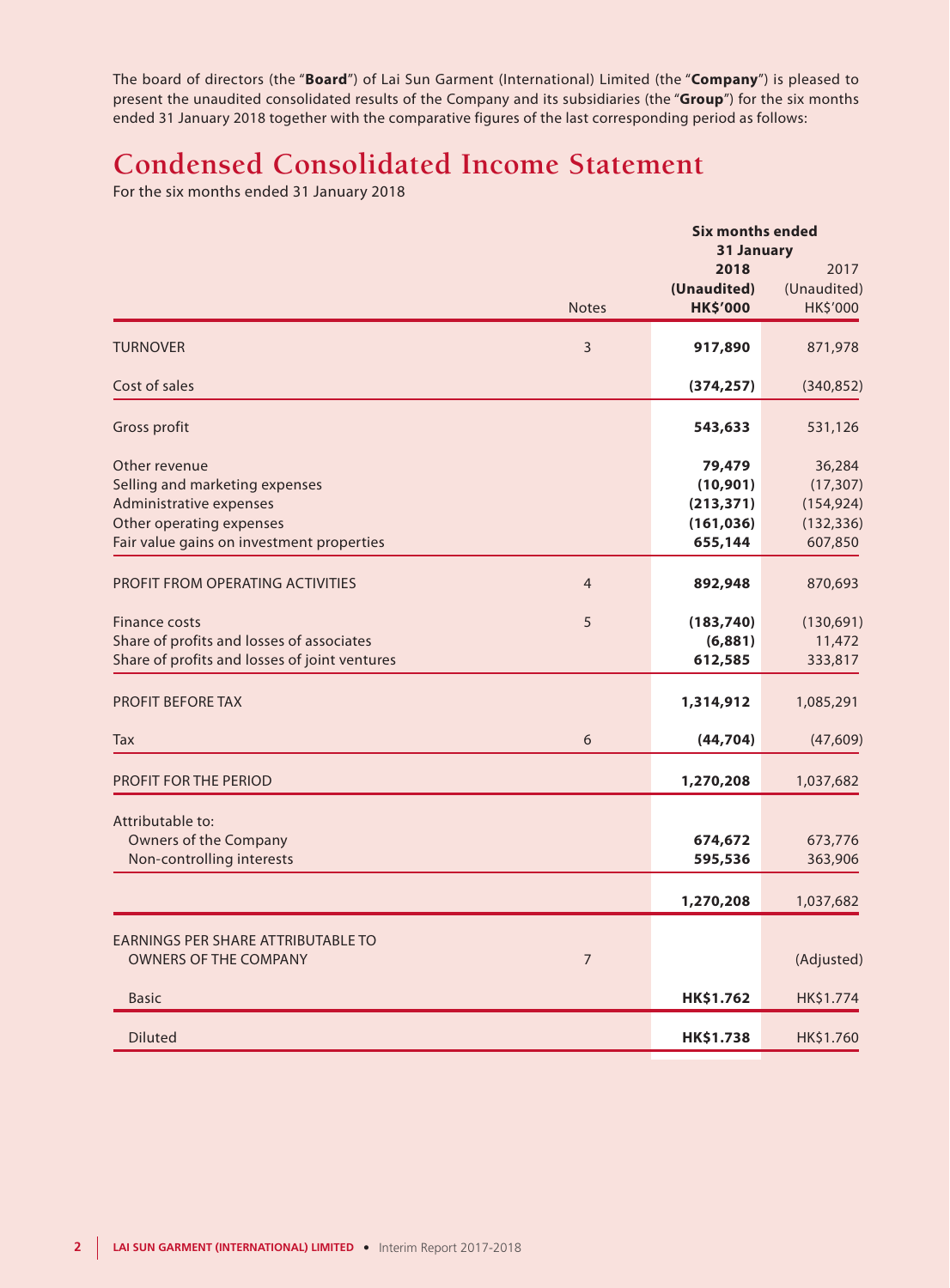# **Condensed Consolidated Statement of Comprehensive Income**

For the six months ended 31 January 2018

|                                                                                                           | <b>Six months ended</b><br>31 January  |                                 |
|-----------------------------------------------------------------------------------------------------------|----------------------------------------|---------------------------------|
|                                                                                                           | 2018<br>(Unaudited)<br><b>HK\$'000</b> | 2017<br>(Unaudited)<br>HK\$'000 |
| <b>PROFIT FOR THE PERIOD</b>                                                                              | 1,270,208                              | 1,037,682                       |
| OTHER COMPREHENSIVE INCOME/(EXPENSE) TO BE RECLASSIFIED<br>TO PROFIT OR LOSS IN SUBSEQUENT PERIODS:       |                                        |                                 |
| Changes in fair values of available-for-sale financial assets                                             | 165,713                                | 49,928                          |
| <b>Exchange realignments</b>                                                                              | 114,518                                | (50, 324)                       |
| Share of other comprehensive income/(expense) of associates                                               | 267,994                                | (135, 542)                      |
| Share of other comprehensive income of a joint venture<br>Cash flow hedges:                               | 962                                    |                                 |
| Effective portion of changes in fair value of hedging instruments<br>arising during the period            | (5,728)                                |                                 |
| Reclassification adjustments for exchange loss included in the condensed<br>consolidated income statement | (3, 535)                               |                                 |
|                                                                                                           | (9, 263)                               |                                 |
| OTHER COMPREHENSIVE INCOME/(EXPENSE) FOR THE PERIOD                                                       | 539,924                                | (135, 938)                      |
| TOTAL COMPREHENSIVE INCOME FOR THE PERIOD                                                                 | 1,810,132                              | 901,744                         |
| Attributable to:                                                                                          |                                        |                                 |
| <b>Owners of the Company</b>                                                                              | 961,821                                | 588,654                         |
| Non-controlling interests                                                                                 | 848,311                                | 313,090                         |
|                                                                                                           | 1,810,132                              | 901,744                         |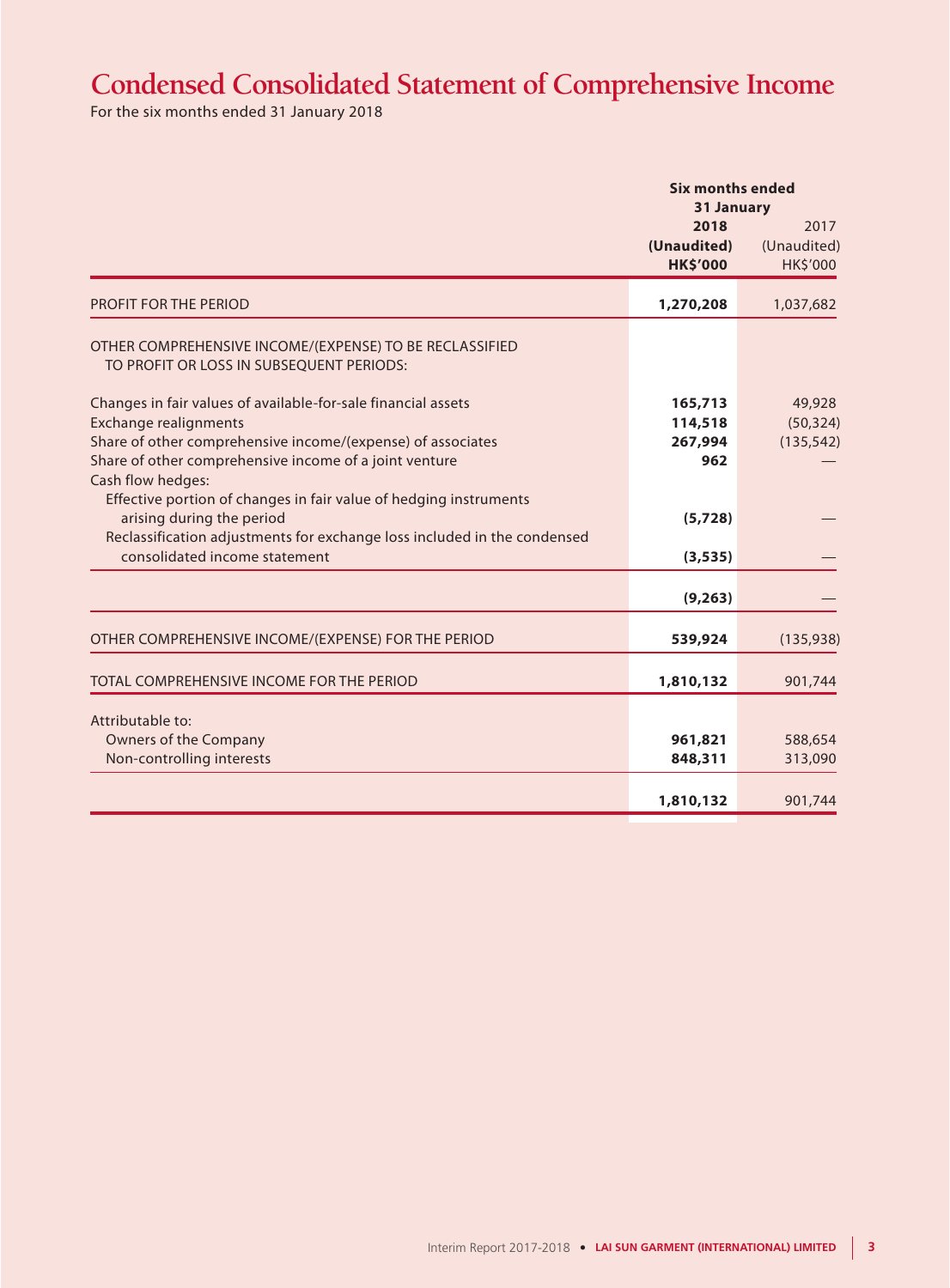# **Condensed Consolidated Statement of Financial Position**

As at 31 January 2018

|                                                                                                                                                                                                                                                                                                                                                                           | <b>Notes</b> | 31 January<br>2018<br>(Unaudited)<br><b>HK\$'000</b>                                                              | 31 July<br>2017<br>(Audited)<br>HK\$'000                                                                            |
|---------------------------------------------------------------------------------------------------------------------------------------------------------------------------------------------------------------------------------------------------------------------------------------------------------------------------------------------------------------------------|--------------|-------------------------------------------------------------------------------------------------------------------|---------------------------------------------------------------------------------------------------------------------|
| <b>NON-CURRENT ASSETS</b><br>Property, plant and equipment<br>Prepaid land lease payments<br>Investment properties<br>Properties under development for sale<br>Goodwill<br>Interests in associates<br>Interests in joint ventures<br>Available-for-sale financial assets<br>Pledged and restricted bank balances and time deposits<br>Deposits paid and other receivables |              | 5,025,106<br>19,359<br>20,112,722<br>890,697<br>5,161<br>3,884,553<br>7,925,439<br>2,029,282<br>80,039<br>339,354 | 4,322,054<br>19,873<br>19,245,714<br>1,646,938<br>5,161<br>3,628,138<br>7,224,183<br>1,717,665<br>86,892<br>232,664 |
| Total non-current assets                                                                                                                                                                                                                                                                                                                                                  |              | 40,311,712                                                                                                        | 38,129,282                                                                                                          |
| <b>CURRENT ASSETS</b><br>Properties under development for sale<br>Completed properties for sale<br>Inventories<br>Debtors, deposits paid and other receivables<br>Pledged and restricted bank balances and time deposits<br>Cash and cash equivalents                                                                                                                     | $\,8\,$      | 965,856<br>264,914<br>33,549<br>656,959<br>312,351<br>2,772,167                                                   | 264,914<br>31,327<br>543,893<br>314,152<br>3,176,636                                                                |
| <b>Total current assets</b>                                                                                                                                                                                                                                                                                                                                               |              | 5,005,796                                                                                                         | 4,330,922                                                                                                           |
| <b>CURRENT LIABILITIES</b><br>Creditors, deposits received and accruals<br>Tax payable<br><b>Guaranteed notes</b><br><b>Bank borrowings</b>                                                                                                                                                                                                                               | 9<br>10      | 1,469,328<br>103,664<br>800,275<br>186,486                                                                        | 477,301<br>127,541<br>3,480,606<br>171,582                                                                          |
| <b>Total current liabilities</b>                                                                                                                                                                                                                                                                                                                                          |              | 2,559,753                                                                                                         | 4,257,030                                                                                                           |
| <b>NET CURRENT ASSETS</b>                                                                                                                                                                                                                                                                                                                                                 |              | 2,446,043                                                                                                         | 73,892                                                                                                              |
| TOTAL ASSETS LESS CURRENT LIABILITIES                                                                                                                                                                                                                                                                                                                                     |              | 42,757,755                                                                                                        | 38,203,174                                                                                                          |
| <b>NON-CURRENT LIABILITIES</b><br><b>Bank borrowings</b><br><b>Guaranteed notes</b><br>Other borrowing, note payable and interest payable<br>Derivative financial instruments<br>Deferred tax<br>Provision for tax indemnity<br>Long term deposits received and other payables<br>Deferred rental                                                                         | 10           | 6,701,767<br>3,105,184<br>390,009<br>5,728<br>212,816<br>344,251<br>679,618<br>6,083                              | 7,503,652<br>384,293<br>207,962<br>344,251<br>902,034<br>7,448                                                      |
| <b>Total non-current liabilities</b>                                                                                                                                                                                                                                                                                                                                      |              | 11,445,456                                                                                                        | 9,349,640                                                                                                           |
|                                                                                                                                                                                                                                                                                                                                                                           |              | 31,312,299                                                                                                        | 28,853,534                                                                                                          |
| <b>EQUITY</b><br>Equity attributable to owners of the Company<br>Share capital<br>Investment revaluation reserve<br>Share option reserve<br><b>Hedging reserve</b><br>Capital reduction reserve<br>Asset revaluation reserve<br>Other reserve<br>Statutory reserve<br><b>Exchange fluctuation reserve</b><br>Retained profits                                             |              | 1,232,007<br>460,710<br>100,916<br>(1, 138)<br>6,973<br>55,494<br>1,159,282<br>30,405<br>(32,901)<br>14,424,529   | 1,198,360<br>367,057<br>70,925<br>1,210<br>6,973<br>55,494<br>2,759,760<br>25,622<br>(228, 745)<br>13,780,780       |
| Non-controlling interests                                                                                                                                                                                                                                                                                                                                                 |              | 17,436,277<br>13,876,022                                                                                          | 18,037,436<br>10,816,098                                                                                            |
|                                                                                                                                                                                                                                                                                                                                                                           |              | 31,312,299                                                                                                        | 28,853,534                                                                                                          |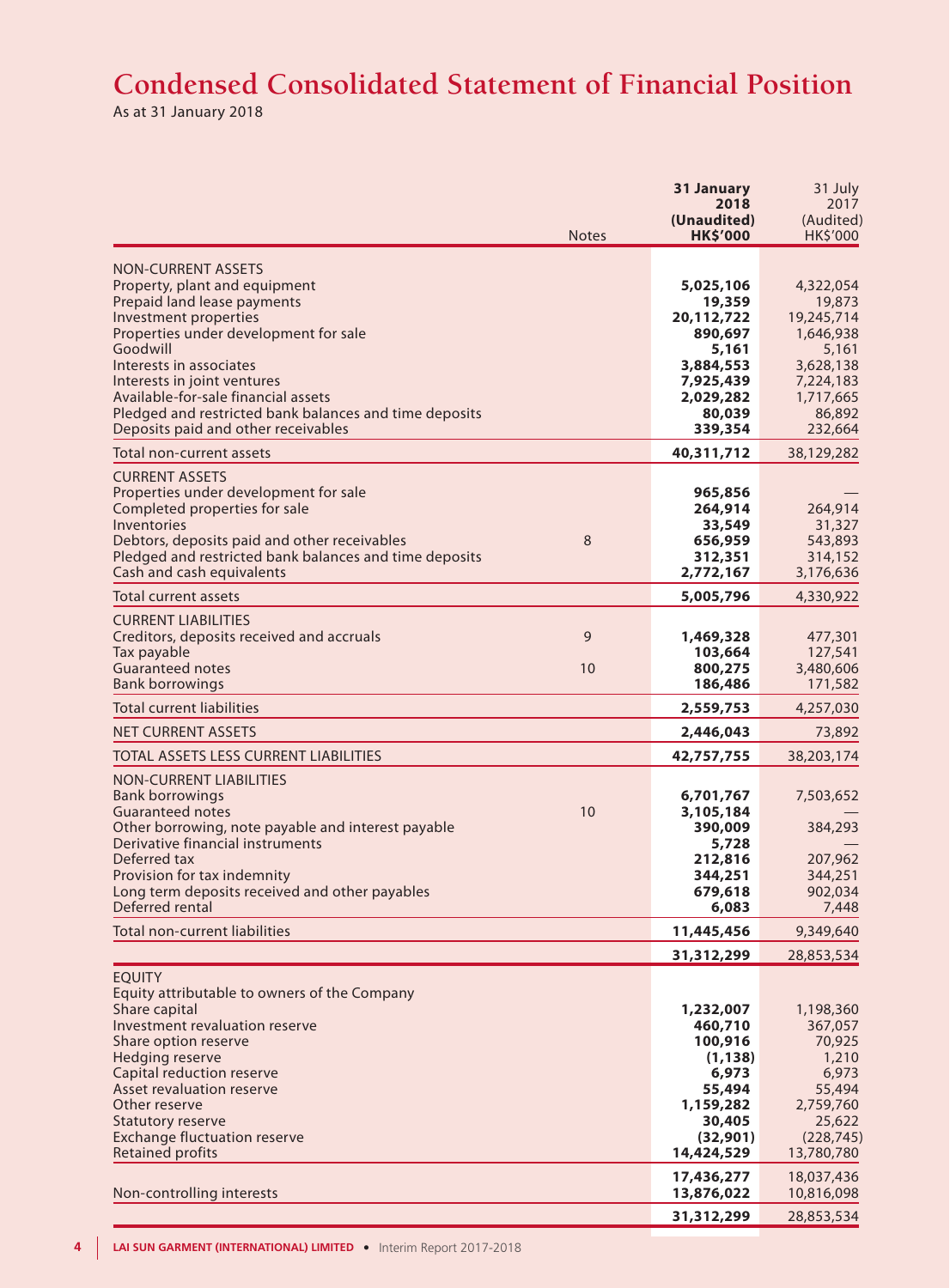# **Condensed Consolidated Statement of Changes in Equity**

For the six months ended 31 January 2018

|                                                                                                                                                  | Attributable to owners of the Company            |                                                         |                                               |                                       |                                                    |                                                    |                                     |                                                |                                                              |                                               |                                   |                                                     |                                 |
|--------------------------------------------------------------------------------------------------------------------------------------------------|--------------------------------------------------|---------------------------------------------------------|-----------------------------------------------|---------------------------------------|----------------------------------------------------|----------------------------------------------------|-------------------------------------|------------------------------------------------|--------------------------------------------------------------|-----------------------------------------------|-----------------------------------|-----------------------------------------------------|---------------------------------|
|                                                                                                                                                  | Share<br>capital <sup>®</sup><br><b>HK\$'000</b> | Investment<br>revaluation<br>reserve<br><b>HK\$'000</b> | Share<br>option<br>reserve<br><b>HK\$'000</b> | Hedging<br>reserve<br><b>HK\$'000</b> | Capital<br>reduction<br>reserve<br><b>HK\$'000</b> | Asset<br>revaluation<br>reserve<br><b>HK\$'000</b> | Other<br>reserve<br><b>HK\$'000</b> | <b>Statutory</b><br>reserve<br><b>HK\$'000</b> | <b>Exchange</b><br>fluctuation<br>reserve<br><b>HK\$'000</b> | <b>Retained</b><br>profits<br><b>HK\$'000</b> | Sub-total<br><b>HK\$'000</b>      | Non-<br>controlling<br>interests<br><b>HK\$'000</b> | <b>Total</b><br><b>HK\$'000</b> |
| At 31 July 2017 and<br>1 August 2017 (Audited)                                                                                                   | 1,198,360                                        | 367,057                                                 | 70,925                                        | 1,210                                 | 6,973                                              | 55,494                                             | 2,759,760                           | 25,622                                         | (228, 745)                                                   | 13,780,780                                    | 18,037,436                        | 10,816,098                                          | 28,853,534                      |
| Profit for the period<br>Other comprehensive<br>income/(expense)<br>for the period:<br>Changes in fair values of<br>available-for-sale financial |                                                  |                                                         |                                               |                                       |                                                    |                                                    |                                     |                                                |                                                              | 674,672                                       | 674,672                           | 595,536                                             | 1,270,208                       |
| assets<br>Exchange realignments                                                                                                                  | $\qquad \qquad -$<br>-                           | 87,610                                                  |                                               |                                       |                                                    |                                                    |                                     |                                                | 61,061                                                       |                                               | 87,610<br>61,061                  | 78,103<br>53,457                                    | 165,713<br>114,518              |
| Share of other comprehensive<br>income of associates<br>Share of other comprehensive                                                             | $\qquad \qquad -$                                | 6,043                                                   | $\qquad \qquad -$                             | 2,591                                 |                                                    |                                                    |                                     |                                                | 134,270                                                      | $\qquad \qquad -$                             | 142,904                           | 125,090                                             | 267,994                         |
| income of a joint venture<br>Net loss on cash flow hedges                                                                                        | —<br>-                                           | -                                                       | $\qquad \qquad -$<br>$\overline{\phantom{m}}$ | $\qquad \qquad -$<br>(4,939)          | -                                                  | -                                                  |                                     | $\qquad \qquad -$                              | 513<br>$\overline{\phantom{0}}$                              | $\qquad \qquad -$                             | 513<br>(4,939)                    | 449<br>(4, 324)                                     | 962<br>(9,263)                  |
| Total comprehensive<br>income/(expense) for the period<br>Final 2017 dividend declared                                                           | $\overline{\phantom{0}}$                         | 93,653                                                  | $\qquad \qquad -$                             | (2,348)<br>—                          |                                                    |                                                    |                                     |                                                | 195,844<br>—                                                 | 674,672<br>(26, 250)                          | 961,821<br>(26, 250)              | 848,311<br>$\overline{\phantom{0}}$                 | 1,810,132<br>(26, 250)          |
| Share of reserve movements<br>of an associate                                                                                                    |                                                  | -                                                       | (47)                                          | —                                     |                                                    |                                                    | (7,025)                             | 4,783                                          | —                                                            | (4,673)                                       | (6,962)                           | (6,094)                                             | (13,056)                        |
| Recognition of share-based<br>payments<br>Shares issued in lieu                                                                                  | -                                                | $\overline{\phantom{0}}$                                | 31,909                                        |                                       |                                                    |                                                    |                                     |                                                |                                                              | -                                             | 31,909                            | $\overline{\phantom{0}}$                            | 31,909                          |
| of cash dividend*<br>Shares issued by a subsidiary in                                                                                            | 24,256                                           |                                                         |                                               | —                                     |                                                    | —                                                  |                                     |                                                |                                                              | $\qquad \qquad -$                             | 24,256                            | $\qquad \qquad -$                                   | 24,256                          |
| lieu of cash dividend<br>Dividends paid to non-controlling                                                                                       | -                                                |                                                         |                                               |                                       |                                                    |                                                    | (18,627)                            |                                                |                                                              |                                               | (18,627)                          | 31,310                                              | 12,683                          |
| shareholders of subsidiaries<br>Share options exercised <sup>#</sup>                                                                             | $\overline{\phantom{0}}$<br>9,391                | -<br>$\qquad \qquad -$                                  | (1,871)                                       | —                                     |                                                    |                                                    | -                                   | $\overline{\phantom{0}}$                       |                                                              | —<br>$\qquad \qquad -$                        | $\overline{\phantom{m}}$<br>7,520 | (42, 762)<br>$\qquad \qquad -$                      | (42, 762)<br>7,520              |
| Share options exercised<br>in a subsidiary<br>Acquisition of additional                                                                          |                                                  |                                                         |                                               |                                       |                                                    |                                                    | 212                                 |                                                |                                                              |                                               | 212                               | 70                                                  | 282                             |
| interest in a subsidiary<br>Disposal of partial interest                                                                                         | -                                                |                                                         |                                               |                                       |                                                    |                                                    | 1,442                               |                                                |                                                              |                                               | 1,442                             | (2,821)                                             | (1, 379)                        |
| in a subsidiary                                                                                                                                  | -                                                |                                                         |                                               |                                       |                                                    |                                                    | (1,576,480)                         |                                                |                                                              |                                               | (1,576,480)                       | 2,231,910                                           | 655,430                         |
| At 31 January 2018 (Unaudited) 1,232,007                                                                                                         |                                                  | 460,710                                                 | 100,916                                       | (1, 138)                              | 6,973                                              | 55,494                                             | 1,159,282                           | 30,405                                         | (32,901)                                                     | 14,424,529                                    | 17,436,277                        | 13,876,022                                          | 31,312,299                      |

*^ With effect from 15 August 2017, every five issued shares are consolidated into one share in the share capital of the Company as approved by the shareholders of the Company in the General Meeting (the "Share Consolidation"). Further details of the Share Consolidation are set out in the Company's announcements dated 27 April 2017 and 18 July 2017, and the Company's circular dated 26 July 2017.*

*\* On 15 December 2017, the Company's shareholders approved at the annual general meeting a final dividend of HK\$0.0685 per share payable in cash with a scrip dividend alternative (the "2017 Scrip Dividend Scheme") for the year ended 31 July 2017 (the "2017 Final Dividend"). During the six months ended 31 January 2018, 1,917,209 new shares were issued by the Company at a deemed price of HK\$12.652 per share, credited as fully paid, to shareholders of the Company who had elected to receive scrip shares in lieu of cash under the 2017 Scrip Dividend Scheme to settle HK\$24,256,000 of the 2017 Final Dividend. The remaining of the 2017 Final Dividend of HK\$1,994,000 was satisfied by cash.*

*Further details of the 2017 Scrip Dividend Scheme are set out in the Company's circular dated 3 January 2018.*

*# During the period ended 31 January 2018, 1,173,600 ordinary shares and 80,000 ordinary shares were issued in respect of share option exercised under the Company's share option scheme at exercise prices of HK\$6.05 per share and HK\$5.25 per share, respectively and total cash considerations of HK\$7,100,000 and HK\$420,000, respectively, were received. The share option reserve of HK\$1,766,000 and HK\$105,000, respectively, were released to the share capital.*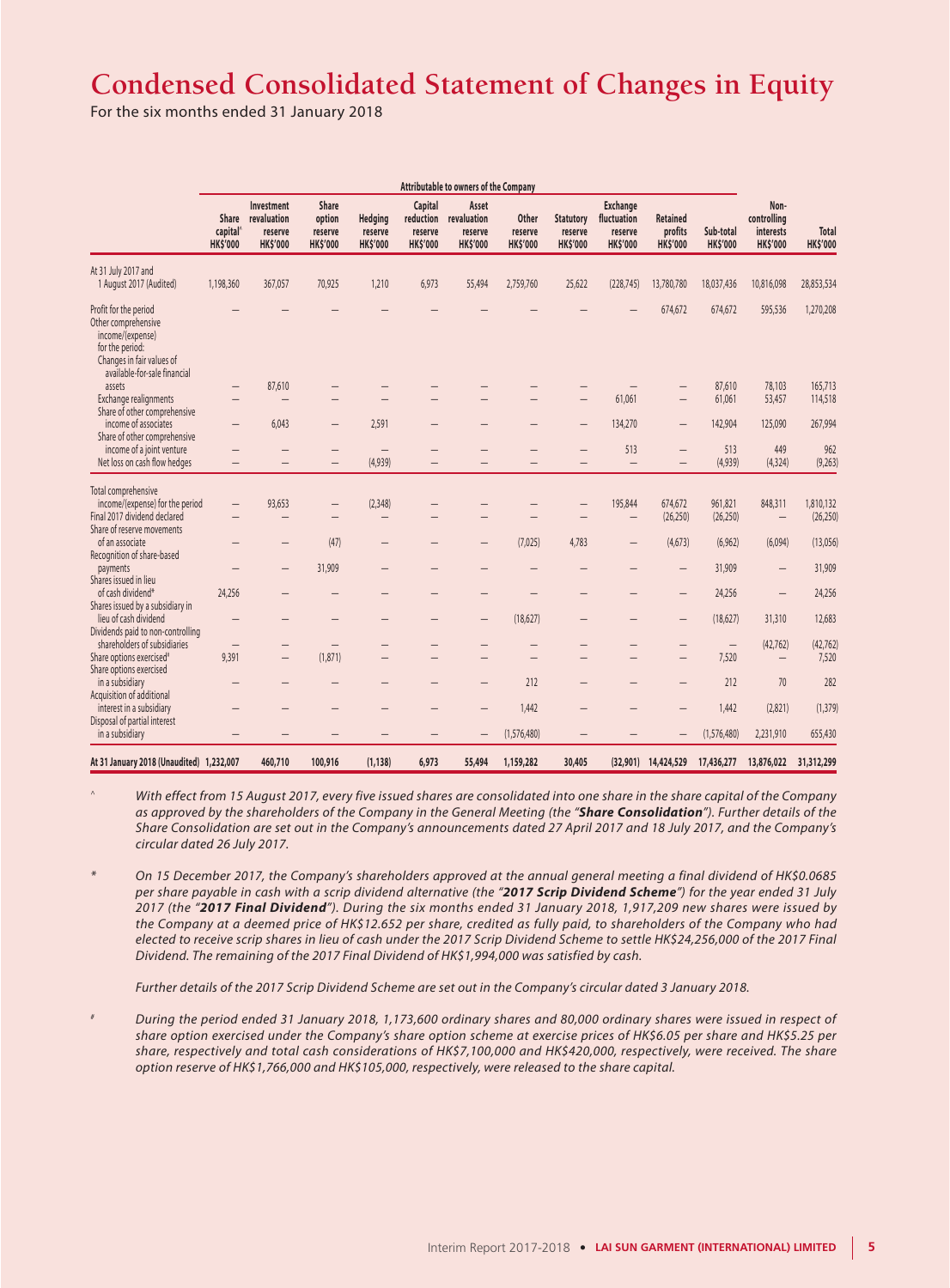# **Condensed Consolidated Statement of Changes in Equity**

### *(Continued)*

For the six months ended 31 January 2018

|                                                                                                                                                | Attributable to owners of the Company |                                                         |                                               |                                       |                                                    |                                                    |                                    |                                        |                                                      |                                       |                             |                                                     |                         |
|------------------------------------------------------------------------------------------------------------------------------------------------|---------------------------------------|---------------------------------------------------------|-----------------------------------------------|---------------------------------------|----------------------------------------------------|----------------------------------------------------|------------------------------------|----------------------------------------|------------------------------------------------------|---------------------------------------|-----------------------------|-----------------------------------------------------|-------------------------|
|                                                                                                                                                | Share<br>capital<br><b>HKS'000</b>    | Investment<br>revaluation<br>reserve<br><b>HK\$'000</b> | Share<br>option<br>reserve<br><b>HK\$'000</b> | Hedging<br>reserve<br><b>HK\$'000</b> | Capital<br>reduction<br>reserve<br><b>HK\$'000</b> | Asset<br>revaluation<br>reserve<br><b>HK\$'000</b> | Other<br>reserve<br><b>HKS'000</b> | Statutory<br>reserve<br><b>HKS'000</b> | Exchange<br>fluctuation<br>reserve<br><b>HKS'000</b> | Retained<br>profits<br><b>HKS'000</b> | Sub-total<br><b>HKS'000</b> | Non-<br>controlling<br>interests<br><b>HK\$'000</b> | Total<br><b>HKS'000</b> |
| At 31 July 2016 and<br>1 August 2016 (Audited)                                                                                                 | 1,179,703                             | 245,724                                                 | 14,286                                        | 5,707                                 | 6,973                                              | 55,494                                             | 2,809,724                          | 14,962                                 | (238, 798)                                           | 12,359,569                            | 16,453,344                  | 9,949,302                                           | 26,402,646              |
| Profit for the period<br>Other comprehensive income/<br>(expense) for the period:<br>Changes in fair values of<br>available-for-sale financial |                                       |                                                         |                                               |                                       |                                                    |                                                    |                                    |                                        |                                                      | 673,776                               | 673,776                     | 363,906                                             | 1,037,682               |
| assets                                                                                                                                         |                                       | 30,064                                                  |                                               |                                       |                                                    |                                                    |                                    |                                        |                                                      |                                       | 30,064                      | 19,864                                              | 49,928                  |
| Exchange realignments<br>Share of other comprehensive                                                                                          |                                       |                                                         |                                               |                                       |                                                    |                                                    |                                    |                                        | (31, 165)                                            |                                       | (31, 165)                   | (19, 159)                                           | (50, 324)               |
| income/(expense) of associates                                                                                                                 | $\qquad \qquad -$                     | 2.277                                                   | $\overline{\phantom{0}}$                      | (4,268)                               |                                                    |                                                    |                                    |                                        | (82,030)                                             |                                       | (84, 021)                   | (51, 521)                                           | (135, 542)              |
| Total comprehensive income/<br>(expense) for the period<br>Final 2016 dividend declared                                                        |                                       | 32,341                                                  |                                               | (4,268)                               |                                                    |                                                    |                                    |                                        | (113, 195)                                           | 673,776<br>(23,018)                   | 588,654<br>(23,018)         | 313,090<br>$\qquad \qquad -$                        | 901,744<br>(23,018)     |
| Share of reserve movements<br>of an associate<br>Capital contribution from                                                                     |                                       |                                                         |                                               |                                       |                                                    |                                                    | (10,682)                           | 4,147                                  | —                                                    | (4, 125)                              | (10,660)                    | (6, 553)                                            | (17, 213)               |
| non-controlling shareholders<br>of subsidiaries<br>Shares issued in lieu of                                                                    |                                       |                                                         |                                               |                                       |                                                    |                                                    |                                    |                                        |                                                      |                                       |                             | 484                                                 | 484                     |
| cash dividend*<br>Shares issued by a subsidiary in                                                                                             | 12,727                                |                                                         |                                               |                                       |                                                    |                                                    |                                    |                                        |                                                      |                                       | 12,727                      |                                                     | 12,727                  |
| lieu of cash dividend<br>Dividends paid to non-controlling                                                                                     |                                       |                                                         |                                               |                                       |                                                    |                                                    | (29,005)                           |                                        |                                                      |                                       | (29,005)                    | 38,656                                              | 9,651                   |
| shareholders of subsidiaries                                                                                                                   | -                                     | —                                                       |                                               |                                       |                                                    |                                                    |                                    |                                        |                                                      |                                       | $\qquad \qquad -$           | (60,074)                                            | (60, 074)               |
| Share options exercised <sup>#</sup>                                                                                                           | 5,579                                 | —                                                       | (1, 565)                                      |                                       |                                                    |                                                    |                                    |                                        |                                                      |                                       | 4,014                       |                                                     | 4,014                   |
| Share options exercised<br>in a subsidiary                                                                                                     |                                       |                                                         |                                               |                                       |                                                    |                                                    | (7,666)                            |                                        |                                                      |                                       | (7,666)                     | 9,806                                               | 2,140                   |
| At 31 January 2017 (Unaudited)                                                                                                                 | 1,198,009                             | 278,065                                                 | 12,721                                        | 1,439                                 | 6,973                                              | 55,494                                             | 2,762,371                          | 19,109                                 | (351, 993)                                           | 13,006,202                            | 16,988,390                  | 10,244,711                                          | 27,233,101              |

*\* On 16 December 2016, the Company's shareholders approved at the annual general meeting a final dividend of HK\$0.0121 per share before the effect of the Share Consolidation (or HK\$0.0605 per share after the effect of the Share Consolidation) payable in cash with a scrip dividend alternative (the "2016 Scrip Dividend Scheme") for the year ended 31 July 2016 (the "2016 Final Dividend"). During the six months ended 31 January 2017, 8,067,652 new shares before the effect of the Share Consolidation (or 1,613,530 new shares after the effect of the Share Consolidation) were issued by the Company at a deemed price of HK\$1.5776 per share before the effect of the Share Consolidation (or HK\$7.888 per share after the effect of the Share Consolidation), credited as fully paid, to shareholders of the Company who had elected to receive scrip shares in*  lieu of cash under the 2016 Scrip Dividend Scheme to settle HK\$12,727,000 of the 2016 Final Dividend. The remaining of the *2016 Final Dividend of HK\$10,291,000 was satisfied by cash.*

*Further details of the 2016 Scrip Dividend Scheme are set out in the Company's circular dated 4 January 2017.*

*# During the period ended 31 January 2017, 8,012,111 ordinary shares before the effect of the Share Consolidation (or 1,602,422 ordinary shares after the effect of the Share Consolidation) were issued in respect of a share option exercised under the Company's share option scheme at an exercise price of HK\$0.501 per share before the effect of the Share Consolidation (or HK\$2.505 per share after the effect of the Share Consolidation) and total cash consideration of HK\$4,014,000 was received. The share option reserve of HK\$1,565,000 was released to the share capital.*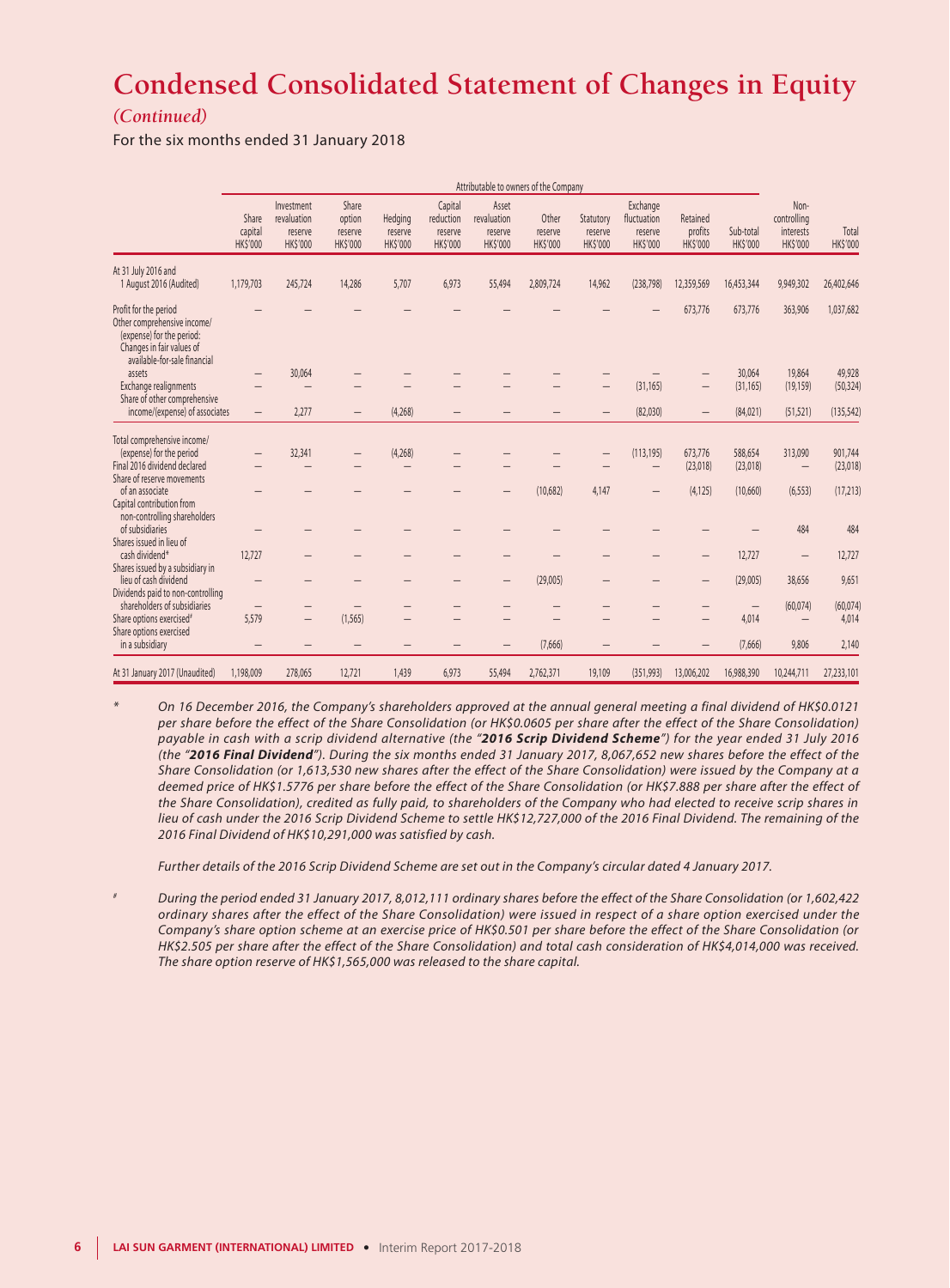# **Condensed Consolidated Statement of Cash Flows**

For the six months ended 31 January 2018

|                                                                                  | <b>Six months ended</b><br>31 January  |                                 |
|----------------------------------------------------------------------------------|----------------------------------------|---------------------------------|
|                                                                                  | 2018<br>(Unaudited)<br><b>HK\$'000</b> | 2017<br>(Unaudited)<br>HK\$'000 |
| NET CASH FLOWS FROM/(USED IN) OPERATING ACTIVITIES                               | 403,987                                | (85, 505)                       |
| <b>CASH FLOWS FROM INVESTING ACTIVITIES</b>                                      |                                        |                                 |
| Purchases of items of property, plant and equipment                              | (688, 208)                             | (367, 113)                      |
| Additions to investment properties                                               | (1, 392)                               | (9,744)                         |
| Deposits paid for additions to investment properties                             |                                        | (6, 577)                        |
| Acquisition of unlisted available-for-sale financial assets                      | (147, 590)                             | (2,270)                         |
| Acquisition of an associate<br>Advances to associates                            |                                        | (89, 102)                       |
| Advances to joint ventures                                                       | (84, 651)                              | (4,820)<br>(24,000)             |
| Repayment from a joint venture                                                   |                                        | 637,091                         |
| Dividends received from unlisted available-for-sale financial assets             | 23,240                                 | 36,215                          |
| Decrease/(increase) in pledged bank balances and time deposits                   | 8,654                                  | (37, 470)                       |
| Net proceeds from disposal of partial interest in a subsidiary                   | 655,430                                |                                 |
| Others                                                                           | (4,983)                                | 5,593                           |
| NET CASH FLOWS (USED IN)/FROM INVESTING ACTIVITIES                               | (239, 500)                             | 137,803                         |
| <b>CASH FLOWS FROM FINANCING ACTIVITIES</b>                                      |                                        |                                 |
| New bank borrowings raised                                                       | 689,000                                | 354,500                         |
| Guaranteed notes issued                                                          | 3,124,800                              |                                 |
| Repayment of bank borrowings                                                     | (1,614,606)                            | (99, 758)                       |
| Repayment of guaranteed notes                                                    | (2,734,550)                            |                                 |
| Guaranteed note issue expenses                                                   | (24, 861)                              |                                 |
| <b>Bank financing charges</b>                                                    | (8, 302)                               | (10, 827)                       |
| Dividend paid                                                                    | (1,994)                                | (10, 291)                       |
| Dividends paid to non-controlling shareholders of subsidiaries                   | (30,079)                               | (50, 423)                       |
| Capital contribution from non-controlling shareholders of subsidiaries<br>Others | 7,802                                  | 484<br>6,154                    |
|                                                                                  |                                        |                                 |
| NET CASH FLOWS (USED IN)/FROM FINANCING ACTIVITIES                               | (592, 790)                             | 189,839                         |
| NET (DECREASE)/INCREASE IN CASH AND CASH EQUIVALENTS                             | (428, 303)                             | 242,137                         |
| Cash and cash equivalents at beginning of period                                 | 3,176,636                              | 2,911,657                       |
| Effect of foreign exchange rate changes, net                                     | 23,834                                 | (4, 516)                        |
| CASH AND CASH EQUIVALENTS AT END OF PERIOD                                       | 2,772,167                              | 3,149,278                       |
| ANALYSIS OF BALANCES OF CASH AND CASH EQUIVALENTS                                |                                        |                                 |
| Non-pledged and non-restricted cash and bank balances                            | 1,087,312                              | 914,674                         |
| Non-pledged and non-restricted time deposits                                     | 1,684,855                              | 2,234,604                       |
|                                                                                  | 2,772,167                              | 3,149,278                       |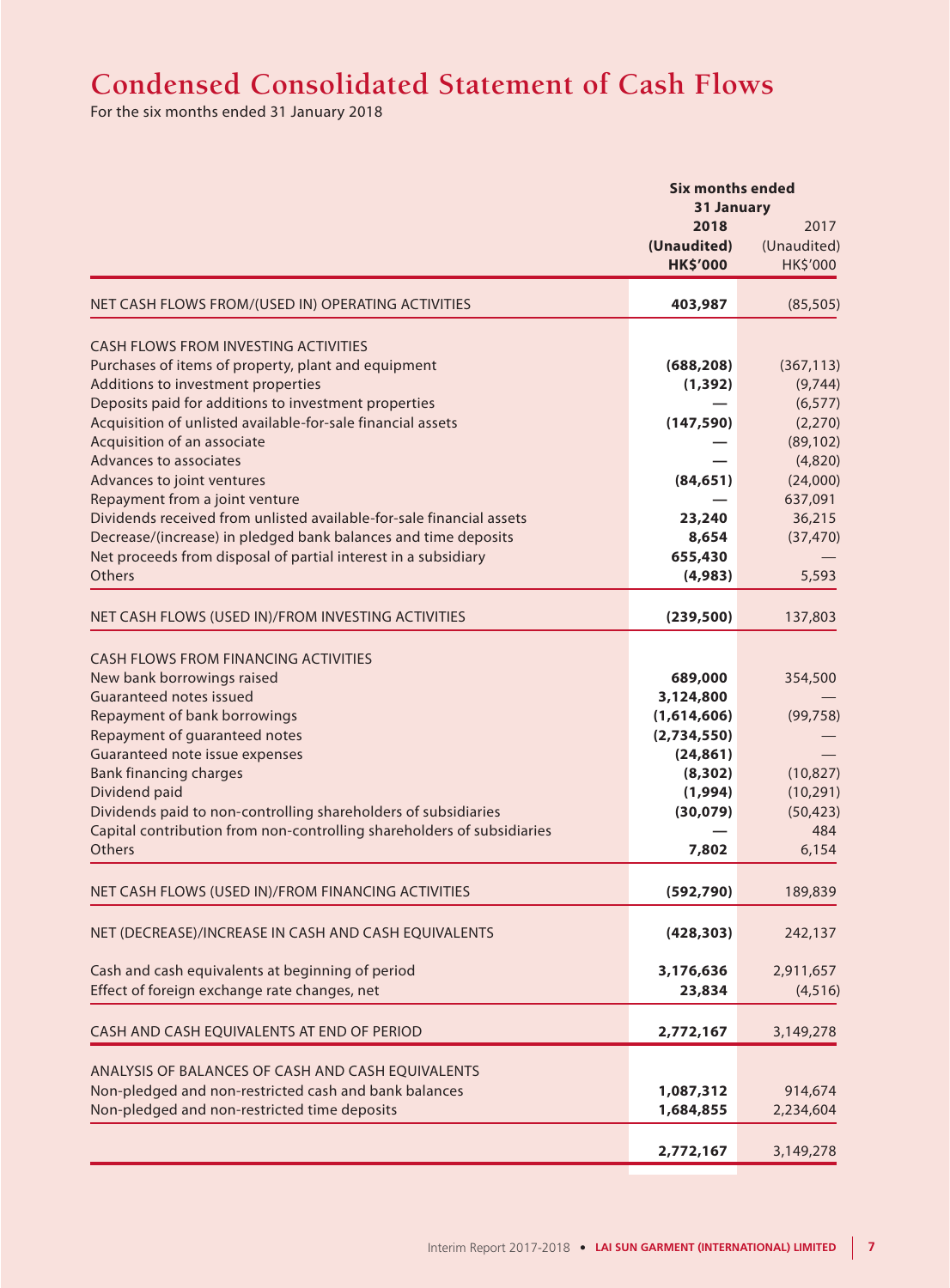31 January 2018

#### **1. BASIS OF PREPARATION**

The unaudited condensed consolidated interim financial statements of the Group for the six months ended 31 January 2018 have been prepared in accordance with the applicable disclosure requirements of Appendix 16 to the Rules Governing the Listing of Securities on The Stock Exchange of Hong Kong Limited (the "**Stock Exchange**") and with Hong Kong Accounting Standard ("**HKAS**") 34 *Interim Financial Reporting* issued by the Hong Kong Institute of Certified Public Accountants.

The financial information relating to the year ended 31 July 2017 that is included in the condensed consolidated statement of financial position as comparative information does not constitute the Company's statutory annual consolidated financial statements for that year but is derived from those financial statements. Further information relating to those statutory financial statements required to be disclosed in accordance with section 436 of the Hong Kong Companies Ordinance is as follows:

The Company has delivered the financial statements for the year ended 31 July 2017 to the Registrar of Companies as required by section 662(3) of, and Part 3 of Schedule 6 to, the Hong Kong Companies Ordinance.

The Company's auditor has reported on those financial statements. The auditor's report was unqualified; did not include a reference to any matters to which the auditor drew attention by way of emphasis without qualifying its report; and did not contain a statement under sections 406(2), 407(2) or (3) of the Hong Kong Companies Ordinance.

The condensed consolidated interim financial statements have not been audited by the Company's auditor but have been reviewed by the Company's audit committee.

#### **2. SIGNIFICANT ACCOUNTING POLICIES**

The significant accounting policies and basis of presentation used in the preparation of these interim financial statements are the same as those used in the Group's audited consolidated financial statements for the year ended 31 July 2017.

The Group has adopted the new and revised Hong Kong Financial Reporting Standards ("**HKFRSs**", which also include HKASs and Interpretations) which are applicable to the Group and are effective in the current period. The adoption of these new and revised HKFRSs has had no material impact on the reported results or financial position of the Group.

#### **3. SEGMENT INFORMATION**

The following table presents revenue and results for the Group's reportable segments:

|                                                                                                                                                    | Six months ended 31 January (Unaudited)                      |                                 |                          |                                                |                         |                                            |                                                        |                     |                                          |                           |                                                |                                                            |                                           |                                          |
|----------------------------------------------------------------------------------------------------------------------------------------------------|--------------------------------------------------------------|---------------------------------|--------------------------|------------------------------------------------|-------------------------|--------------------------------------------|--------------------------------------------------------|---------------------|------------------------------------------|---------------------------|------------------------------------------------|------------------------------------------------------------|-------------------------------------------|------------------------------------------|
|                                                                                                                                                    | Property<br>development and sales<br>2018<br><b>HK\$'000</b> | 2017<br><b>HK\$'000</b>         | 2018<br><b>HK\$'000</b>  | <b>Property investment</b><br>2017<br>HK\$'000 | 2018<br><b>HK\$'000</b> | <b>Hotel operation</b><br>2017<br>HK\$'000 | <b>Restaurant operation</b><br>2018<br><b>HK\$'000</b> | 2017<br>HK\$'000    | <b>Others</b><br>2018<br><b>HK\$'000</b> | 2017<br>HK\$'000          | <b>Eliminations</b><br>2018<br><b>HK\$'000</b> | 2017<br>HK\$'000                                           | 2018<br><b>HK\$'000</b>                   | <b>Consolidated</b><br>2017<br>HK\$'000  |
| Segment revenue:<br>Sales to external customers<br>Intersegment sales<br>Other revenue                                                             | -<br>2,041                                                   | $\qquad \qquad -$<br>—<br>3,637 | 405,715<br>10,978<br>548 | 400,399<br>11,736<br>757                       | 231,933<br>-<br>85      | 209,081<br>90<br>16                        | 268,469<br>168                                         | 248.653<br>—<br>180 | 11,773<br>15,679<br>7,193                | 13,845<br>13,565<br>4,683 | (26, 657)                                      | $\qquad \qquad -$<br>(25, 391)<br>$\overline{\phantom{0}}$ | 917,890<br>10,035                         | 871,978<br>9,273                         |
| Total                                                                                                                                              | 2,041                                                        | 3,637                           | 417,241                  | 412,892                                        | 232,018                 | 209,187                                    | 268,637                                                | 248,833             | 34,645                                   | 32,093                    | (26, 657)                                      | (25, 391)                                                  | 927,925                                   | 881,251                                  |
| Segment results                                                                                                                                    | (6, 711)                                                     | (18, 751)                       | 321,973                  | 331,505                                        | 33,921                  | 33,884                                     | (5, 872)                                               | (7, 967)            | 10,825                                   | (7, 945)                  | $\overline{\phantom{0}}$                       | $\qquad \qquad -$                                          | 354,136                                   | 330,726                                  |
| Interest income from bank<br>deposits - unallocated<br>Unallocated revenue<br>Fair value gains on<br>investment properties<br>Unallocated expenses | -                                                            |                                 | 655,144                  | 607,850                                        |                         |                                            |                                                        |                     |                                          |                           |                                                | $\qquad \qquad -$                                          | 40,607<br>28,837<br>655,144<br>(185, 776) | 15,880<br>11,131<br>607,850<br>(94, 894) |
| Profit from operating<br>activities                                                                                                                |                                                              |                                 |                          |                                                |                         |                                            |                                                        |                     |                                          |                           |                                                |                                                            | 892,948                                   | 870,693                                  |
| Finance costs<br>Share of profits and<br>losses of associates<br>Share of profits and<br>losses of associates                                      | 28                                                           | 16                              | 5,092                    | 4,653                                          | (251)                   | —                                          | (1, 288)                                               | (2, 147)            |                                          | 1,749                     |                                                |                                                            | (183, 740)<br>3,581                       | (130,691)<br>4,271                       |
| $-$ unallocated<br>Share of profits and<br>losses of joint ventures                                                                                | (2,314)                                                      | (26, 026)                       | 623,873                  | 359,843                                        |                         |                                            | (577)                                                  |                     | (8, 397)                                 |                           |                                                |                                                            | (10, 462)<br>612,585                      | 7,201<br>333,817                         |
| Profit before tax<br>Tax                                                                                                                           |                                                              |                                 |                          |                                                |                         |                                            |                                                        |                     |                                          |                           |                                                |                                                            | 1,314,912<br>(44, 704)                    | 1,085,291<br>(47, 609)                   |
| Profit for the period                                                                                                                              |                                                              |                                 |                          |                                                |                         |                                            |                                                        |                     |                                          |                           |                                                |                                                            | 1,270,208                                 | 1,037,682                                |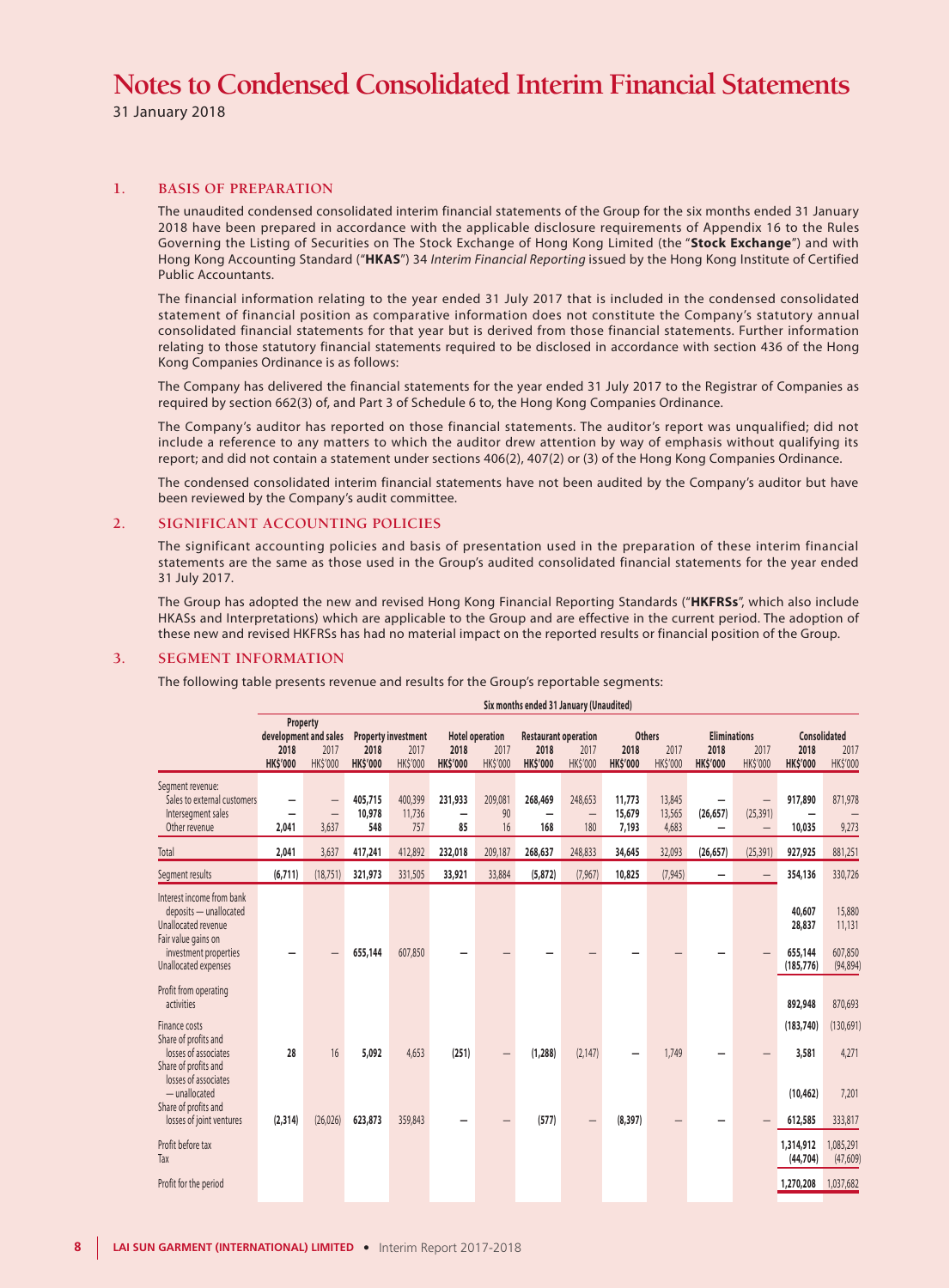### *(Continued)*

31 January 2018

#### **3. SEGMENT INFORMATION** *(CONTINUED)*

The following table presents the total assets and liabilities for the Group's reportable segments:

|                                                                                       | Property                                             |                             |                                                                |                                          |                                                      |                                    |                                                                |                                    |                                                                |                                          |                                                      |                                                 |
|---------------------------------------------------------------------------------------|------------------------------------------------------|-----------------------------|----------------------------------------------------------------|------------------------------------------|------------------------------------------------------|------------------------------------|----------------------------------------------------------------|------------------------------------|----------------------------------------------------------------|------------------------------------------|------------------------------------------------------|-------------------------------------------------|
|                                                                                       | development and sales                                |                             | <b>Property investment</b>                                     |                                          | <b>Hotel operation</b>                               |                                    | <b>Restaurant operation</b>                                    |                                    | <b>Others</b>                                                  |                                          | <b>Consolidated</b>                                  |                                                 |
|                                                                                       | 31 January<br>2018<br>(Unaudited)<br><b>HK\$'000</b> | 31 July<br>2017<br>HK\$'000 | 31 January<br>2018<br>(Audited) (Unaudited)<br><b>HK\$'000</b> | 31 July<br>2017<br>(Audited)<br>HK\$'000 | 31 January<br>2018<br>(Unaudited)<br><b>HK\$'000</b> | 31 July<br>2017<br><b>HK\$'000</b> | 31 January<br>2018<br>(Audited) (Unaudited)<br><b>HK\$'000</b> | 31 July<br>2017<br><b>HK\$'000</b> | 31 January<br>2018<br>(Audited) (Unaudited)<br><b>HK\$'000</b> | 31 July<br>2017<br>(Audited)<br>HK\$'000 | 31 January<br>2018<br>(Unaudited)<br><b>HK\$'000</b> | 31 July<br>2017<br>(Audited)<br><b>HK\$'000</b> |
| Segment assets<br>Interests in associates<br>Interests in associates                  | 2,695,411<br>5,876                                   | 2,321,573<br>5,890          | 20,352,388<br>72,065                                           | 19,456,032<br>66,973                     | 5,106,134<br>172,957                                 | 4,261,731<br>159,478               | 593,399<br>(10,992)                                            | 601,724<br>(9,078)                 | 264,984                                                        | 242,782                                  | 29,012,316<br>239,906                                | 26,883,842<br>223,263                           |
| - unallocated<br>Interests in joint ventures<br>Unallocated assets                    | 1,188,983                                            | 1,116,246                   | 6,610,320                                                      | 5,986,447                                |                                                      | —                                  | (577)                                                          | -                                  | 126,713                                                        | 121,490                                  | 3,644,647<br>7,925,439<br>4,495,200                  | 3,404,875<br>7,224,183<br>4,724,041             |
| Total assets                                                                          |                                                      |                             |                                                                |                                          |                                                      |                                    |                                                                |                                    |                                                                |                                          | 45,317,508                                           | 42,460,204                                      |
| Segment liabilities<br><b>Bank borrowings</b><br>Guaranteed notes<br>Other borrowing, | 1,482,643                                            | 777,431                     | 213,418                                                        | 229,379                                  | 247,390                                              | 279,216                            | 40,772                                                         | 43,158                             | 9,198                                                          | 9,932                                    | 1,993,421<br>6,888,253<br>3,905,459                  | 1,339,116<br>7,675,234<br>3,480,606             |
| note payable<br>and interest payable<br>Other unallocated liabilities                 |                                                      |                             |                                                                |                                          |                                                      |                                    |                                                                |                                    |                                                                |                                          | 390,009<br>828,067                                   | 384,293<br>727,421                              |
| <b>Total liabilities</b>                                                              |                                                      |                             |                                                                |                                          |                                                      |                                    |                                                                |                                    |                                                                |                                          | 14,005,209                                           | 13,606,670                                      |

#### **4. PROFIT FROM OPERATING ACTIVITIES**

(a) The Group's profit from operating activities is arrived at after charging/(crediting):

|                                                                                                                                                                                                | Six months ended<br>31 January                        |                                                    |  |  |
|------------------------------------------------------------------------------------------------------------------------------------------------------------------------------------------------|-------------------------------------------------------|----------------------------------------------------|--|--|
|                                                                                                                                                                                                | 2018<br>(Unaudited)<br><b>HK\$'000</b>                | 2017<br>(Unaudited)<br><b>HKS'000</b>              |  |  |
| Depreciation <sup>#</sup><br>Interest income from bank deposits<br>Other interest income<br>Dividend income from unlisted available-for-sale financial assets<br>Foreign exchange losses, net* | 47,342<br>(40, 607)<br>(12, 733)<br>(10,700)<br>7,069 | 42,197<br>(15,880)<br>(7, 977)<br>(7,740)<br>3,610 |  |  |

# Depreciation charge of approximately HK\$44,793,000 (Six months ended 31 January 2017: HK\$40,029,000) for property, plant and equipment is included in "other operating expenses" on the condensed consolidated income statement.

Foreign exchange losses, net is included in "other operating expenses" on the condensed consolidated income statement.

(b) Other than those mentioned in note 4(a) above, "other operating expenses" also included service fee for operation of a club in the Group's hotel operation in Vietnam of approximately HK\$36,664,000 (Six months ended 31 January 2017: HK\$31,994,000).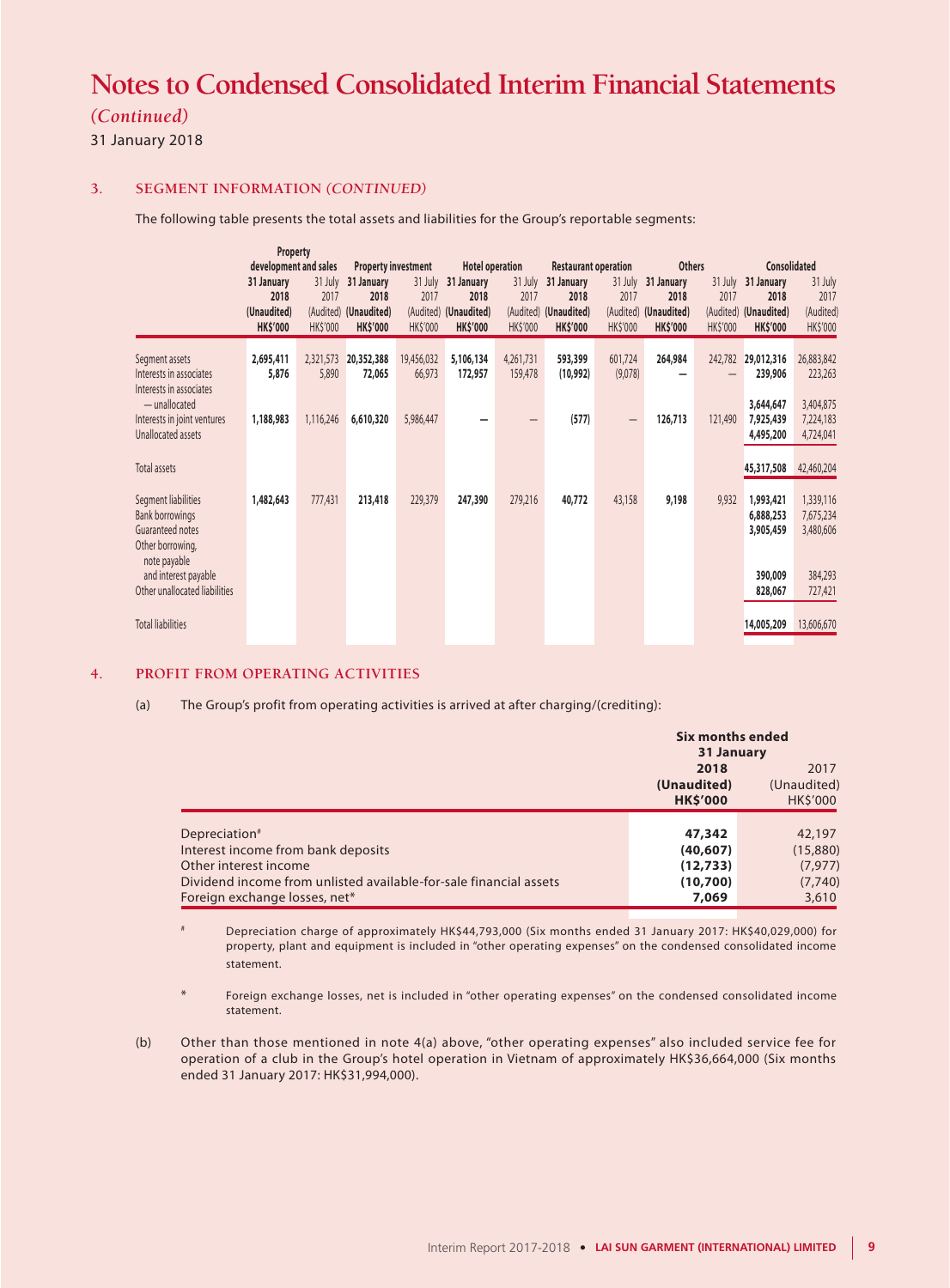### *(Continued)*

31 January 2018

### **5. FINANCE COSTS**

|                                                             | Six months ended<br>31 January |                 |
|-------------------------------------------------------------|--------------------------------|-----------------|
|                                                             | 2018                           | 2017            |
|                                                             | (Unaudited)                    | (Unaudited)     |
|                                                             | <b>HK\$'000</b>                | <b>HK\$'000</b> |
|                                                             |                                |                 |
| Interest on bank borrowings                                 | 79,899                         | 65,776          |
| Interest on quaranteed notes                                | 159,397                        | 110,306         |
| Interest on other borrowing and note payable                | 5,716                          | 5,702           |
| Interest on other payable                                   | 849                            |                 |
| <b>Bank financing charges</b>                               | 23,607                         | 25,521          |
|                                                             |                                |                 |
|                                                             | 269,468                        | 207,305         |
| Amount capitalised in a hotel development project<br>Less:  | (60, 306)                      | (48, 441)       |
| Amount capitalised in properties under development for sale | (25, 422)                      | (28, 173)       |
|                                                             |                                |                 |
|                                                             | 183,740                        | 130,691         |
|                                                             |                                |                 |

### **6. TAX**

Hong Kong profits tax has been provided at the rate of 16.5% (Six months ended 31 January 2017: 16.5%) on the estimated assessable profits arising in Hong Kong during the period.

Taxes on profits assessable elsewhere have been calculated at the rates of tax prevailing in the places in which the Group operates, based on existing legislation, interpretations and practices in respect thereof.

|                                                             | <b>Six months ended</b><br>31 January  |                                 |
|-------------------------------------------------------------|----------------------------------------|---------------------------------|
|                                                             | 2018<br>(Unaudited)<br><b>HK\$'000</b> | 2017<br>(Unaudited)<br>HK\$'000 |
| <b>Current tax</b><br>Hong Kong                             | 24,233                                 | 26,213                          |
| Overseas                                                    | 16,101                                 | 14,041                          |
| Deferred tax<br>Prior years' underprovision/(overprovision) | 40,334<br>4,302                        | 40,254<br>7,542                 |
| Hong Kong<br>Overseas                                       | 75<br>(7)                              | (85)<br>(102)                   |
|                                                             | 68                                     | (187)                           |
| Tax charge for the period                                   | 44,704                                 | 47,609                          |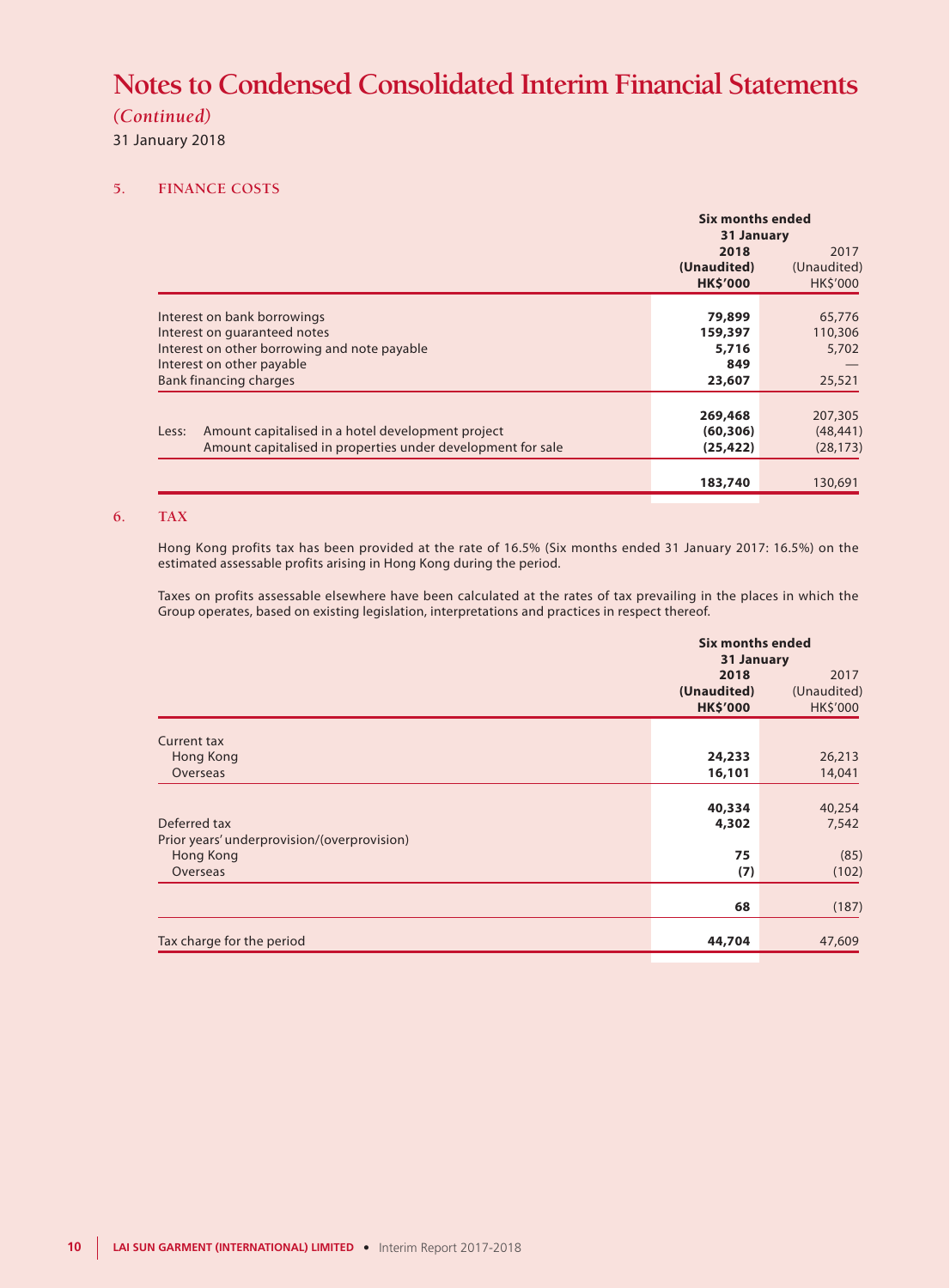*(Continued)*

31 January 2018

### **7. EARNINGS PER SHARE ATTRIBUTABLE TO OWNERS OF THE COMPANY**

|                                                                                                                                         | 31 January                             |                                 |
|-----------------------------------------------------------------------------------------------------------------------------------------|----------------------------------------|---------------------------------|
|                                                                                                                                         | 2018<br>(Unaudited)<br><b>HK\$'000</b> | 2017<br>(Unaudited)<br>HK\$'000 |
| Earnings                                                                                                                                |                                        |                                 |
| Earnings for the purpose of basic earnings per share                                                                                    | 674,672                                | 673,776                         |
| Effect of dilutive potential ordinary shares arising from adjustment<br>to the share of profit of a subsidiary based on dilution of its |                                        |                                 |
| earnings per share                                                                                                                      | (2,927)                                | (1, 177)                        |
| Earnings for the purpose of diluted earnings per share                                                                                  | 671,745                                | 672,599                         |
|                                                                                                                                         | '000                                   | '000<br>(Adjusted)              |
| Number of shares                                                                                                                        |                                        |                                 |
| Weighted average number of ordinary shares for the purpose of basic<br>earnings per share                                               | 382,864                                | 379,703                         |
| Effect of dilutive potential ordinary shares arising from share options                                                                 | 3,637                                  | 2,498                           |
| Weighted average number of ordinary shares for the purpose of diluted<br>earnings per share                                             | 386,501                                | 382,201                         |

The weighted average number of shares for the purpose of earnings per share were adjusted to reflect the Share Consolidation. Comparative figures have also been adjusted on the assumption that the Share Consolidation had been effective in the prior period.

#### **8. DEBTORS, DEPOSITS PAID AND OTHER RECEIVABLES**

The Group maintains various credit policies for different business operations in accordance with business practices and market conditions in which the respective subsidiaries operate. Sales proceeds receivable from the sale of properties are settled in accordance with the terms of the respective contracts. Rent and related charges in respect of the leasing of properties are receivable from tenants, and are normally payable in advance with rental deposits received in accordance with the terms of the tenancy agreements. Hotel and restaurant charges are mainly settled by customers on a cash basis except for those corporate clients who maintain credit accounts with the respective subsidiaries, the settlement of which is in accordance with the respective agreements.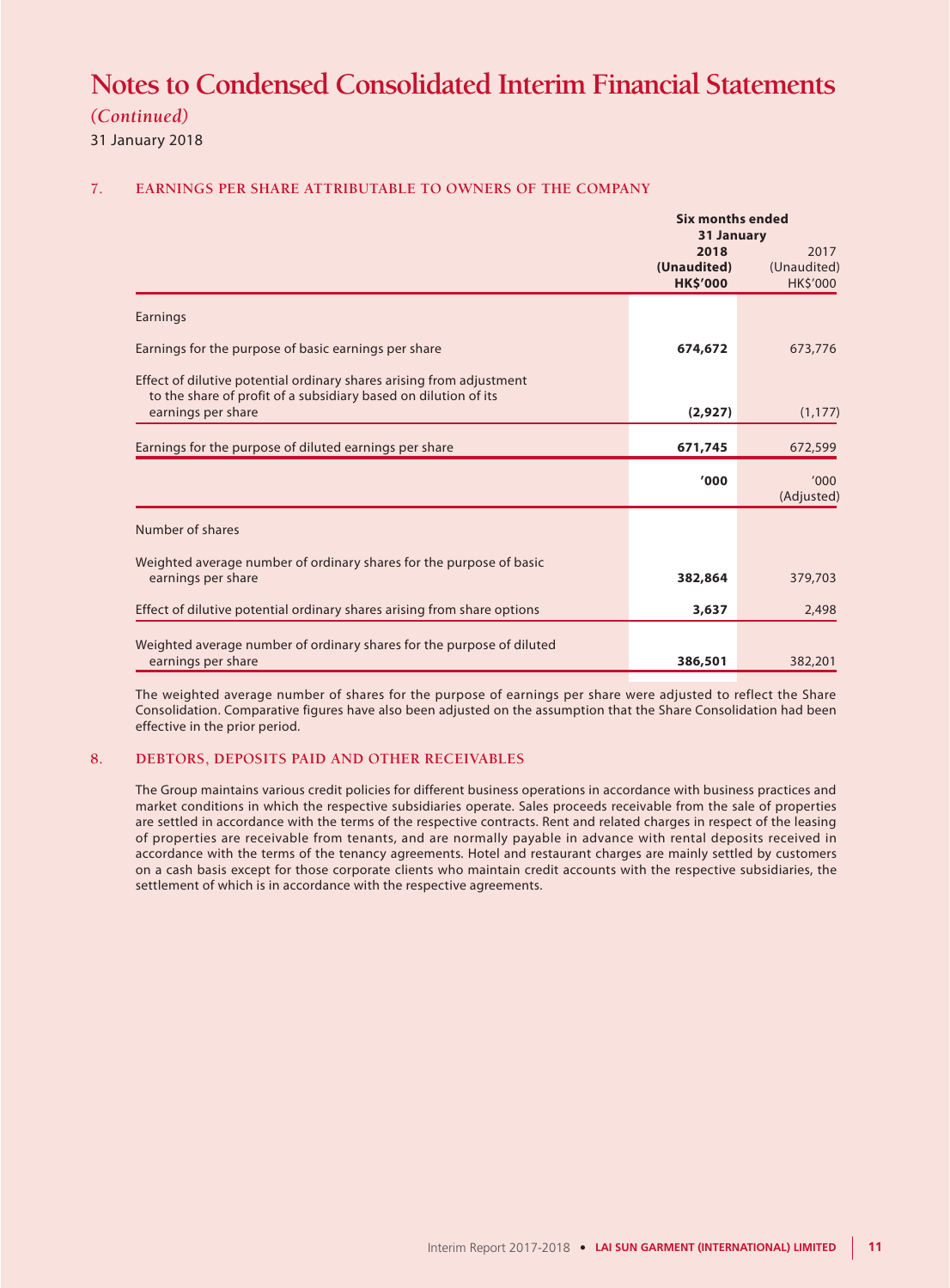### *(Continued)*

31 January 2018

#### **8. DEBTORS, DEPOSITS PAID AND OTHER RECEIVABLES** *(CONTINUED)*

An ageing analysis of the trade debtors, based on payment due date, as at the end of the reporting period is as follows:

|                                           | 31 January<br>2018<br>(Unaudited)<br><b>HK\$'000</b> | 31 July<br>2017<br>(Audited)<br><b>HK\$'000</b> |
|-------------------------------------------|------------------------------------------------------|-------------------------------------------------|
| Trade debtors:                            |                                                      |                                                 |
| Not yet due or less than 30 days past due | 14,382                                               | 11,749                                          |
| 31 - 60 days past due                     | 3,436                                                | 2,270                                           |
| 61 - 90 days past due                     | 1,562                                                | 655                                             |
| Over 90 days past due                     | 5,991                                                | 6,792                                           |
|                                           |                                                      |                                                 |
|                                           | 25,371                                               | 21,466                                          |
| Other receivables                         | 511,711                                              | 444,611                                         |
| Deposits paid and prepayments             | 119,877                                              | 77,816                                          |
|                                           |                                                      |                                                 |
|                                           | 656,959                                              | 543,893                                         |
|                                           |                                                      |                                                 |

#### **9. CREDITORS, DEPOSITS RECEIVED AND ACCRUALS**

An ageing analysis of the trade creditors, based on payment due date, as at the end of the reporting period is as follows:

|                                           | 31 January<br>2018<br>(Unaudited)<br><b>HK\$'000</b> | 31 July<br>2017<br>(Audited)<br>HK\$'000 |
|-------------------------------------------|------------------------------------------------------|------------------------------------------|
| Trade creditors:                          |                                                      |                                          |
| Not yet due or less than 30 days past due | 26,264                                               | 20,592                                   |
| 31 - 60 days past due                     | 2,428                                                | 2,119                                    |
| 61 - 90 days past due                     | 420                                                  | 950                                      |
| Over 90 days past due                     | 433                                                  | 75                                       |
|                                           |                                                      |                                          |
|                                           | 29,545                                               | 23,736                                   |
| Other payables and accruals               | 181,334                                              | 274,095                                  |
| Deposits received and other provisions    | 1,258,449                                            | 179,470                                  |
|                                           |                                                      |                                          |
|                                           | 1,469,328                                            | 477,301                                  |
|                                           |                                                      |                                          |

#### **10. GUARANTEED NOTES**

**US\$350,000,000 5.7% Guaranteed Notes due 2018**

On 18 January 2013, Lai Sun International Finance (2012) Limited, a wholly-owned subsidiary of Lai Sun Development Company Limited ("**LSD**"), issued guaranteed notes in an aggregate principal amount of US\$350,000,000 (the "**LSD 2013 Notes**"). The LSD 2013 Notes were guaranteed by LSD, had a maturity term of five years and bear a fixed interest rate of 5.7% per annum with interest payable semi-annually in arrears. The LSD 2013 Notes were listed on the Stock Exchange and have been fully redeemed in January 2018 upon maturity.

#### **US\$400,000,000 4.6% Guaranteed Notes due 2022**

On 13 September 2017, LSD Bonds (2017) Limited, a wholly-owned subsidiary of LSD, issued guaranteed notes in an aggregate principal amount of US\$400,000,000 (the "**LSD 2017 Notes**"). The LSD 2017 Notes are guaranteed by LSD, have a maturity term of five years and bear a fixed interest rate of 4.6% per annum with interest payable semi-annually in arrears. The LSD 2017 Notes are listed on the Stock Exchange.

The net proceeds from the offering of the LSD 2017 Notes are approximately US\$397,000,000. Apart from refinancing the LSD 2013 Notes, the proceeds will be used for general corporate purposes of LSD.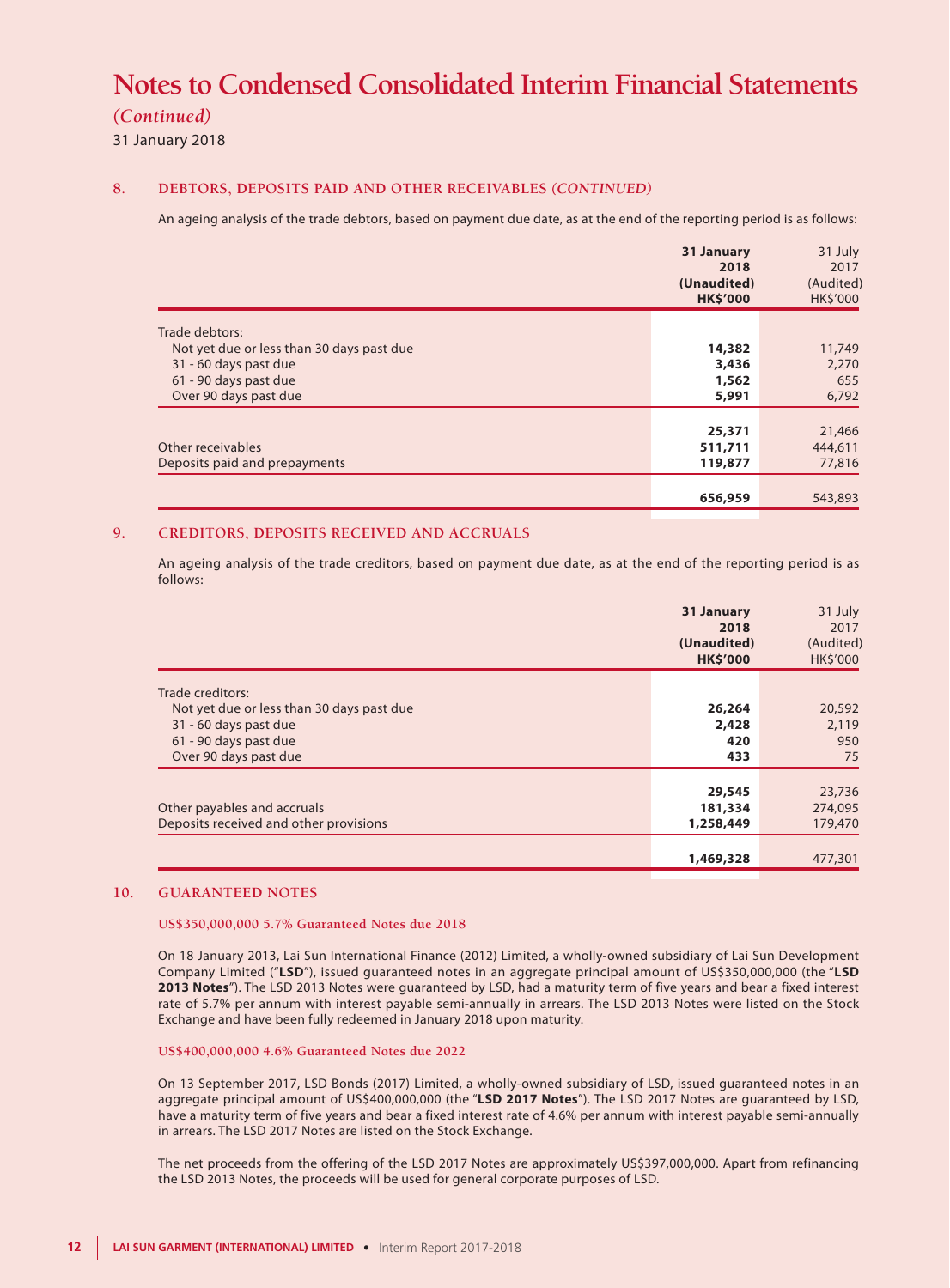### *(Continued)*

31 January 2018

#### **11. CAPITAL COMMITMENTS**

The Group had the following commitments not provided for in the condensed consolidated interim financial statements at the end of the reporting period:

|                                                    | 31 January<br>2018<br>(Unaudited)<br><b>HK\$'000</b> | 31 July<br>2017<br>(Audited)<br>HK\$'000 |
|----------------------------------------------------|------------------------------------------------------|------------------------------------------|
| Contracted, but not provided for                   |                                                      |                                          |
| Purchase of items of property, plant and equipment | 3,257                                                | 6,691                                    |
| Development and operation of a hotel project       | 557,600                                              | 1,187,063                                |
| Additions to investment properties                 | 10,213                                               | 3,479                                    |
|                                                    |                                                      |                                          |
|                                                    | 571,070                                              | 1,197,233                                |
|                                                    |                                                      |                                          |

### **12. CONTINGENT LIABILITIES**

Saved as disclosed elsewhere in the condensed consolidated interim financial statements, the Group also had the following contingent liabilities at the end of the reporting period:

(a) Contingent liabilities not provided for in the condensed consolidated interim financial statements:

|                                                                                                      | 31 January<br>2018<br>(Unaudited)<br><b>HK\$'000</b> | 31 July<br>2017<br>(Audited)<br><b>HKS'000</b> |
|------------------------------------------------------------------------------------------------------|------------------------------------------------------|------------------------------------------------|
| Guarantees given to banks in connection with facilities<br>granted to and utilised by joint ventures | 787,000                                              | 1,092,000                                      |

(b) Pursuant to an indemnity deed (the "**Lai Fung Tax Indemnity Deed**") dated 12 November 1997 entered into between LSD and Lai Fung Holdings Limited ("**Lai Fung**"), LSD has undertaken to indemnify Lai Fung in respect of certain potential income tax and land appreciation tax ("**LAT**") of the People's Republic of China (the "**PRC**") payable or shared by Lai Fung in consequence of the disposal of any of the property interests attributable to Lai Fung through its subsidiaries and its associates as at 31 October 1997 (the "**Property Interests**"). These tax indemnities given by LSD apply in so far as such tax is applicable to the difference between (i) the value of the Property Interests in the valuation thereon by Chesterton Petty Limited (currently known as "Knight Frank Petty Limited"), independent chartered surveyors, as at 31 October 1997 (the "**Valuation**"); and (ii) the aggregate costs of such Property Interests incurred up to 31 October 1997, together with the amount of unpaid land costs, unpaid land premium and unpaid costs of resettlement, demolition and public utilities and other deductible costs in respect of the Property Interests. The Lai Fung Tax Indemnity Deed assumes that the Property Interests are disposed of at the values attributed to them in the Valuation, computed by reference to the rates and legislation governing PRC income tax and LAT prevailing at the time of the Valuation.

The indemnities given by LSD do not cover (i) new properties acquired by Lai Fung subsequent to the listing of the shares of Lai Fung (the "**Listing**") on the Stock Exchange; (ii) any increase in the relevant tax which arises due to an increase in tax rates or changes to the legislation prevailing at the time of the Listing; and (iii) any claim to the extent that provision for deferred tax on the revaluation surplus has been made in the calculation of the adjusted net tangible asset value of Lai Fung as set out in Lai Fung's prospectus dated 18 November 1997.

After taking into account the plans and the status of the Property Interests held by Lai Fung as at 31 January 2018 and 31 July 2017 which are covered under the Lai Fung Tax Indemnity Deed and the prevailing tax rates and legislation governing PRC income tax and LAT, the Group recorded an aggregate provision for tax indemnity of approximately HK\$344,251,000.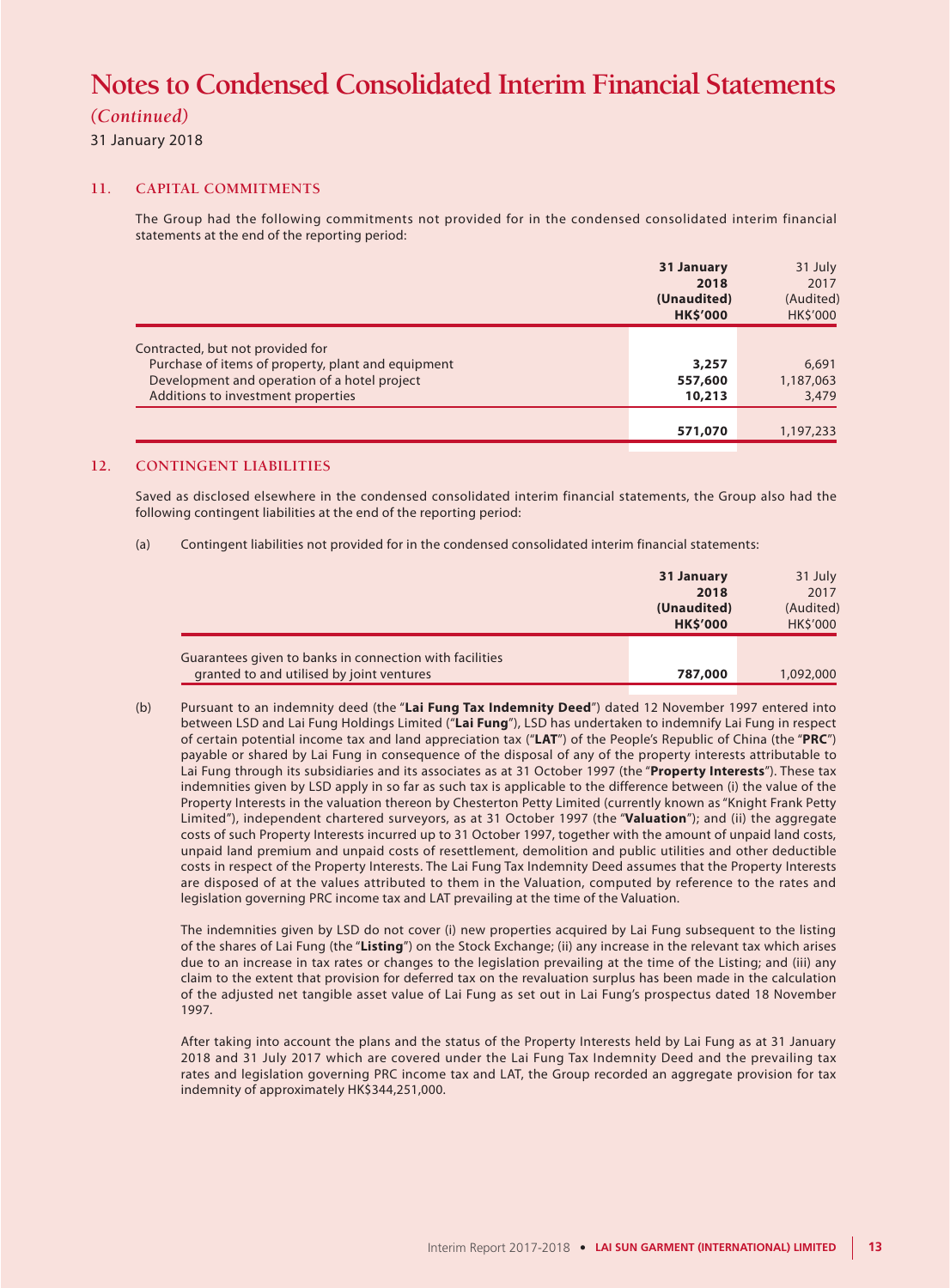*(Continued)*

31 January 2018

#### **13. RELATED PARTY TRANSACTIONS**

In addition to the related party transactions and balances detailed elsewhere in the condensed consolidated interim financial statements, the Group entered into the following material transactions with related parties during the period:

#### **(a) Transactions with related parties**

|                                                                                                                                                                  |                  | Six months ended<br>31 January         |                                        |
|------------------------------------------------------------------------------------------------------------------------------------------------------------------|------------------|----------------------------------------|----------------------------------------|
|                                                                                                                                                                  |                  | 2018<br>(Unaudited)<br><b>HK\$'000</b> | 2017<br>(Unaudited)<br><b>HK\$'000</b> |
| Rental income and building management fee received<br>or receivable from eSun Holdings Limited ("eSun")<br>and its subsidiaries (collectively the "eSun Group"), |                  |                                        |                                        |
| an associate                                                                                                                                                     | (Note)           | 6,646                                  | 6,488                                  |
| Sharing of corporate salaries on a cost basis allocated<br>to the eSun Group                                                                                     |                  | 29,044                                 | 25,599                                 |
| Sharing of administrative expenses on a cost basis<br>allocated to the eSun Group                                                                                |                  | 3,622                                  | 2,186                                  |
| Rental expenses and building management fees paid or<br>payable to:                                                                                              |                  |                                        |                                        |
| - an associate<br>— the eSun Group                                                                                                                               | (Note)<br>(Note) | 1,157<br>33                            | 1,082<br>32                            |
| Sharing of corporate salaries on a cost basis allocated                                                                                                          |                  |                                        |                                        |
| from the eSun Group                                                                                                                                              |                  | 4,564                                  | 4,352                                  |
| Sharing of administrative expenses on a cost basis<br>allocated from the eSun Group                                                                              |                  | 1,428                                  | 270                                    |

*Note: These transactions were entered into based on terms stated in the respective agreements or contracts and were charged on bases mutually agreed by the respective parties.*

#### **(b) Compensation of key management personnel of the Group**

During the six months ended 31 January 2018, the short term employee benefits and post-employment benefits of key management personnel paid by the Group were HK\$24,657,000 and HK\$63,000 (Six months ended 31 January 2017: HK\$23,510,000 and HK\$63,000), respectively.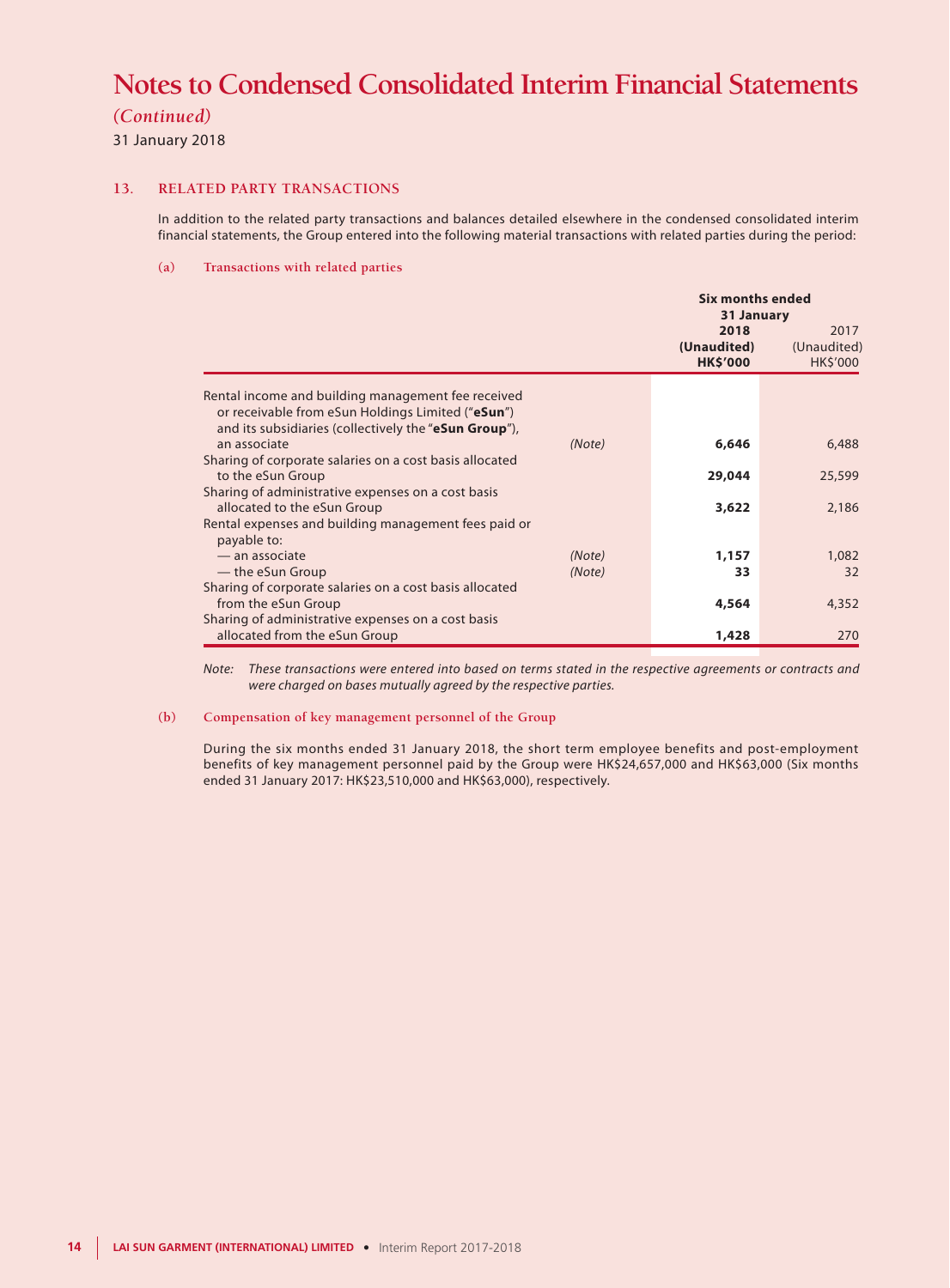*(Continued)*

31 January 2018

#### **14. FAIR VALUE HIERARCHY OF FINANCIAL INSTRUMENTS**

#### **Financial instruments for which fair value is disclosed**

Except for the guaranteed notes with fair values in aggregate of approximately HK\$3,925,843,000 (31 July 2017: HK\$3,530,574,000), of which the fair value was determined by reference to the closing price of the guaranteed notes published by a leading global financial market data provider as at the end of the reporting period, the directors consider the carrying amounts of all other financial assets and financial liabilities measured at amortised cost approximate to their fair values as at the end of the reporting period.

#### **Financial instruments measured at fair value**

|                                                                               | Level 1<br>(Unaudited)<br><b>HK\$'000</b> | Level 2<br>(Unaudited)<br><b>HK\$'000</b> | Level 3<br>(Unaudited)<br><b>HK\$'000</b> | <b>Total</b><br>(Unaudited)<br><b>HK\$'000</b> |
|-------------------------------------------------------------------------------|-------------------------------------------|-------------------------------------------|-------------------------------------------|------------------------------------------------|
| As at 31 January 2018                                                         |                                           |                                           |                                           |                                                |
| <b>Financial assets</b><br>Available-for-sale financial assets, at fair value | 243,903                                   | 243,382                                   | 1,516,912                                 | 2,004,197                                      |
| <b>Financial liabilities</b><br>Derivative financial instruments              |                                           |                                           | 5,728                                     | 5,728                                          |
|                                                                               | Level 1<br>(Audited)<br><b>HK\$'000</b>   | Level 2<br>(Audited)<br><b>HK\$'000</b>   | Level 3<br>(Audited)<br><b>HK\$'000</b>   | Total<br>(Audited)<br><b>HK\$'000</b>          |
| As at 31 July 2017                                                            |                                           |                                           |                                           |                                                |
| <b>Financial assets</b>                                                       |                                           |                                           |                                           |                                                |

Available-for-sale financial assets, at fair value 127,995 171,123 1,394,371 1,693,489

The movements in fair value measurements in Level 3 during the period are as follows:

#### **(i) Available-for-sale financial assets**

|                                                      | Six months ended<br>31 January |                     |  |
|------------------------------------------------------|--------------------------------|---------------------|--|
|                                                      | 2018<br>(Unaudited)            | 2017<br>(Unaudited) |  |
|                                                      | <b>HK\$'000</b>                | <b>HKS'000</b>      |  |
| Available-for-sale financial assets, at fair value   |                                |                     |  |
| At beginning of period                               | 1,394,371                      | 1,204,693           |  |
| Total gains recognised in other comprehensive income | 122,541                        | 47,455              |  |
|                                                      |                                |                     |  |
| At end of period                                     | 1,516,912                      | 1,252,148           |  |

#### **(ii) Derivative financial instruments**

|                                                                                                |                                | Six months ended<br>31 January                 |  |
|------------------------------------------------------------------------------------------------|--------------------------------|------------------------------------------------|--|
|                                                                                                | (Unaudited)<br><b>HK\$'000</b> | 2018<br>2017<br>(Unaudited)<br><b>HK\$'000</b> |  |
| Carrying amount at beginning of the period<br>Fair value losses charged to the hedging reserve |                                | 5,728                                          |  |
| Carrying amount at end of the period                                                           |                                | 5,728                                          |  |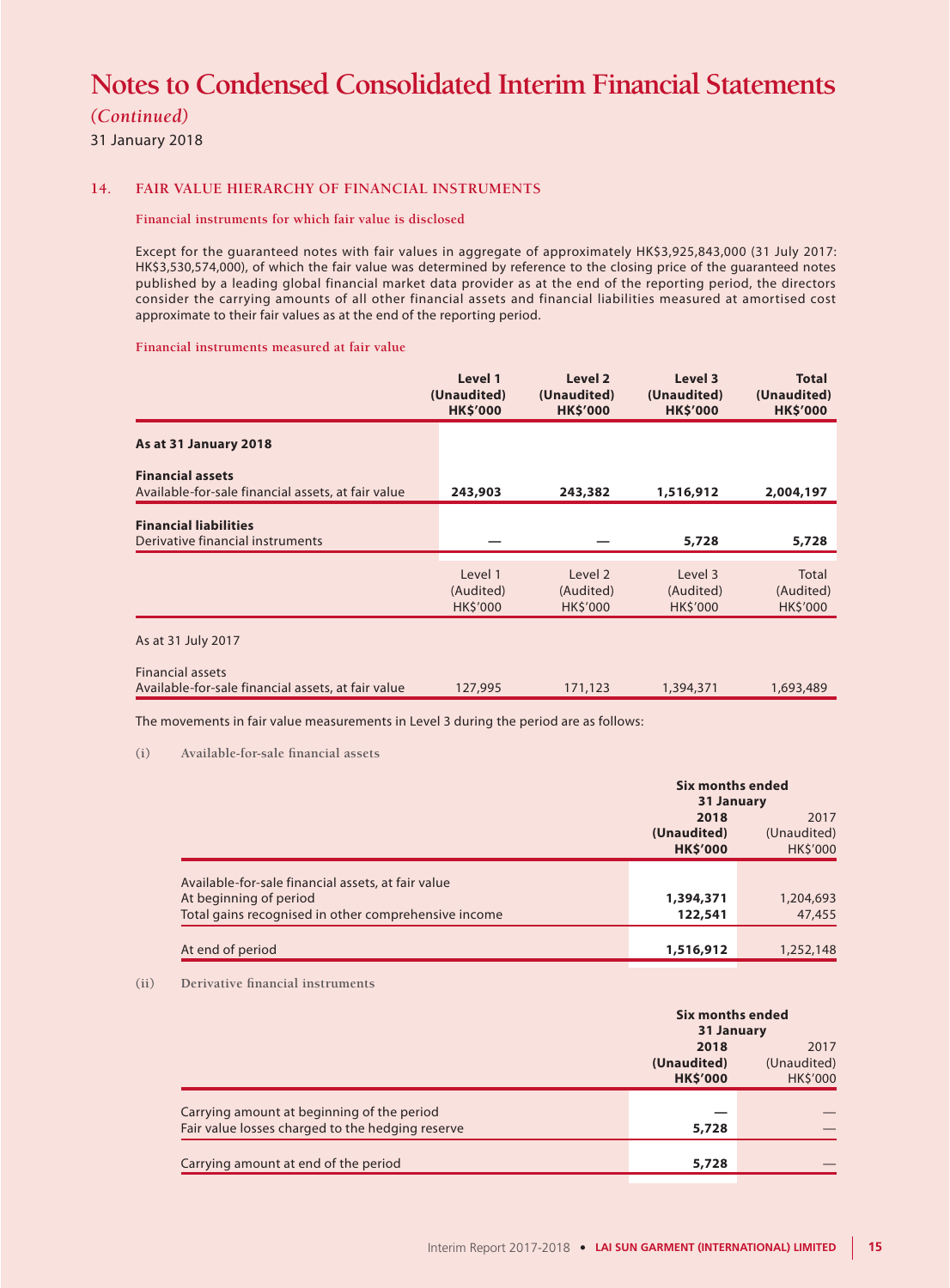*(Continued)*

31 January 2018

#### **14. FAIR VALUE HIERARCHY OF FINANCIAL INSTRUMENTS** *(CONTINUED)*

#### **Valuation techniques**

*Fair value measurement using significant unobservable inputs (Level 3)*

Each year, the Group's management appoints external valuers to be responsible for the external valuations of the Group's financial instruments (the "**Financial Instrument Valuers**"). Selection criteria include market knowledge, reputation, independence and whether professional standards are maintained. The Group's management has discussions with the Financial Instrument Valuers on the valuation assumptions and valuation results twice a year when the valuation is performed for interim and annual financial reporting.

The fair values of the financial assets and liabilities are included at the amount at which the instrument could be exchanged in a current transaction between willing parties, other than in a forced or liquidation sale. The following methods and assumptions were used to estimate the fair values:

(i) Fair value of the equity interest in the investee company has been estimated using the fair value of investment properties held by an investee company, which is determined by the direct comparison and the income capitalisation methods detailed below.

The properties are valued by the direct comparison method on the assumption that each property can be sold in its existing state subject to existing tenancies or otherwise with the benefit of vacant possession and by referring to comparable sales transactions as available in the relevant markets. Comparison is based on prices realised on actual transactions or asking prices of comparable properties. Comparable properties with similar sizes, characters and locations are analysed, and carefully weighed against all respective advantages and disadvantages of each property in order to arrive at a fair comparison of value.

The properties are also valued by the income capitalisation approach taking into account the rents passing of the properties and the reversionary potential of the tenancies, and reconciling the two approaches, if applicable.

(ii) Derivative financial instruments, being the cross currency swaps (the "**CCS**"), are measured using valuation techniques similar to forward pricing and swap models, using present value calculations. The models incorporate various market observable inputs including the credit quality of counterparties, foreign exchange spot rates and interest rate curves. The carrying amounts of the derivative financial instruments are the same as their fair values.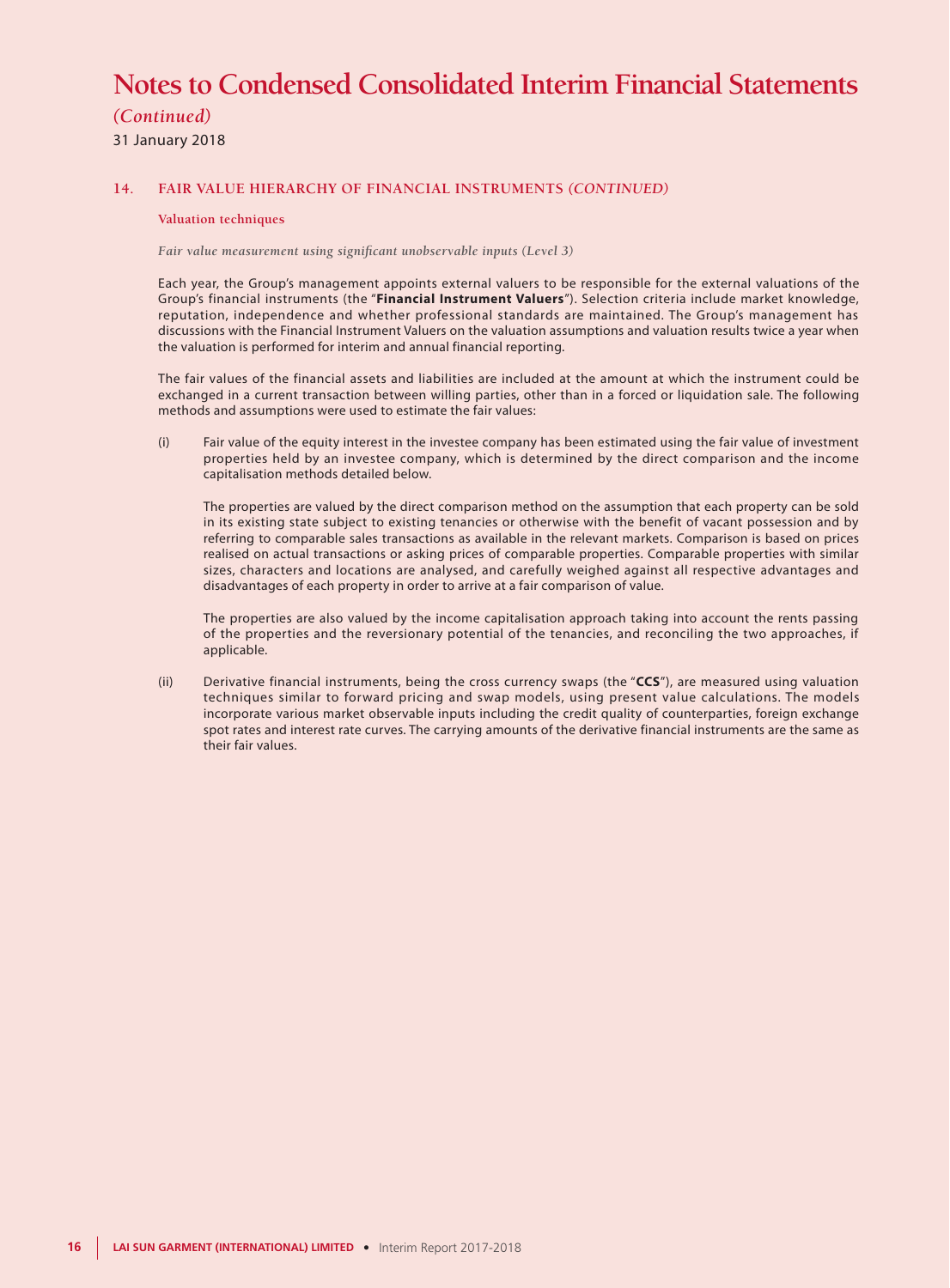### *(Continued)*

31 January 2018

#### **14. FAIR VALUE HIERARCHY OF FINANCIAL INSTRUMENTS** *(CONTINUED)*

#### **Valuation techniques** *(Continued)*

*Information about fair value measurement using significant unobservable inputs (Level 3)*

| <b>31 January 2018</b>                        | <b>Valuation technique</b>                               | Significant<br>unobservable inputs                                  | Value of<br>unobserved inputs              | <b>Notes</b>   |
|-----------------------------------------------|----------------------------------------------------------|---------------------------------------------------------------------|--------------------------------------------|----------------|
| Available-for-sale<br>financial assets        | Income capitalisation<br>method                          | Average monthly market<br>rent per square foot                      | <b>HK\$148</b>                             | $\mathbf{1}$   |
|                                               |                                                          | Capitalisation rate                                                 | 3.0%                                       | $\overline{2}$ |
| Derivative financial<br>$in$ struments $-CCS$ | <b>Discounted</b><br>cash flow with<br>swaption approach | <b>Expected exposure</b><br>at default - counterparty               | HK\$2.71 million to<br>HK\$46.36 million   | $\overline{3}$ |
|                                               |                                                          | <b>Expected exposure</b><br>at default - the Group                  | HK\$3.76 million to<br>HK\$77.91 million   | $\overline{4}$ |
|                                               |                                                          | Credit spread - counterparty                                        | 4.05 basis point to<br>108.61 basis point  | 5              |
|                                               |                                                          | Credit spread - the Group                                           | 18.02 basis point to<br>117.28 basis point | 6              |
|                                               |                                                          | Loss given default ratio -<br>counterparty non-<br>performance risk | 80%                                        | $\overline{7}$ |
|                                               |                                                          | Loss given default ratio -<br>own credit risk                       | 60%                                        | 8              |
| 31 July 2017                                  | Valuation technique                                      | Significant<br>unobservable inputs                                  | Value of<br>unobserved inputs              | <b>Notes</b>   |
| Available-for-sale<br>financial assets        | Income capitalisation<br>method                          | Average monthly market<br>rent per square foot                      | <b>HK\$141</b>                             | $\mathbf{1}$   |
|                                               |                                                          | Capitalisation rate                                                 | 3.0%                                       | $\overline{2}$ |

#### *Notes:*

*1. The higher the market rent, the higher the fair value*

*2. The higher the capitalisation rate, the lower the fair value*

*3. The higher the expected exposure at default — counterparty, the lower the fair value of CCS*

*4. The higher the expected exposure at default — the Group, the higher the fair value of CCS*

*5. The higher the credit spread — counterparty, the lower the fair value of CCS*

*6. The higher the credit spread — the Group, the higher the fair value of CCS*

*7. The higher the loss given default ratio — counterparty, the lower the fair value of CCS*

*8. The higher the loss given default ratio — the Group, the higher the fair value of CCS*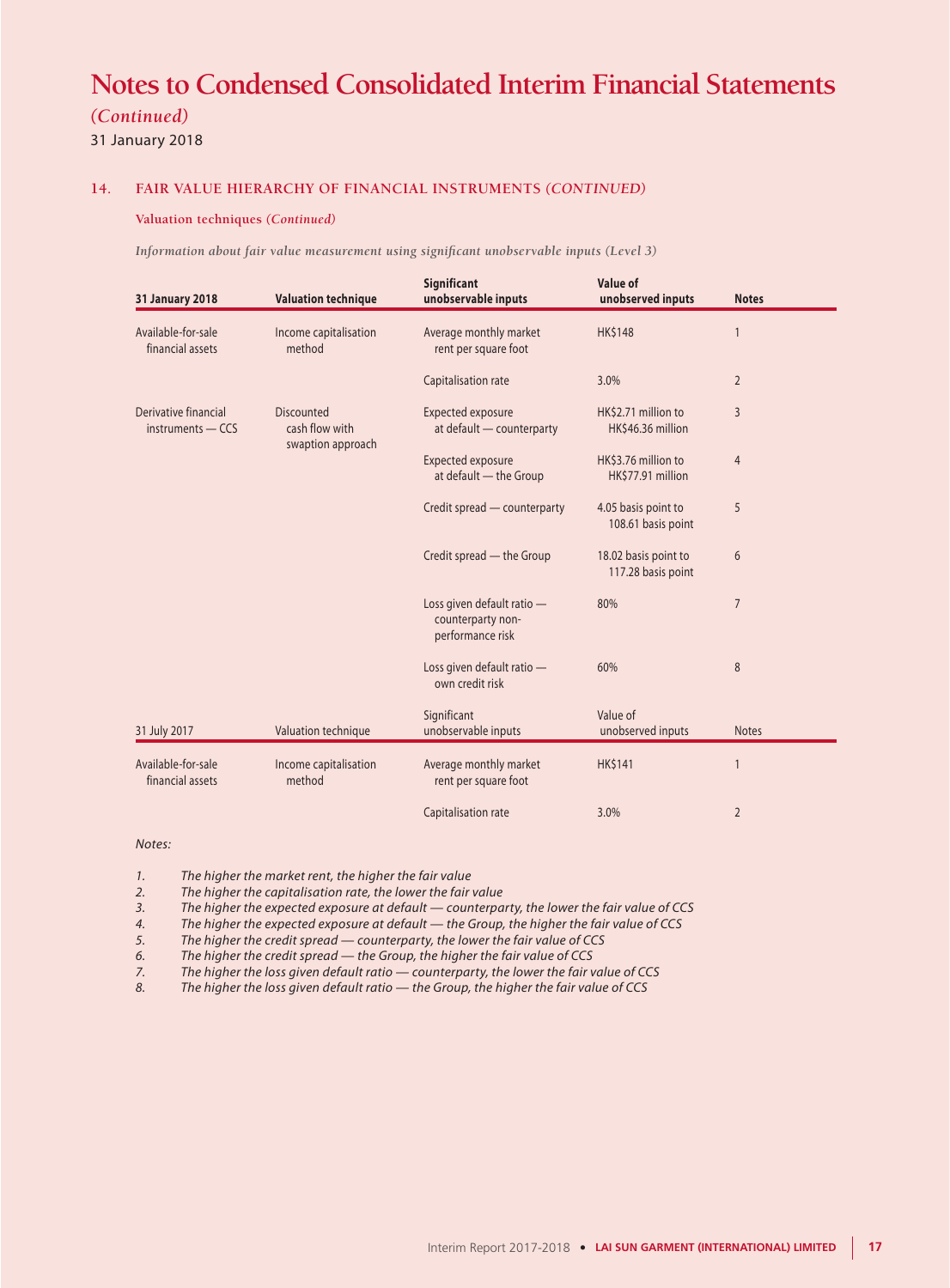# **Interim Dividend**

The Board of the Company has resolved not to declare the payment of an interim dividend for the financial year ending 31 July 2018. No interim dividend was declared in respect of the last corresponding period.

## **Management Discussion and Analysis**

## **BUSINESS REVIEW AND OUTLOOK**

Major economies around the world continue to navigate in uncertain waters during the period under review. The capital markets has demonstrated robustness despite a delicate economic outlook, punctuated by global events such as elections in Europe, uncertainties surrounding the terms of Brexit, domestic terror events in the US and Europe, and geopolitical situation in the Korean peninsula. Some of these events are likely to linger in the near future and continue to cast a shadow on the outlook.

The property sector in Hong Kong as a whole continued to show resilience and robustness. During the period under review, the slowdown in the luxury end of the retail market has been recovering due to improving visitor numbers while rent has yet to catch up with improved sales. The office leasing market continues to stabilise due to tight supply and continuing demand to consolidate office space in Central as well as a general improvement in business sentiment and therefore the need to expand. The residential market was robust, underpinned by a lack of supply with record prices being achieved in recent land tenders, as well as a sustained period of low interest rates. The effect of the recent rate hike since the beginning of last year has yet to be seen, however, interest rates remain low relative to recent history. Labour supply shortages in the construction industry continues to drive wage inflation and pose a challenge on the cost management side.

The management believes it is paramount to prepare the Group for the challenges and opportunities ahead. The Group completed a series of corporate activities as part of the new strategy to improve funding sources, execution capabilities and overall coordination with the wider Lai Sun Group since refocusing the strategy in 2012. Set out below are the projects the Group secured after the implementation of the new rental focused strategy:

| <b>Date</b>                   | <b>Secured Projects</b>                | <b>Total Gross</b><br><b>Floor Area</b><br>(''GFA'')<br>(square feet) | Use                    | <b>Expected</b><br><b>Construction</b><br><b>Completion Date</b> |
|-------------------------------|----------------------------------------|-----------------------------------------------------------------------|------------------------|------------------------------------------------------------------|
| <b>Hong Kong</b>              | <b>Development Properties</b>          |                                                                       |                        |                                                                  |
| November 2012                 | Alto Residences                        | 573,268                                                               | Commercial/Residential | Q2 2018                                                          |
| April 2014                    | 93 Pau Chung Street                    | 111,354                                                               | Commercial/Residential | Q <sub>2</sub> 2018                                              |
| May 2014                      | Hong Kong Ocean Park<br>Marriott Hotel | 365,974                                                               | Hotel                  | O <sub>2</sub> 2018                                              |
| September 2015                | Sai Wan Ho Street Project              | 59,799                                                                | Residential            | Q3 2019                                                          |
| May 2016                      | Novi                                   | 42,851                                                                | Commercial/Residential | O3 2019                                                          |
| <b>London, United Kingdom</b> | <b>Investment Properties</b>           |                                                                       |                        |                                                                  |
| April 2014                    | 107 Leadenhall Street                  | 146,606                                                               | Commercial/Office      | N/A                                                              |
| November 2014                 | 100 Leadenhall Street                  | 177,700                                                               | Office                 | N/A                                                              |
| December 2015                 | 106 Leadenhall Street                  | 19,924                                                                | Commercial/Office      | N/A                                                              |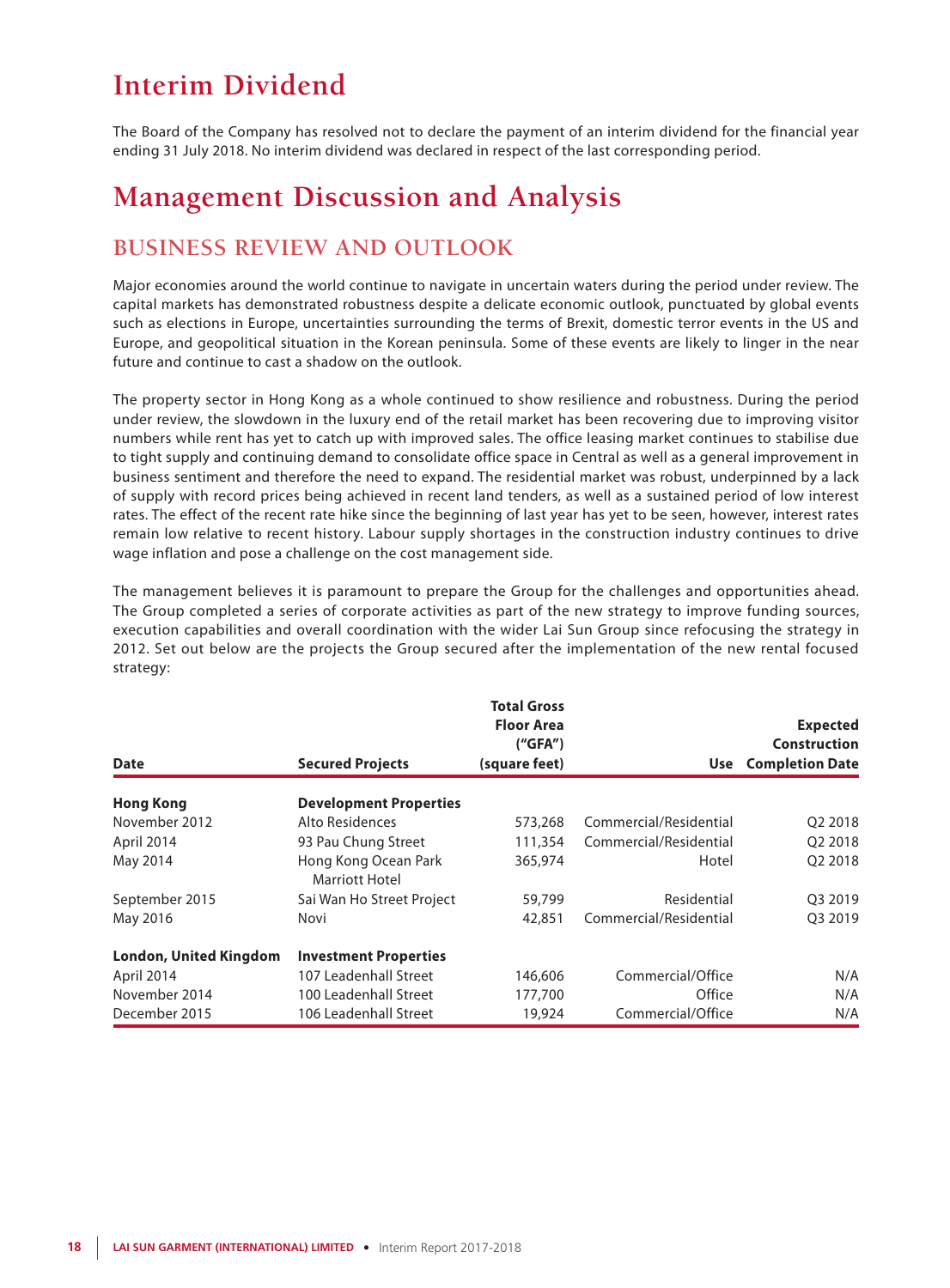## **BUSINESS REVIEW AND OUTLOOK** *(CONTINUED)*

The Group as a whole performed steadily against this challenging environment. The rental portfolio comprises of approximately 1.2 million square feet attributable to the Group, of which about 1.0 million square feet is located in Hong Kong. Despite the softened economic sentiment and weakened retail activity, the Group's Hong Kong properties performed steadily at nearly full occupancy levels.

The London properties weathered the uncertainties of Brexit well during the period under review. As at the date of this Report, over 70% of the floor area of 106 Leadenhall Street in London has been leased out. This multitenanted property located adjacent to our other two wholly-owned properties, namely 100 and 107 Leadenhall Street, is expected to enhance and enlarge the Group's strategic property investment portfolio in the City of London. All leases of 100, 106 and 107 Leadenhall Street in London has been aligned to expire in 2023. The Group has appointed DP9, one of the leading professional consultancies in planning, development and regeneration in the United Kingdom to advise on the redevelopment of the site comprising 100, 106 and 107 Leadenhall Street. Skidmore, Owings & Merrill LLP has also been engaged as architect for this project. A planning application was submitted to the City of London Corporation in February 2018 and the proposed new building will rise to 263 meters above ordnance datum, made up of basement storeys, a ground floor and 56 floors above and is expected to provide up to 1.2 million square feet gross external area of high quality, flexible office accommodation to meet forecast demands in the City of London.

The Hong Kong Ocean Park Marriott Hotel ("**Ocean Hotel**"), to be operated by the Marriott group, will provide a total of 471 rooms and approximately 194,845 square feet of attributable rental space to the existing rental portfolio attributable to the Group of approximately 1.2 million square feet. Its construction is expected to be completed in the second quarter of 2018. The hotel project in Phuket, Thailand that LSD invested in June 2017 is at the start of the development stage and the Group will provide material updates on this project as and when available.

The Urban Renewal Authority project in Ma Tau Kok, Kowloon, named "93 Pau Chung Street" and the joint venture project in Tseung Kwan O named "Alto Residences" were launched for pre-sale in September 2016 and October 2016, respectively. The 93 Pau Chung Street project offers 209 flats in total, including studios, one and two-bedroom units. Up to 18 March 2018, the Group has pre-sold 207 units in 93 Pau Chung Street with saleable area of approximately 74,500 square feet at an average selling price of approximately HK\$16,300 per square foot. The Alto Residences project provides 605 flats, including 23 detached houses. Up to 18 March 2018, the Group has pre-sold 532 units in Alto Residences with saleable area of approximately 298,600 square feet at an average selling price of approximately HK\$15,600 per square foot. The Ki Lung Street project in Mong Kok, Kowloon, named "Novi", offering 138 flats in total was launched for pre-sale in July 2017. Up to 18 March 2018, the Group has pre-sold 135 units in Novi with saleable area of approximately 28,000 square feet at an average selling price of approximately HK\$18,700 per square foot. The Sai Wan Ho Street project from the Urban Renewal Authority in Shau Kei Wan, Hong Kong is planned to provide about 144 residential units upon completion with a total GFA of 59,799 square feet.

The Group is encouraged by the sales of 93 Pau Chung Street, Alto Residences and Novi which will be recognised in coming financial years. The Group will continue to participate in government tenders to grow the pipeline.

The share consolidation on a 1-for-5 basis ("**Share Consolidation**") and change in board lot size from 5,000 shares to 1,000 shares announced by the Group on 27 April 2017 is effective from 15 August 2017. It is hoped that this will make investing in the shares of the Group more attractive to a broader range of investors, in particular to institutional investors whose house rules might otherwise prohibit or restrict trading in securities that are priced below a prescribed floor and thus help to further broaden the shareholder base of the Company.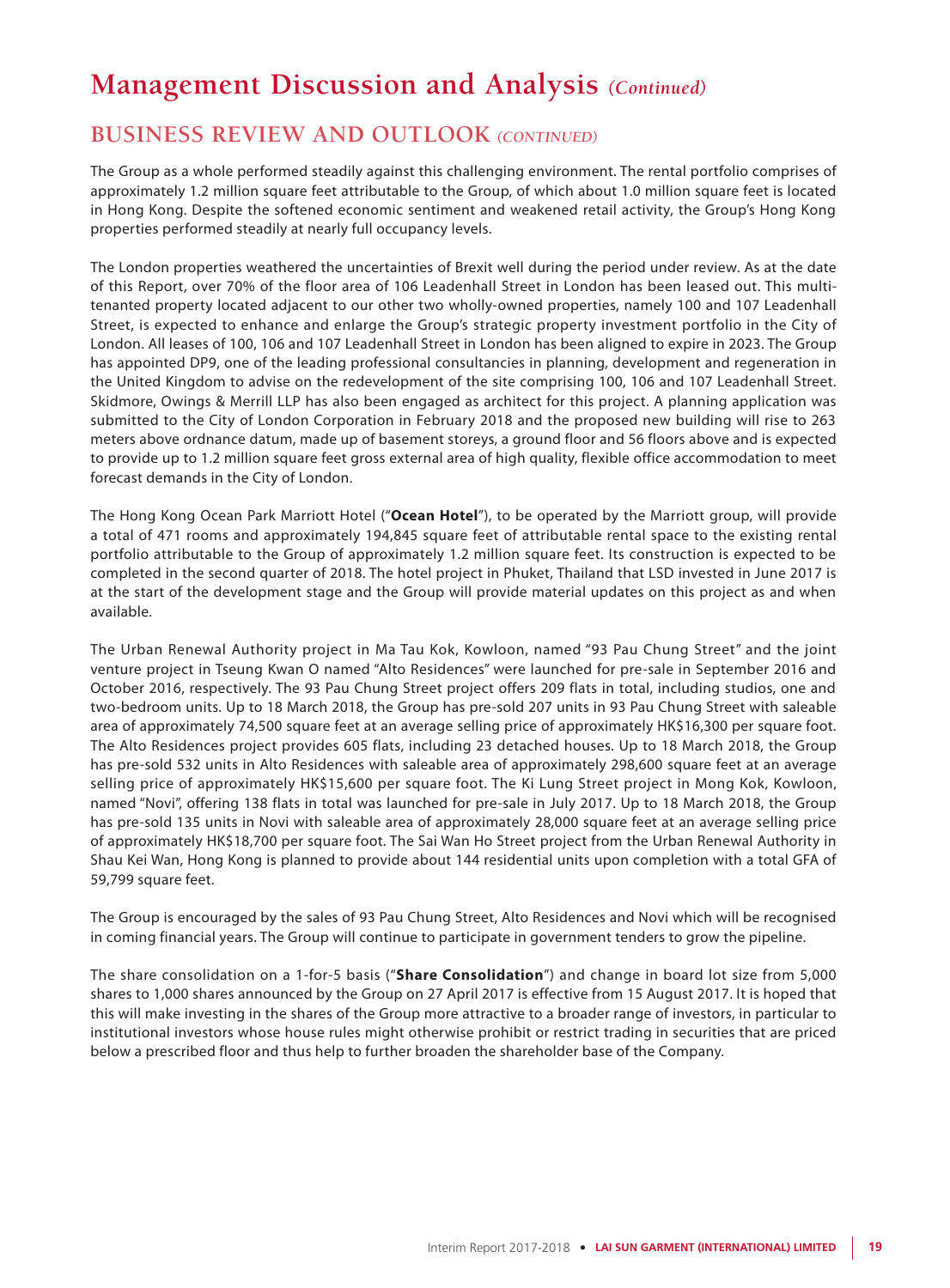## **BUSINESS REVIEW AND OUTLOOK** *(CONTINUED)*

On 16 August 2017, the Company entered into a secondary block trade agreement with CLSA Limited on to sell up to 50,934,000 shares of LSD held by the Company at a placing price of HK\$13.05 per share ("**LSG Placing**"). The net proceeds of approximately HK\$655.4 million (after deduction of placing commission and other expenses of the LSG Placing) are intended to be applied for the repayment of the Company's debt obligations in the near term. The LSG Placing represents an opportunity to raise capital and enhanced the cash position and working capital of the Company. The LSG Placing has been completed and immediately after the completion of the LSG Placing, the number of the LSD's shares held by the Company decreased to 322,602,572 shares, representing approximately 53.32% of the issued share capital of the LSD. LSD remains as a subsidiary of the Company.

The Group's strong cash position of HK\$3,164.6 million of cash on hand and HK\$4,779.5 million of undrawn facilities with a net debt to equity ratio of 46.4% as at 31 January 2018 provides the Group with full confidence and the means to review opportunities more actively. The Group's gearing excluding the net debt of the London portfolio all of which have a positive carry net of financing costs is 36.6%. However, the Group will continue its prudent and flexible approach in growing the landbank and managing its financial position.

## **OVERVIEW OF INTERIM RESULTS**

For the six months ended 31 January 2018, the Group recorded turnover of HK\$917.9 million (2017: HK\$872.0 million) and a gross profit of HK\$543.6 million (2017: HK\$531.1 million), representing an increase of approximately 5.3% and 2.4%, respectively over the same period last year.

Set out below is the turnover by segment:

|                                | Six months ended 31 January |                        |                                     |          |
|--------------------------------|-----------------------------|------------------------|-------------------------------------|----------|
|                                | 2018<br>(HK\$ million)      | 2017<br>(HK\$ million) | <b>Difference</b><br>(HK\$ million) | % change |
|                                |                             |                        |                                     |          |
| Property investment            | 405.7                       | 400.4                  | 5.3                                 | 1.3%     |
| Property development and sales |                             |                        |                                     | N/A      |
| Restaurant operation           | 268.5                       | 248.7                  | 19.8                                | 8.0%     |
| Hotel operation and others     | 243.7                       | 222.9                  | 20.8                                | 9.3%     |
| <b>Total</b>                   | 917.9                       | 872.0                  | 45.9                                | 5.3%     |

For the six months ended 31 January 2018, net profit attributable to owners of the Company was approximately HK\$674.7 million (2017: HK\$673.8 million). Basic earnings per share was HK\$1.762 (Adjusted 2017: HK\$1.774).

Excluding the effect of property revaluations, net loss attributable to owners of the Company was approximately HK\$46.7 million (2017: net profit attributable to owners of the Company: HK\$48.4 million). Net loss per share excluding the effect of property revaluations was HK\$0.122 (Adjusted 2017: net profit per share: HK\$0.127 per share).

Adjustment has been made to the weighted average number of issued shares of the Company for the six months ended 31 January 2017 for the calculation of basic earnings per share and adjusted net profit/loss per share as above due to the Share Consolidation of the Company being effective on 15 August 2017.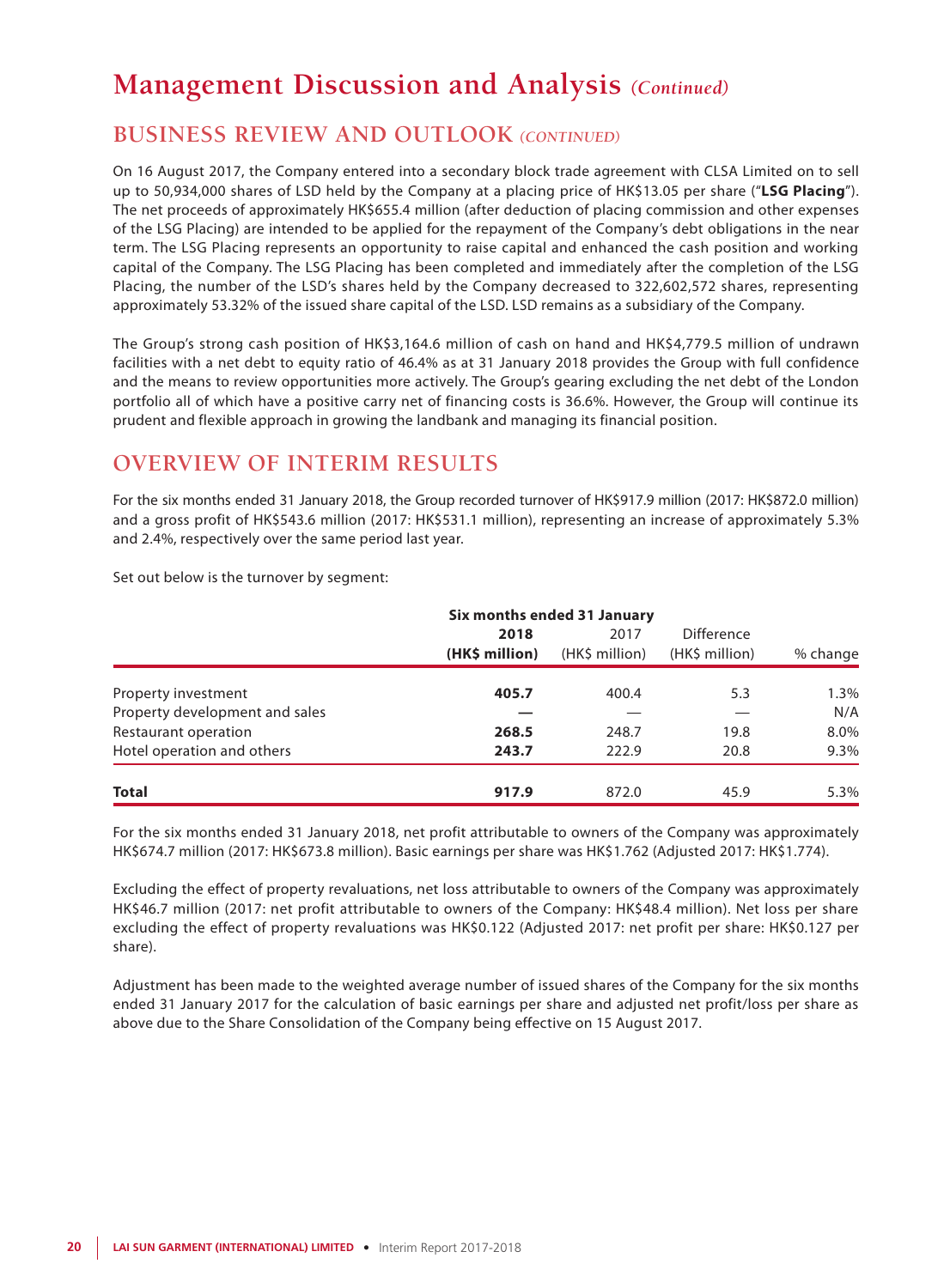## **OVERVIEW OF INTERIM RESULTS** *(CONTINUED)*

|                                                                                  |              | Six months ended |  |
|----------------------------------------------------------------------------------|--------------|------------------|--|
|                                                                                  |              | 31 January       |  |
|                                                                                  | 2018         | 2017             |  |
| <b>Profit attributable to owners of the Company</b>                              | HK\$ million | HK\$ million     |  |
| Reported                                                                         | 674.7        | 673.8            |  |
| Less: Adjustments in respect of revaluation gains of investment                  |              |                  |  |
| properties held by                                                               |              |                  |  |
| — the Company and subsidiaries                                                   | (386.7)      | (416.4)          |  |
| - associates and joint ventures                                                  | (334.7)      | (209.0)          |  |
| Net (loss)/profit after tax excluding revaluation gains of investment properties | (46.7)       | 48.4             |  |

Equity attributable to owners of the Company as at 31 January 2018 amounted to HK\$17,436.3 million, slightly decreased from HK\$18,037.4 million as at 31 July 2017. Net asset value per share attributable to owners of the Company decreased by 4.1% to HK\$45.273 per share as at 31 January 2018 from HK\$47.223 per share (adjusted) as at 31 July 2017. Adjustment has been made to the total number of issued shares of the Company as at 31 July 2017 due to the Share Consolidation of the Company being effective on 15 August 2017.

## **PROPERTY PORTFOLIO COMPOSITION**

As at 31 January 2018, the Group maintained a property portfolio with attributable GFA of approximately 1.7 million square feet. Approximate attributable GFA (in '000 square feet) of the Group's major properties and number of car-parking spaces is as follows:

|                              | Commercial/<br><b>Retail</b> | <b>Office</b> | <b>Industrial</b> | <b>Residential</b> | Hotel | <b>Total</b><br>(excluding<br>car-parking<br>spaces &<br>ancillary | No. of<br>car-parking<br>spaces<br>attributable<br>facilities) to the Group |
|------------------------------|------------------------------|---------------|-------------------|--------------------|-------|--------------------------------------------------------------------|-----------------------------------------------------------------------------|
| <b>Completed Properties</b>  |                              |               |                   |                    |       |                                                                    |                                                                             |
| Held for Rental <sup>1</sup> | 376                          | 601           | 193               |                    |       | 1,170                                                              | 584                                                                         |
| Completed                    |                              |               |                   |                    |       |                                                                    |                                                                             |
| <b>Hotel Properties</b>      |                              |               |                   |                    | 52    | 52                                                                 |                                                                             |
| Properties Under             |                              |               |                   |                    |       |                                                                    |                                                                             |
| Development <sup>2</sup>     | 42                           |               |                   | 224                | 195   | 461                                                                | 105                                                                         |
| <b>Completed Properties</b>  |                              |               |                   |                    |       |                                                                    |                                                                             |
| Held for Sale                | 15                           |               |                   | 3                  |       | 18                                                                 | 6                                                                           |
| <b>Total GFA of major</b>    |                              |               |                   |                    |       |                                                                    |                                                                             |
| properties of the Group      | 433                          | 601           | 193               | 227                | 247   | 1,701                                                              | 695                                                                         |

*1. Completed and rental generating properties*

*2. All properties under construction*

The above table does not include GFA of properties held by Lai Fung Holdings Limited ("**Lai Fung**").

## **PROPERTY INVESTMENT**

### **Rental Income**

During the period under review, the Group's rental operations recorded a turnover of HK\$405.7 million (2017: HK\$400.4 million), representing a 1.3% increase over the same period last year.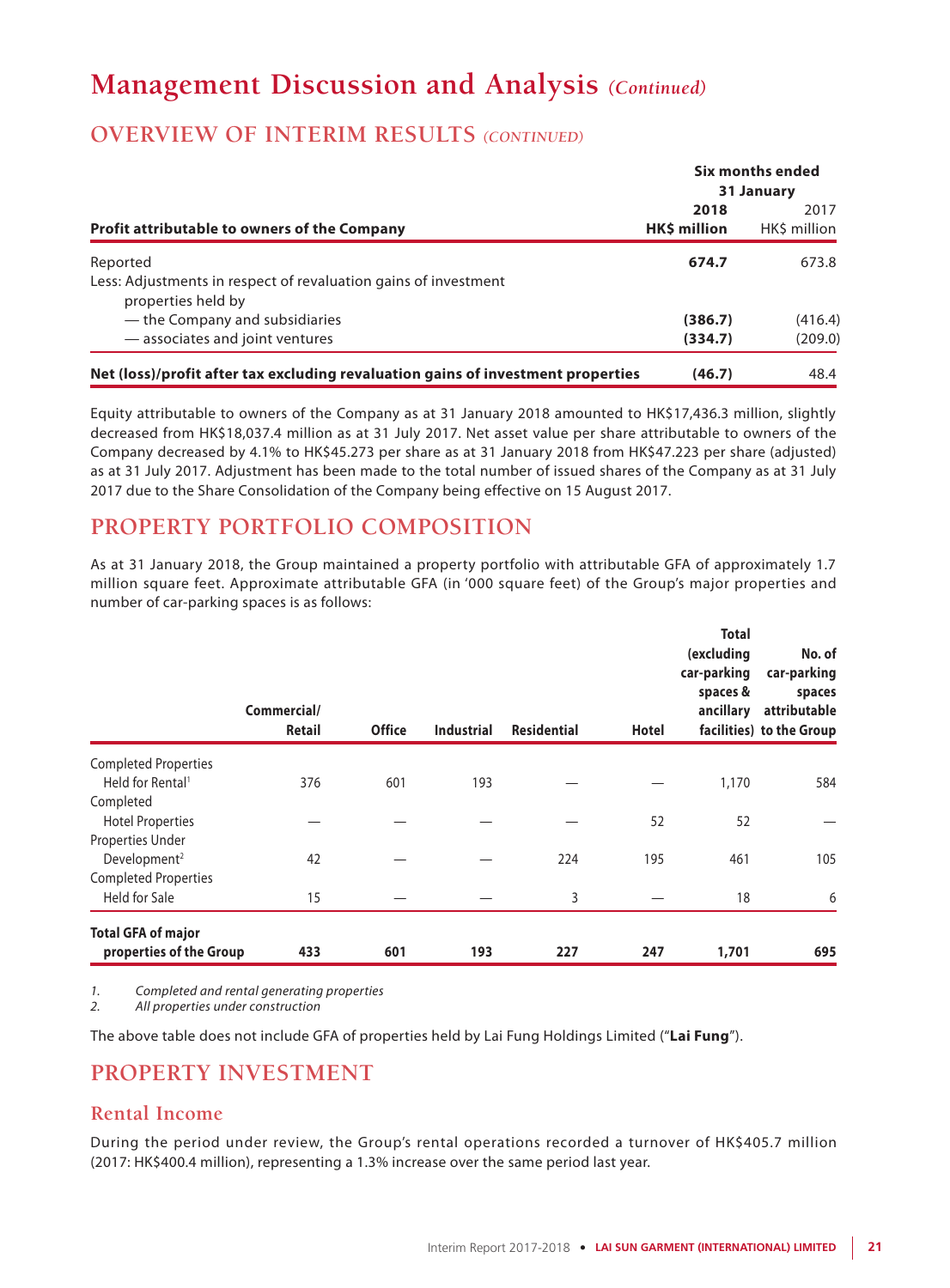### **PROPERTY INVESTMENT** *(CONTINUED)*

### **Rental Income** *(Continued)*

The Group wholly owns five major investment properties in Hong Kong, namely Cheung Sha Wan Plaza, Causeway Bay Plaza 2, Lai Sun Commercial Centre, commercial podium of Crocodile Center and Por Yen Building. LSD's 50:50 joint venture with Henderson Land Development Company Limited ("**Henderson Land**") at 8 Observatory Road, Kowloon is now fully leased. This is recognised as a component of "Share of profits and losses of joint ventures" in the condensed consolidated income statement.

Breakdown of rental turnover by major investment properties is as follows:

|                                             |              | Six months ended 31 January | Period end    |           |  |
|---------------------------------------------|--------------|-----------------------------|---------------|-----------|--|
|                                             | 2018         | 2017                        | $\frac{0}{0}$ | occupancy |  |
|                                             | HK\$ million | HK\$ million                | Change        | (%)       |  |
| <b>Hong Kong</b>                            |              |                             |               |           |  |
| Cheung Sha Wan Plaza                        |              |                             |               |           |  |
| (including car-parking spaces)              | 153.7        | 151.5                       | 1.5           | 95.0      |  |
| Causeway Bay Plaza 2                        |              |                             |               |           |  |
| (including car-parking spaces)              | 89.0         | 90.2                        | $-1.3$        | 98.2      |  |
| Lai Sun Commercial Centre                   |              |                             |               |           |  |
| (including car-parking spaces)              | 25.4         | 29.3                        | $-13.3$       | 84.1      |  |
| Crocodile Center                            |              |                             |               |           |  |
| (commercial podium)                         | 47.4         | 45.7                        | 3.7           | 92.6      |  |
| Por Yen Building                            | 7.4          | 7.3                         | 1.4           | 92.6      |  |
| Others                                      | 7.7          | 7.8                         | $-1.3$        |           |  |
| Subtotal:                                   | 330.6        | 331.8                       | $-0.4$        |           |  |
| <b>London, United Kingdom</b>               |              |                             |               |           |  |
| 36 Queen Street                             | 12.6         | 11.5                        | 9.6           | 100.0     |  |
| 107 Leadenhall Street                       | 27.4         | 22.8                        | 20.2          | 100.0     |  |
| 100 Leadenhall Street                       | 32.4         | 31.6                        | 2.5           | 100.0     |  |
| 106 Leadenhall Street                       | 2.7          | 2.7                         |               | 73.6      |  |
| Subtotal:                                   | 75.1         | 68.6                        | 9.5           |           |  |
| <b>Total:</b>                               | 405.7        | 400.4                       | 1.3           |           |  |
|                                             |              |                             |               |           |  |
| Rental proceeds from joint venture projects |              |                             |               |           |  |
| <b>Hong Kong</b>                            |              |                             |               |           |  |
| CCB Tower# (50% basis)                      | 66.1         | 60.4                        | 9.4           | 100.0     |  |
| 8 Observatory Road## (50% basis)            | 28.4         | 26.3                        | 8.0           | 100.0     |  |
| <b>Total:</b>                               | 94.5         | 86.7                        | 9.0           |           |  |

*# CCB Tower is a joint venture project with China Construction Bank Corporation ("CCB") in which each of LSD and CCB has an effective 50% interest. For the six months ended 31 January 2018, the rental proceeds recorded by the joint venture is HK\$132.2 million (2017: HK\$120.7 million).*

*## 8 Observatory Road is a joint venture project with Henderson Land in which each of LSD and Henderson Land has an effective 50% interest. For the six months ended 31 January 2018, the rental proceeds recorded by the joint venture is HK\$56.8 million (2017: HK\$52.6 million).*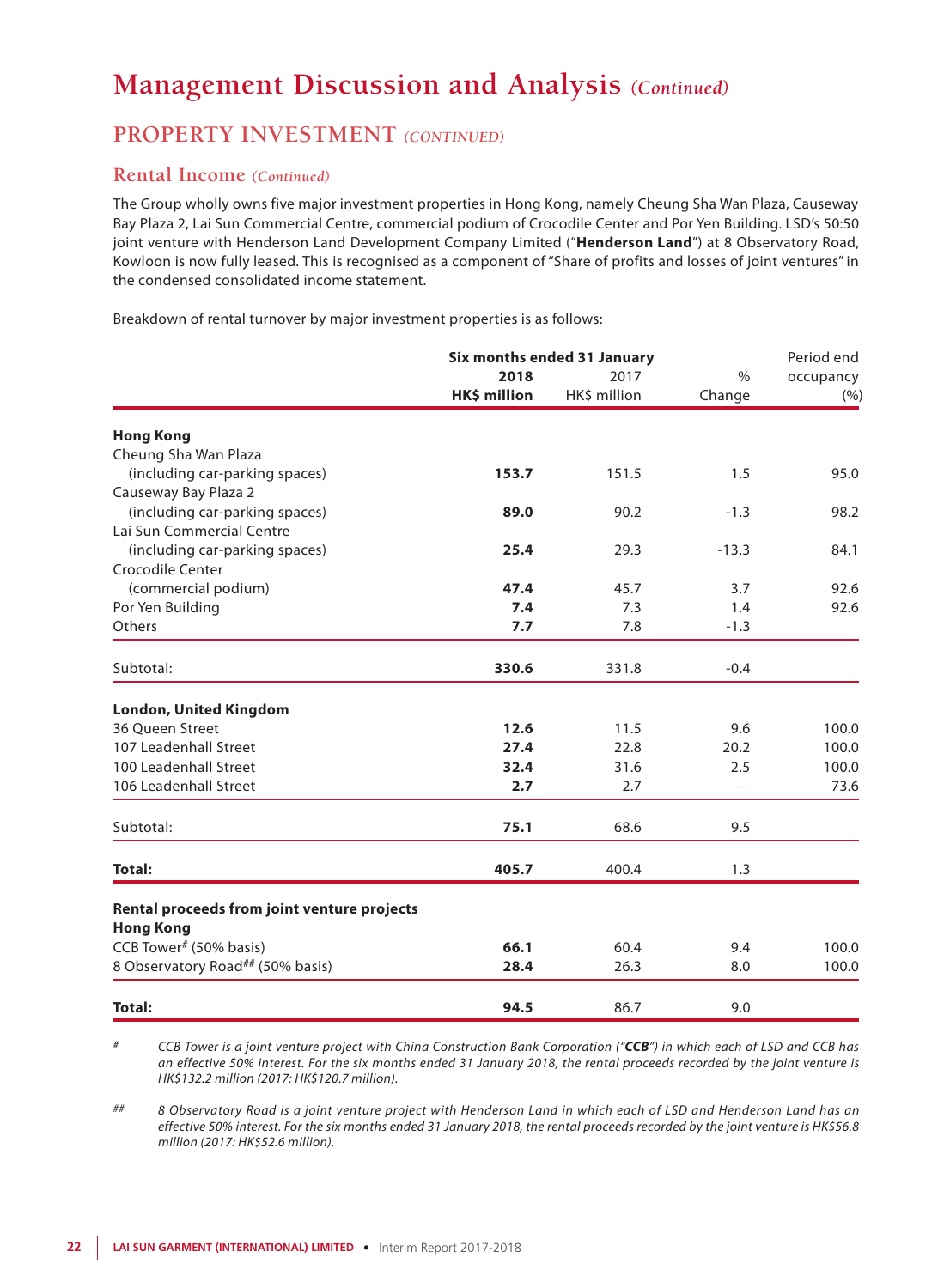## **PROPERTY INVESTMENT** *(CONTINUED)*

### **Rental Income** *(Continued)*

Breakdown of turnover by usage of our major rental properties is as follows:

|                                                            |        | Six months ended 31 January 2018                         |                    |                   |                            | Six months ended 31 January 2017  |  |
|------------------------------------------------------------|--------|----------------------------------------------------------|--------------------|-------------------|----------------------------|-----------------------------------|--|
|                                                            | Group  | <b>Turnover</b><br>interest (HK\$ million) (square feet) | <b>Total GFA</b>   | Group<br>interest | Turnover<br>(HK\$ million) | <b>Total GFA</b><br>(square feet) |  |
| <b>Hong Kong</b>                                           |        |                                                          |                    |                   |                            |                                   |  |
| Cheung Sha Wan Plaza                                       | 53.24% |                                                          |                    | 61.75%            |                            |                                   |  |
| Commercial                                                 |        | 80.4                                                     | 233,807            |                   | 79.1                       | 233,807                           |  |
| Office                                                     |        | 63.7                                                     | 409,896            |                   | 63.8                       | 409,896                           |  |
| Car-parking spaces                                         |        | 9.6                                                      | N/A                |                   | 8.6                        | N/A                               |  |
| Subtotal:                                                  |        | 153.7                                                    | 643,703            |                   | 151.5                      | 643,703                           |  |
| Causeway Bay Plaza 2                                       | 53.24% |                                                          |                    | 61.75%            |                            |                                   |  |
| Commercial<br>Office                                       |        | 60.1<br>26.4                                             | 109,770<br>96,268  |                   | 61.5<br>26.2               | 109,770<br>96,268                 |  |
| Car-parking spaces                                         |        | 2.5                                                      | N/A                |                   | 2.5                        | N/A                               |  |
| Subtotal:                                                  |        | 89.0                                                     |                    |                   | 90.2                       | 206,038                           |  |
|                                                            |        |                                                          | 206,038            |                   |                            |                                   |  |
| Lai Sun Commercial Centre<br>Commercial                    | 53.24% | 11.9                                                     | 95,063             | 61.75%            | 15.6                       | 95,063                            |  |
| Office                                                     |        | 4.2                                                      | 74,181             |                   | 5.0                        | 74,181                            |  |
| Car-parking spaces                                         |        | 9.3                                                      | N/A                |                   | 8.7                        | N/A                               |  |
| Subtotal:                                                  |        | 25.4                                                     | 169,244            |                   | 29.3                       | 169,244                           |  |
| Crocodile Center                                           | 100%   |                                                          |                    | 100%              |                            |                                   |  |
| Commercial                                                 |        | 47.4                                                     | 91,201             |                   | 45.7                       | 91,201                            |  |
| Por Yen Building                                           | 100%   |                                                          |                    | 100%              |                            |                                   |  |
| Industrial                                                 |        | 7.3                                                      | 109,010            |                   | 7.2                        | 109,010                           |  |
| Car-parking spaces                                         |        | 0.1                                                      | N/A                |                   | 0.1                        | N/A                               |  |
| Subtotal:                                                  |        | 7.4                                                      | 109,010            |                   | 7.3                        | 109,010                           |  |
| <b>Others</b>                                              |        | 7.7                                                      | 108,810*           |                   | 7.8                        | 108,810*                          |  |
| Subtotal:                                                  |        | 330.6                                                    | 1,328,006*         |                   | 331.8                      | 1,328,006*                        |  |
| <b>London, United Kingdom</b>                              |        |                                                          |                    |                   |                            |                                   |  |
| 36 Queen Street                                            | 53.24% |                                                          |                    | 61.75%            |                            |                                   |  |
| Office                                                     |        | 12.6                                                     | 60,816             |                   | 11.5                       | 60,816                            |  |
| 107 Leadenhall Street                                      | 53.24% |                                                          |                    | 61.75%            |                            |                                   |  |
| Commercial                                                 |        | 2.5                                                      | 48,182             |                   | 2.0                        | 48,149                            |  |
| Office                                                     |        | 24.9                                                     | 98,424             |                   | 20.8                       | 98,457                            |  |
| Subtotal:                                                  |        | 27.4                                                     | 146,606            |                   | 22.8                       | 146,606                           |  |
| 100 Leadenhall Street                                      | 53.24% |                                                          |                    | 61.75%            |                            |                                   |  |
| Office                                                     |        | 32.4                                                     | 177,700            |                   | 31.6                       | 177,700                           |  |
| 106 Leadenhall Street                                      | 53.24% |                                                          |                    | 61.75%            |                            |                                   |  |
| Commercial                                                 |        | 0.6                                                      | 3,540              |                   | 0.5                        | 3,540                             |  |
| Office                                                     |        | 2.1                                                      | 16,384             |                   | 2.2                        | 16,384                            |  |
| Subtotal:                                                  |        | 2.7                                                      | 19,924             |                   | 2.7                        | 19,924                            |  |
| Subtotal:                                                  |        | 75.1                                                     | 405,046            |                   | 68.6                       | 405,046                           |  |
| Total:                                                     |        | 405.7                                                    | 1,733,052*         |                   | 400.4                      | 1,733,052*                        |  |
| <b>Joint Venture Projects</b>                              |        |                                                          |                    |                   |                            |                                   |  |
| <b>Hong Kong</b>                                           |        |                                                          |                    |                   |                            |                                   |  |
| CCB Tower <sup><math>\overline{t}</math></sup> (50% basis) | 26.62% |                                                          |                    | 30.88%            |                            |                                   |  |
| Office<br>Car-parking spaces                               |        | 65.8<br>0.3                                              | $114,603**$<br>N/A |                   | 60.1<br>0.3                | $114,555***$<br>N/A               |  |
| Subtotal:                                                  |        |                                                          | 114,603**          |                   |                            | 114,555**                         |  |
|                                                            |        | 66.1                                                     |                    |                   | 60.4                       |                                   |  |
| 8 Observatory Road## (50% basis)<br>Commercial             | 26.62% | 23.0                                                     | 45,312***          | 30.88%            | 21.1                       | 45,312***                         |  |
| Office                                                     |        | 4.2                                                      | 37,273***          |                   | 4.0                        | 37,273***                         |  |
| Car-parking spaces                                         |        | 1.2                                                      | N/A                |                   | 1.2                        | N/A                               |  |
| Subtotal:                                                  |        | 28.4                                                     | 82,585***          |                   | 26.3                       | 82,585***                         |  |
| <b>Total:</b>                                              |        | 94.5                                                     | 197,188            |                   | 86.7                       | 197,140                           |  |
|                                                            |        |                                                          |                    |                   |                            |                                   |  |

*\* Excluding 10% interest in AIA Central.*

*\*\* Referring to GFA attributable to the Group. The total GFA of CCB Tower is 229,206 square feet.*

*\*\*\* Referring to GFA attributable to the Group. The total GFA of 8 Observatory Road is 165,170 square feet.*

*# CCB Tower is a joint venture project with CCB in which each of LSD and CCB has an effective 50% interest. For the six months ended 31 January 2018, the rental proceeds recorded by the joint venture is HK\$132.2 million (2017: HK\$120.7 million).*

*## 8 Observatory Road is a joint venture project with Henderson Land in which each of LSD and Henderson Land has an effective 50% interest. For the six months ended 31 January 2018, the rental proceeds recorded by the joint venture is HK\$56.8 million (2017: HK\$52.6 million).*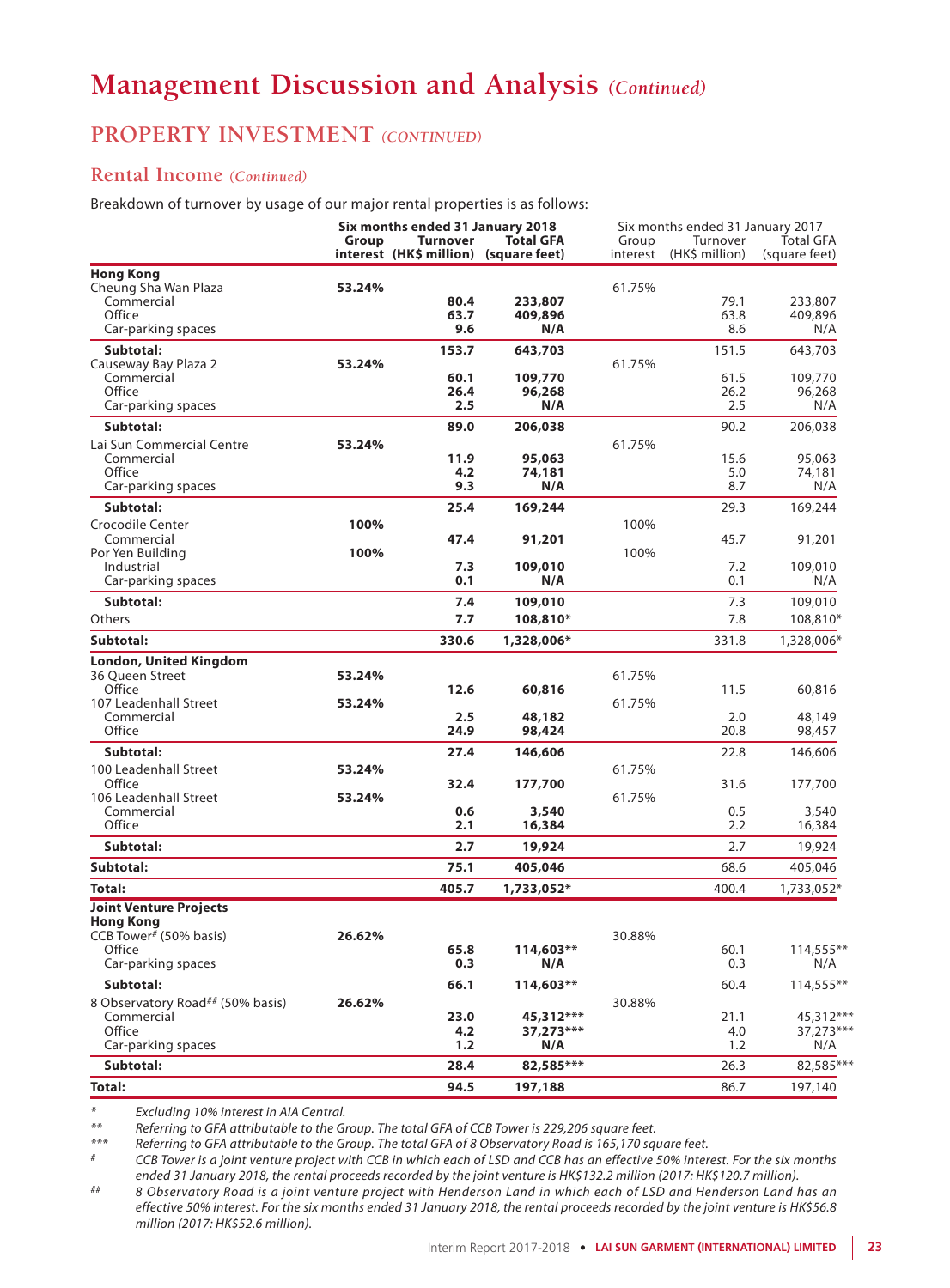### **PROPERTY INVESTMENT** *(CONTINUED)*

### **Rental Income** *(Continued)*

The average Sterling exchange rate for the period under review appreciated by approximately 4.4% compared with the same period last year. Excluding the effect of currency translation, the Sterling denominated turnover from London properties increased by 4.8% during the period under review. Breakdown of rental turnover of London portfolio for the six months ended 31 January 2018 is as follows:

|                       | 2018<br><b>HK\$'000</b> | 2017<br><b>HKS'000</b> | $\%$<br>Change | 2018<br><b>GBP'000</b> | 2017<br>GBP'000 | $\%$<br>Change |
|-----------------------|-------------------------|------------------------|----------------|------------------------|-----------------|----------------|
| 36 Oueen Street       | 12,612                  | 11,514                 | 9.5            | 1,206                  | 1,149           | 5.0            |
| 107 Leadenhall Street | 27,370                  | 22,818                 | 19.9           | 2,617                  | 2,277           | 14.9           |
| 100 Leadenhall Street | 32,344                  | 31,570                 | 2.5            | 3,092                  | 3,151           | $-1.9$         |
| 106 Leadenhall Street | 2,734                   | 2.721                  | 0.5            | 261                    | 272             | $-4.0$         |
| Total:                | 75,060                  | 68,623                 | 9.4            | 7.176                  | 6,849           | 4.8            |

### **Review of major investment properties**

### *Hong Kong Properties*

#### *Cheung Sha Wan Plaza*

The asset comprises of a 8-storey and a 7-storey office towers erected on top of a retail podium which was completed in 1989. It is located on top of the Lai Chi Kok MTR station with a total GFA of 643,703 square feet (excluding car-parking spaces). The arcade is positioned to serve the local communities nearby with major banks and recognised restaurants chains as the key tenants.

#### *Causeway Bay Plaza 2*

The asset comprises of a 28-storey commercial/office building with car-parking facilities at basement levels which was completed in 1992. It is located at the heart of Causeway Bay with a total GFA of 206,038 square feet (excluding car-parking spaces). Key tenants include a HSBC branch and commercial offices and major restaurants.

#### *Lai Sun Commercial Centre*

The asset comprises a 13-storey commercial/carpark complex completed in 1987. It is located near the Lai Chi Kok MTR station with a total GFA of 169,244 square feet (excluding car-parking spaces).

#### *Por Yen Building*

The Por Yen Building, being a 14-storey industrial building with total GFA of 109,010 square feet (excluding car-parking spaces), is located at the hub of Cheung Sha Wan Business Area and is near to the Lai Chi Kok MTR station.

#### *Crocodile Center*

Crocodile Center is a 25-storey commercial/office building which was completed in 2009 and located near the Kwun Tong MTR station. The Group owns the commercial podium which has a total GFA of 91,201 square feet (excluding car-parking spaces). Tenants dominated by local restaurant groups.

### *CCB Tower*

LSD has a 50:50 interest with CCB in the joint redevelopment project of the former Ritz-Carlton Hotel in Central. This 27-storey office tower is a landmark property in Central featuring underground access to the Central MTR station. The property has a total GFA of 229,206 square feet (excluding car-parking spaces). CCB Tower was completed in 2012 and added 114,603 square feet of attributable GFA to the rental portfolio of the Group. CCB Tower is now fully leased out with 18 floors of the office floors and 2 banking hall floors leased to CCB for its Hong Kong operations.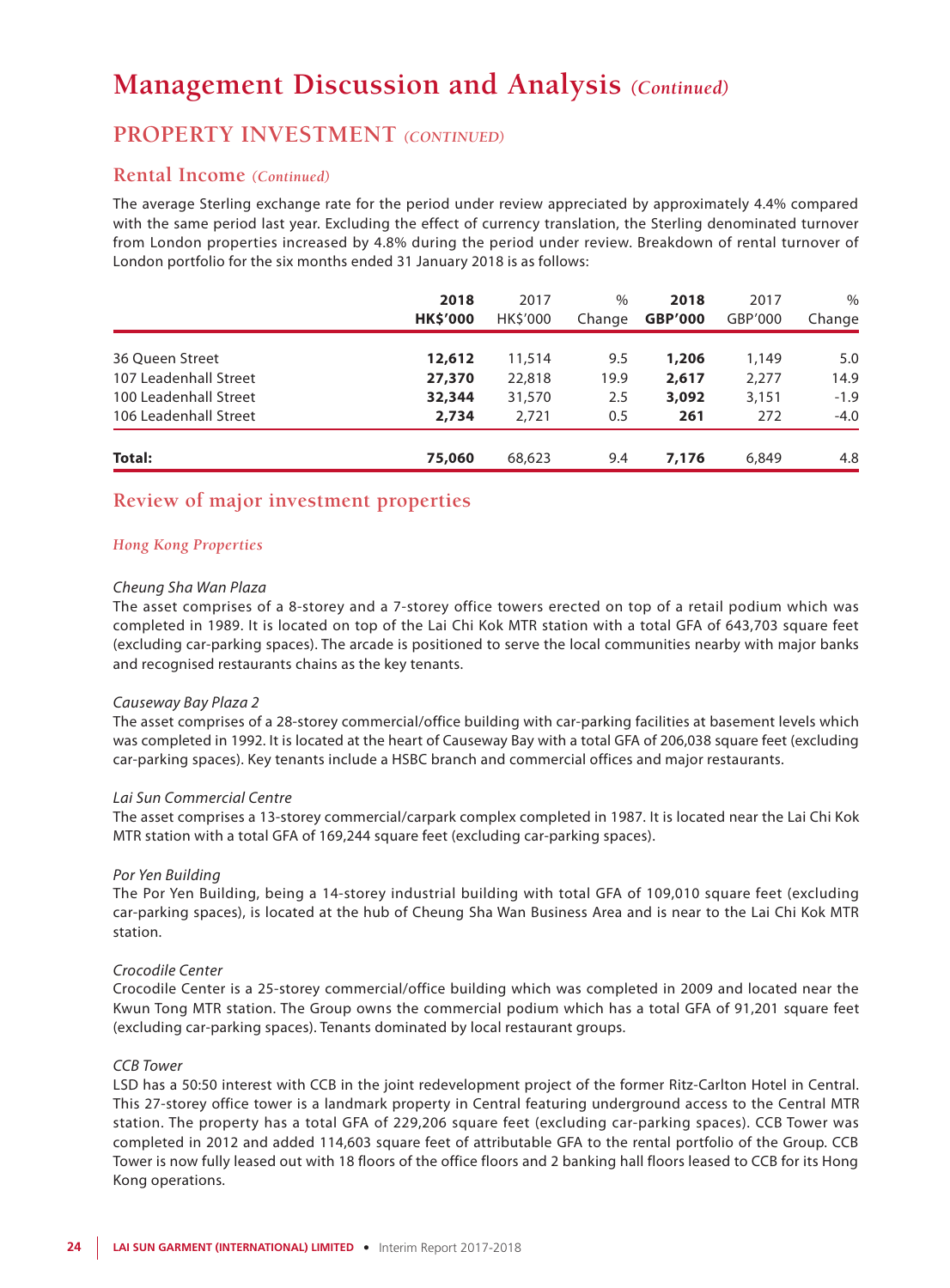## **PROPERTY INVESTMENT** *(CONTINUED)*

### **Review of major investment properties** *(Continued)*

### *Hong Kong Properties (Continued)*

#### *8 Observatory Road*

LSD has a 50:50 interest with Henderson Land in this joint development project at Observatory Road, Kowloon. The property is a 19-storey commercial building with a total GFA of 165,170 square feet (excluding car-parking spaces). The property was completed in June 2015 and is now fully leased out.

#### *AIA Central*

LSD has 10% interest in AIA Central which is situated in the central business district of Hong Kong and commands spectacular views over Victoria Harbour, to Kowloon Peninsula to the north, and across Charter Garden and The Peak to the south. This 39-storey office tower provides prime office space with a total GFA of approximately 428,962 square feet (excluding car-parking spaces).

### *Overseas Properties*

### *36 Queen Street, London EC4, United Kingdom*

In February 2011, the Group acquired an office building in the City in central London located at 36 Queen Street. Completed in 1986, it comprises 60,816 square feet gross internal area of office accommodation extending over basement, ground and six upper floors. The building is currently fully leased out.

### *107 Leadenhall Street, London EC3, United Kingdom*

In April 2014, the Group acquired a property located at the core of the insurance district in the City of London, surrounded by 30 St Mary Axe (commonly known as the Gherkin), Lloyd's of London and the Willis Building at 51 Lime Street. It is a freehold commercial property housing commercial, offices and retail space. The building comprises 146,606 square feet gross internal area of office accommodation extending over basement, ground, mezzanine and seven upper floors. The building is currently fully leased out.

#### *100 Leadenhall Street, London EC3, United Kingdom*

Following the acquisition of 107 Leadenhall Street in April 2014, the Group announced the acquisition of 100 Leadenhall Street in November 2014 which was completed in January 2015. This property comprises a basement, a lower ground floor, ground floor and nine upper floors and provides 177,700 square feet gross internal area of offices and ancillary accommodation. The property is currently fully let to Chubb Market Company Limited.

#### *106 Leadenhall Street, London EC3, United Kingdom*

In December 2015, the Group acquired the property located adjacent to 100 and 107 Leadenhall Street, namely 106 Leadenhall Street, which is a multi-tenanted asset with approximately 19,924 square feet gross internal area of commercial and offices including ancillary space. Up to the date of this Report, over 70% floor area of the property has been leased out.

## **PROPERTY DEVELOPMENT**

No turnover from sales of properties was recognised for the six months ended 31 January 2018 (2017: Nil).

### **Review of major projects for sale**

### *339 Tai Hang Road, Hong Kong*

The Group wholly owns the development project located at 339 Tai Hang Road, Hong Kong. The development project is a luxury residential property with a total GFA of approximately 30,400 square feet (excluding car-parking spaces). The total development cost (including land cost and lease modification premium) is approximately HK\$670 million. Up to the date of this Report, 8 out of 9 units of this project have been sold.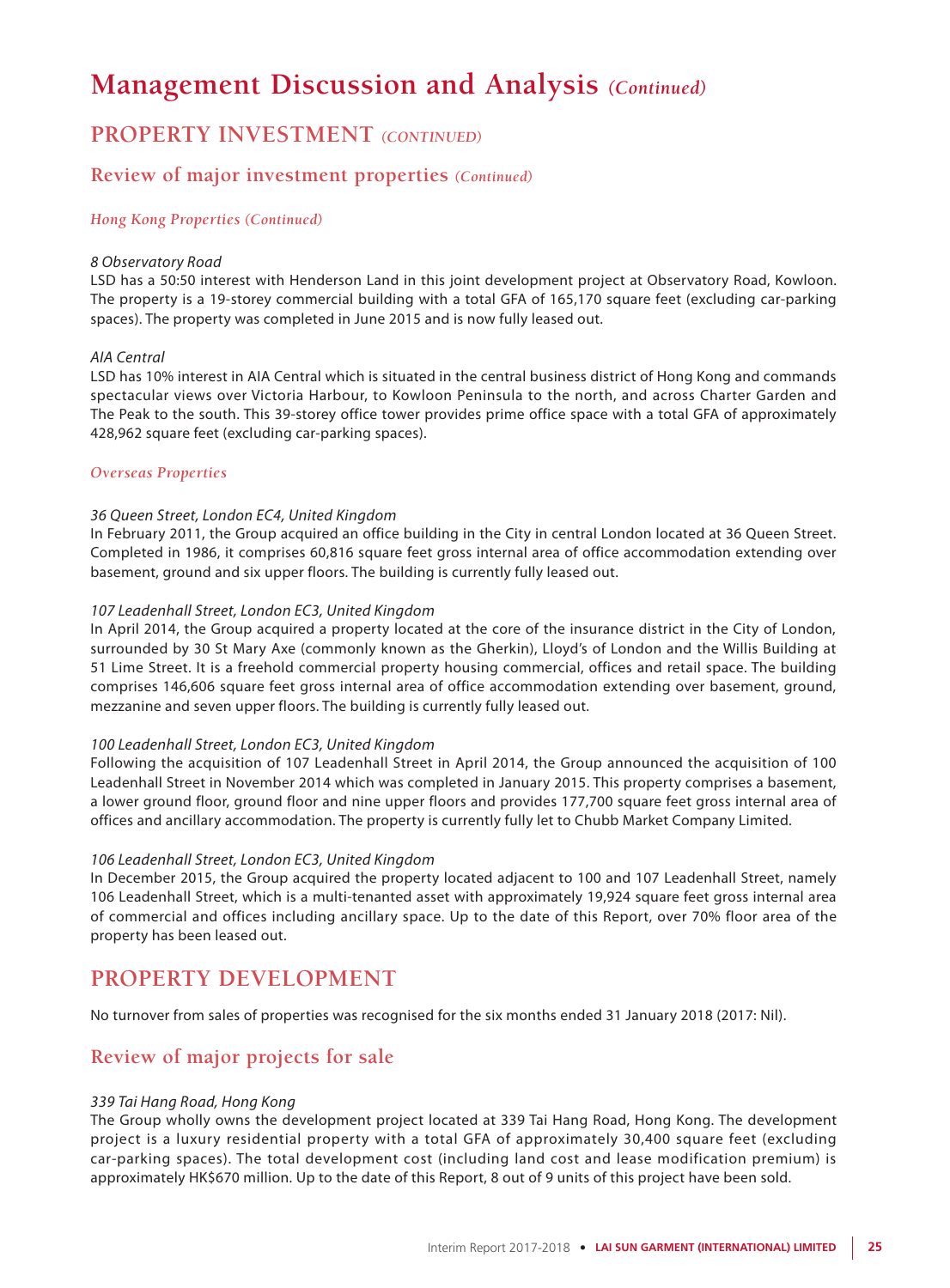## **PROPERTY DEVELOPMENT** *(CONTINUED)*

### **Review of major projects for sale** *(Continued)*

### *Ocean One, 6 Shung Shun Street, Yau Tong*

The Group wholly owns this development project, namely "Ocean One" located at No. 6 Shung Shun Street, Yau Tong, Kowloon. This property is a residential-cum-commercial property with a total GFA of about 122,000 square feet (excluding car-parking spaces) or 124 residential units and 2 commercial units. All units have been sold other than 2 shops and 7 car-parking spaces.

### **Review of major projects under development**

#### *Ocean Hotel*

LSD was named the most preferred proponent by Ocean Park for the Ocean Hotel project in October 2013 and was officially awarded the project in May 2014. The Ocean Hotel, to be operated by the Marriott group, will provide a total of 471 rooms and add 194,845 square feet of attributable rental space to the existing rental portfolio of the Group of approximately 1.2 million square feet. The total development cost is estimated to be approximately HK\$4.4 billion. Construction is expected to be completed in the second quarter of 2018.

#### *Alto Residences*

In November 2012, LSD successfully tendered for and secured a site located at Area 68A2, Tseung Kwan O, New Territories, through a 50% joint venture vehicle. The lot has an area of 229,338 square feet with a total GFA of 573,268 square feet split into 458,874 square feet for residential use and 114,394 square feet for commercial use. Construction is expected to be completed in the second quarter of 2018.

This project providing 605 flats, including 23 detached houses was named "Alto Residences" and was launched for pre-sale in October 2016. Up to 18 March 2018, the Group has pre-sold 532 units in Alto Residences with saleable area of approximately 298,600 square feet at an average selling price of approximately HK\$15,600 per square foot.

#### *93 Pau Chung Street*

In April 2014, LSD was successful in its bid for the development right to the San Shan Road/Pau Chung Street project from the Urban Renewal Authority in Ma Tau Kok, Kowloon, Hong Kong. The lot has an area of 12,599 square feet with a total GFA of 111,354 square feet split into 94,486 square feet for residential use and 16,868 square feet for commercial use. The total development cost is estimated to be approximately HK\$1 billion and construction is expected to be completed in the second quarter of 2018.

This project was named "93 Pau Chung Street" and launched for pre-sale in September 2016, offering 209 flats in total, including studios, one and two-bedroom units. Up to 18 March 2018, the Group has pre-sold 207 units in this project with saleable area of approximately 74,500 square feet at an average selling price of HK\$16,300 per square foot.

#### *Novi*

On 16 May 2016, the Group has completed the purchase of the remaining unit for the proposed development on Ki Lung Street in Mong Kok, Kowloon. The site comprises numbers 48-56 on Ki Lung Street and has a combined site area of 5,054 square feet. It is planned to be developed primarily into a commercial/residential development for sale with a total GFA of 42,851 square feet. The total development cost is expected to be approximately HK\$0.4 billion and construction is expected to be completed in the third quarter of 2019.

This project was named "Novi" and launched for pre-sale in July 2017, offering 138 flats in total, including studios, one and two-bedroom units. Up to 18 March 2018, the Group has pre-sold 135 units in this project with saleable area of approximately 28,000 square feet at an average selling price of HK\$18,700 per square foot.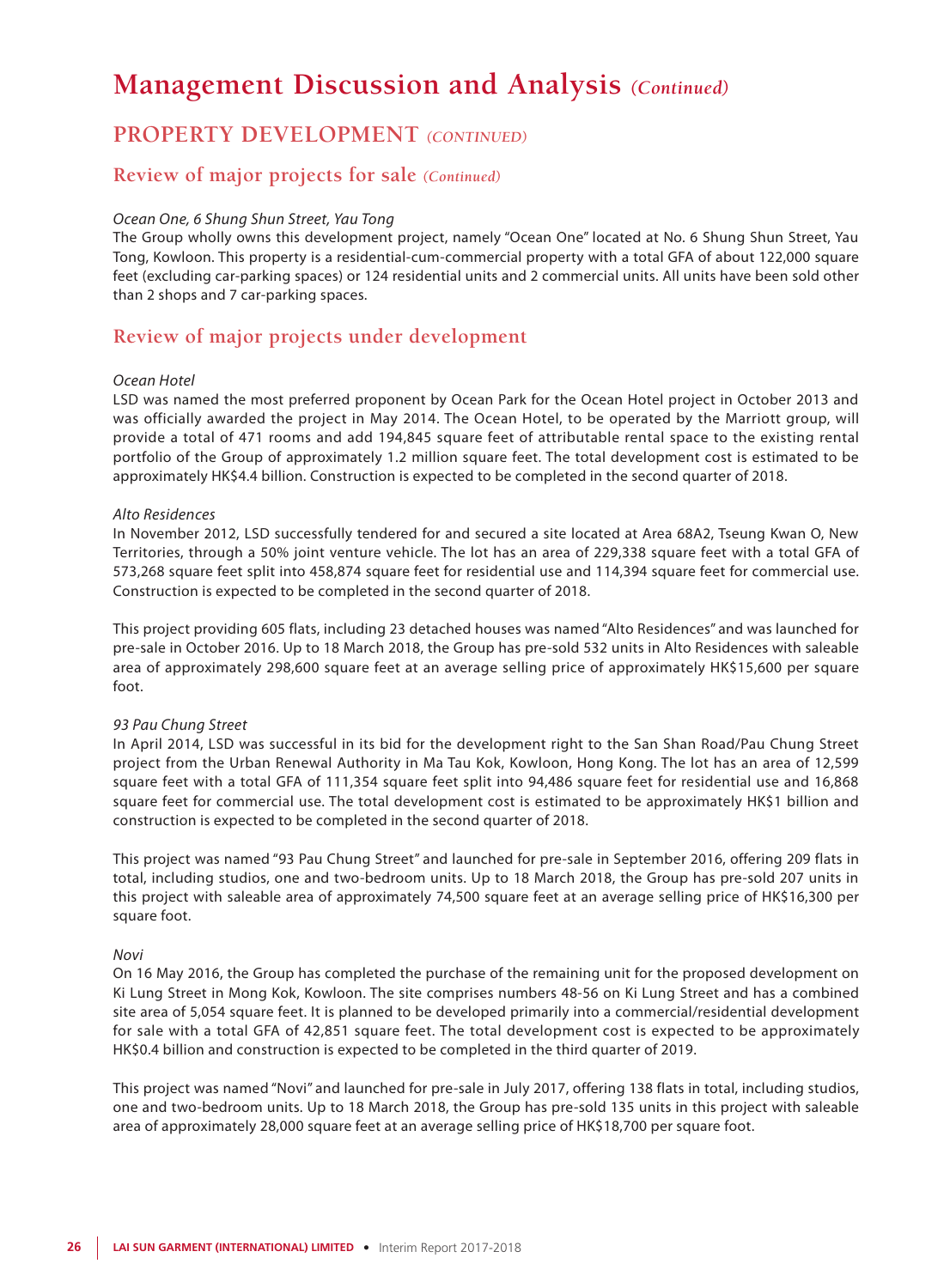## **PROPERTY DEVELOPMENT** *(CONTINUED)*

### **Review of major projects under development** *(Continued)*

#### *Sai Wan Ho Street project*

LSD was successful in September 2015 in its bid for the development rights to the Sai Wan Ho Street project from the Urban Renewal Authority in Shau Kei Wan, Hong Kong. The project site covers an area of 7,642 square feet. Upon completion, it is planned to provide about 144 residential units with a total residential GFA of 59,799 square feet. The total development cost is estimated to be approximately HK\$0.9 billion and construction is expected to be completed in the third quarter of 2019.

### **RESTAURANT OPERATIONS**

For the six months ended 31 January 2018, restaurant operations contributed HK\$268.5 million to the Group's turnover (2017: HK\$248.7 million), representing an increase of approximately 8.0% from the same period last year. The turnover from the restaurants segment was primarily boosted by contributions from the newly opened restaurants, including Chiu Tang in Central, Hong Kong and Old Bazaar Kitchen in Wanchai, Hong Kong.

Up to the date of this Report, restaurant operations include the LSD's interests in 18 restaurants in Hong Kong and mainland China and 2 restaurants in Macau and Las Vegas under management.

|                            | Attributable interest                                             |                 |        |                                  |  |  |  |  |  |  |
|----------------------------|-------------------------------------------------------------------|-----------------|--------|----------------------------------|--|--|--|--|--|--|
| <b>Cuisine</b>             | <b>Restaurant</b>                                                 | <b>Location</b> | to LSD | Award                            |  |  |  |  |  |  |
| <b>Owned restaurants</b>   |                                                                   |                 |        |                                  |  |  |  |  |  |  |
| <b>Western Cuisine</b>     | 8 <sup>1/2</sup> Otto e Mezzo BOMBANA Hong Kong                   | Hong Kong       | 37%    | Three Michelin stars (2012-2018) |  |  |  |  |  |  |
|                            | 8 <sup>1/2</sup> Otto e Mezzo BOMBANA Shanghai                    | Shanghai        | 13%    | Two Michelin stars (2017)        |  |  |  |  |  |  |
|                            | Opera BOMBANA                                                     | Beijing         | 20%    |                                  |  |  |  |  |  |  |
|                            | CIAK - In The Kitchen                                             | Hong Kong       | 62%    | One Michelin star (2015-2017)    |  |  |  |  |  |  |
|                            | CIAK - All Day Italian                                            | Hong Kong       | 67%    | Michelin Bib Gourmand (2017)     |  |  |  |  |  |  |
|                            | Beefbar                                                           | Hong Kong       | 62%    | One Michelin star (2017-2018)    |  |  |  |  |  |  |
|                            | Operetta                                                          | Hong Kong       | 67%    |                                  |  |  |  |  |  |  |
|                            | Grubers                                                           | Hong Kong       | 34%    |                                  |  |  |  |  |  |  |
| Asian Cuisine              | China Tang Landmark                                               | Hong Kong       | 50%    |                                  |  |  |  |  |  |  |
|                            | China Tang Harbour City                                           | Hong Kong       | 60%    |                                  |  |  |  |  |  |  |
|                            | Howard's Gourmet                                                  | Hong Kong       | 50%    |                                  |  |  |  |  |  |  |
|                            | Beijing Howard's Gourmet                                          | Beijing         | 67%    |                                  |  |  |  |  |  |  |
|                            | Chiu Tang Central                                                 | Hong Kong       | 67%    |                                  |  |  |  |  |  |  |
|                            | Tang $2$                                                          | Hong Kong       | 67%    |                                  |  |  |  |  |  |  |
|                            | Old Bazaar Kitchen                                                | Hong Kong       | 63%    |                                  |  |  |  |  |  |  |
| Japanese Cuisine           | Kaiseki Den by Saotome<br>(formally known as "Wagyu Kaiseki Den") | Hong Kong       | 59%    | One Michelin star (2010-2018)    |  |  |  |  |  |  |
|                            | Takumi by Daisuke Mori<br>(formally known as "Wagyu Takumi")      | Hong Kong       | 63%    | One Michelin star (2017-2018)    |  |  |  |  |  |  |
|                            | Sushi Masataka<br>(formally known as "Rozan")                     | Hong Kong       | 63%    |                                  |  |  |  |  |  |  |
| <b>Managed restaurants</b> |                                                                   |                 |        |                                  |  |  |  |  |  |  |
| <b>Western Cuisine</b>     | 8 <sup>1/2</sup> Otto e Mezzo BOMBANA, Macau                      | Macau           | N/A    | One Michelin star (2016-2018)    |  |  |  |  |  |  |
| Asian Cuisine              | China Tang Las Vegas                                              | Las Vegas       | N/A    |                                  |  |  |  |  |  |  |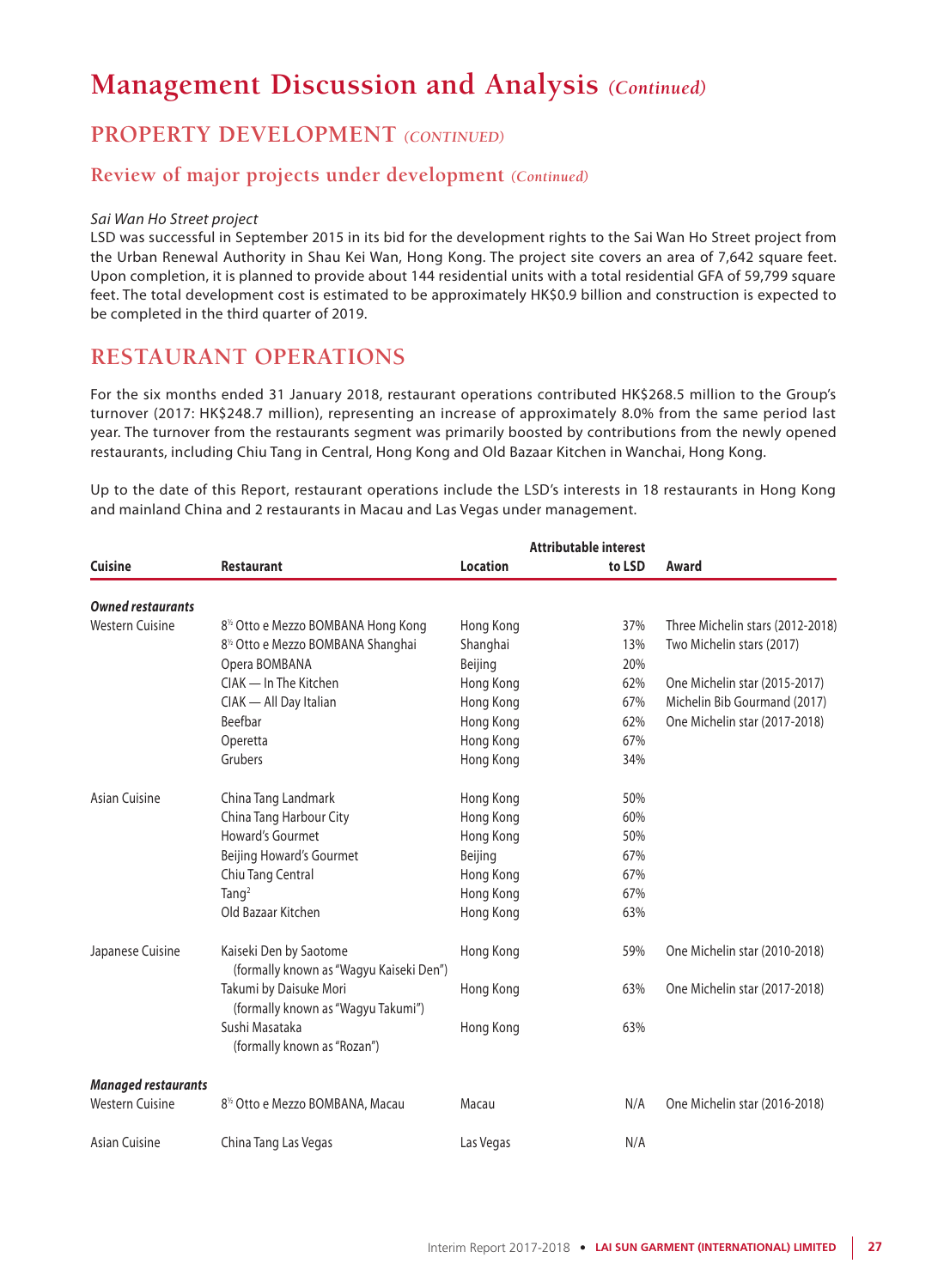## **HOTEL OPERATIONS**

Turnover from hotel operations was mainly derived from the Group's operation of the Caravelle Hotel in Ho Chi Minh City, Vietnam. For the six months ended 31 January 2018, the hotel operation contributed HK\$231.9 million to the Group's turnover (2017: HK\$209.1 million).

Caravelle Hotel is a leading international 5-star hotel in the centre of the business, shopping and entertainment district in Vietnam. It is an elegant 24-storey tower with a mixture of French colonial and traditional Vietnamese style and has 335 superbly appointed rooms, suites, exclusive Signature Floors, Signature Lounge and a specially equipped room for the disabled. Total GFA attributable to the Group is 52,376 square feet.

LSD was awarded the hotel tender at Ocean Park in May 2014 and the Ocean Hotel, to be operated by the Marriott group, will provide a total of 471 rooms upon its completion in 2018. The Group is optimistic about the prospects of the Ocean Hotel project given the strong popularity of Ocean Park, which is underpinned by robust growth in visitor numbers to Hong Kong coinciding with its expansion.

The hotel operation team has extensive experience in providing consultancy and management services to hotels in Mainland China, Hong Kong and other Asian countries. The division's key strategy going forward will continue to focus on providing management services, particularly to capture opportunities arising from the developments of Lai Fung in Shanghai, Guangzhou, Zhongshan and Hengqin. The hotel division manages Lai Fung's serviced apartments in Shanghai and Zhongshan under the "STARR" brand. STARR Resort Residence Zhongshan soft opened in August 2013 and comprises two 16-storey blocks with 90 fully furnished serviced apartment units located in the Palm Lifestyle complex in Zhongshan Western district at Cui Sha Road, opposite to the new Zhongshan traditional Chinese medical centre. STARR Hotel Shanghai soft opened in November 2013 and is a 17-storey hotel with 239 fully furnished and equipped hotel units with kitchenette located in the Mayflower Lifestyle complex right in the heart of the Zhabei inner ring road district, within walking distance to Lines 1, 3 and 4 of the Shanghai Metro Station with easy access to major motorways.

## **INTEREST IN ASSOCIATES (eSUN)**

As at 31 January 2018, the LSD's interest in eSun Holdings Limited ("**eSun**") is 36.94%.

During the period under review, share of loss of eSun amounting to HK\$5.4 million (2017: share of profit of HK\$11.4 million). The decrease is primarily due to (a) a consolidated loss from Media Asia Group Holdings Limited ("**MAGHL**") owing to unsatisfactory performance of the films released by MAGHL Group during the period under review and (b) lower profit contribution from a joint venture of Lai Fung as sale of the project has been substantially completed, despite a higher fair value gain arising from the revaluation of Lai Fung's investment properties during the period under review.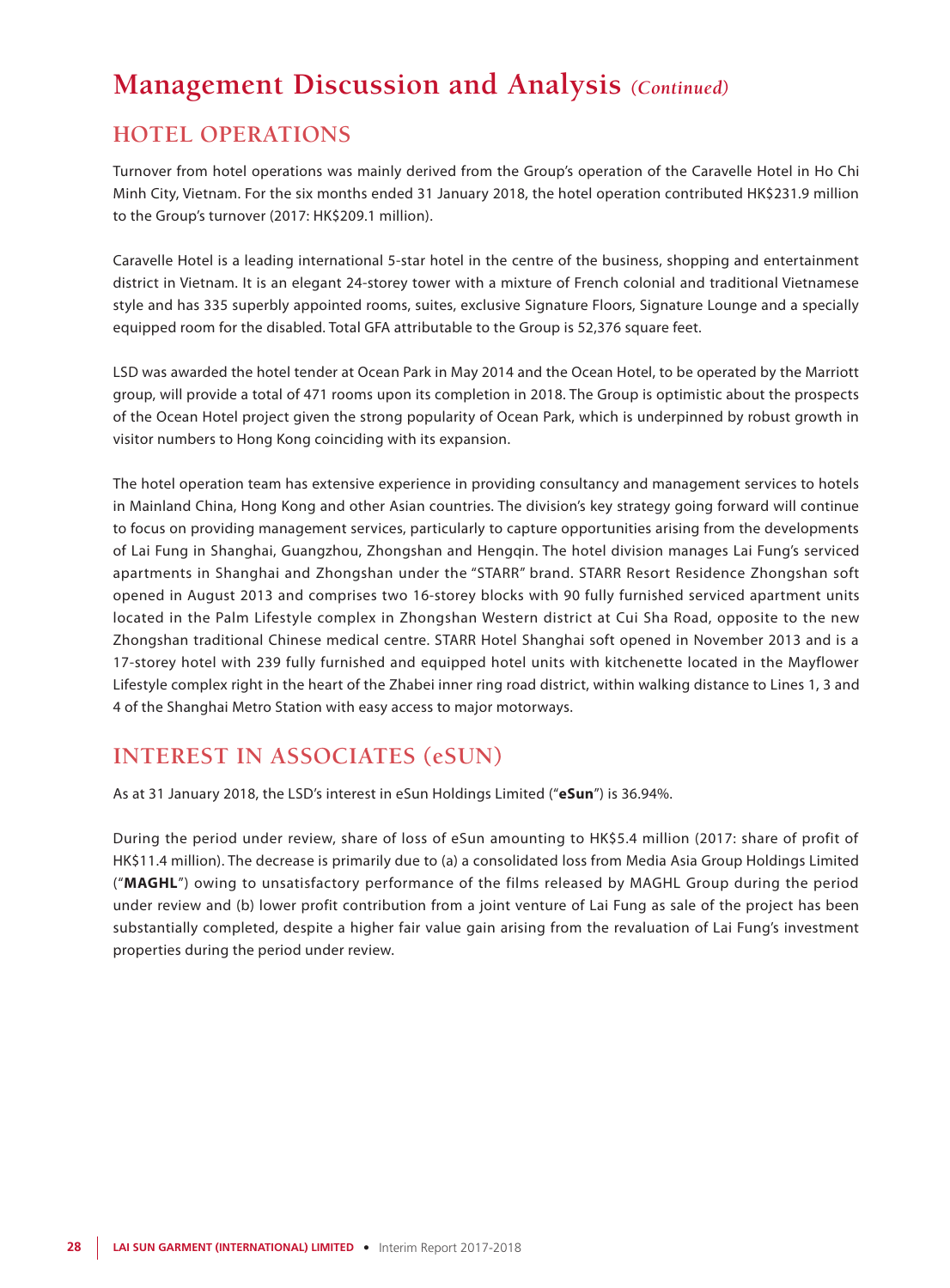## **INTERESTS IN JOINT VENTURES**

During the period ended 31 January 2018, contribution from joint ventures amounted to HK\$612.6 million (2017: HK\$333.8 million), representing an increase of 83.5%. This is primarily due to strong revaluation gains of CCB Tower and 8 Observatory Road being recognised during the period under review as compared to the same period last year.

|                                  |                        | Six months ended<br>31 January |  |  |
|----------------------------------|------------------------|--------------------------------|--|--|
|                                  | 2018<br>(HK\$ million) | 2017<br>(HK\$ million)         |  |  |
| Revaluation gains                | 562.6                  | 303.0                          |  |  |
| Operating profits                | 50.0                   | 30.8                           |  |  |
| Contribution from joint ventures | 612.6                  | 333.8                          |  |  |

## **LIQUIDITY AND FINANCIAL RESOURCES**

As at 31 January 2018, cash and bank balances and undrawn facilities held by the Group amounted to HK\$3,164.6 million and HK\$4,779.5 million, respectively. Cash and bank balances and undrawn facility held by the Group excluding LSD as at 31 January 2018 were HK\$837.1 million and HK\$650.0 million, respectively.

The Group's sources of funding comprise mainly internal funds generated from the Group's business operations, loan facilities provided by banks and guaranteed notes issued to investors.

As at 31 January 2018, the Group had bank borrowings of approximately HK\$6,888.3 million, guaranteed notes of approximately HK\$3,905.5 million, a note of HK\$195.0 million and a loan of HK\$31.7 million payable to the late Mr. Lim Por Yen ("**Mr. Lim**"), accrued interest of HK\$163.3 million in relation to the abovementioned note and loan payable to the late Mr. Lim. The gearing ratio, expressed as a percentage of the total outstanding net debt (being mainly the total outstanding bank borrowings, guaranteed notes and note and loan and related accrued interest payable to the late Mr. Lim less the pledged and restricted and unpledged bank balances and time deposits) to consolidated net assets attributable to owners of the Company, was approximately 46.4%. Excluding the net debt of LSD, the gearing ratio was approximately 4.2%. The Group's gearing excluding the net debt of the London portfolio all of which had a positive carry net of financing costs was approximately 36.6%. As at 31 January 2018, the maturity profile of the bank borrowings of HK\$6,888.3 million was spread over a period of less than 5 years with HK\$186.5 million repayable within 1 year, HK\$690.7 million repayable in the second year and HK\$6,011.1 million repayable in the third to fifth years. All the Group's borrowings carried interest on a floating rate basis except for the guaranteed notes issued in 2017 and 2014 which have fixed rates of 4.6% and 7.7% per annum, respectively.

On 13 September 2017, LSD issued guaranteed notes in an aggregate principal amount of US\$400 million (the "**LSD 2017 Notes**"). The LSD 2017 Notes are guaranteed by LSD, have a maturity term of five years and bear a fixed interest rate of 4.6% per annum with interest payable semi-annually in arrears. The net proceeds from the offering of the LSD 2017 Notes are approximately US\$397 million. Apart from refinancing the guaranteed notes of US\$350 million issued by LSD in 2013, the proceeds will be used for general corporate purposes. LSD entered into cross currency swap agreements with financial institutions for the purpose of hedging the foreign currency risk arising from the LSD 2017 Notes.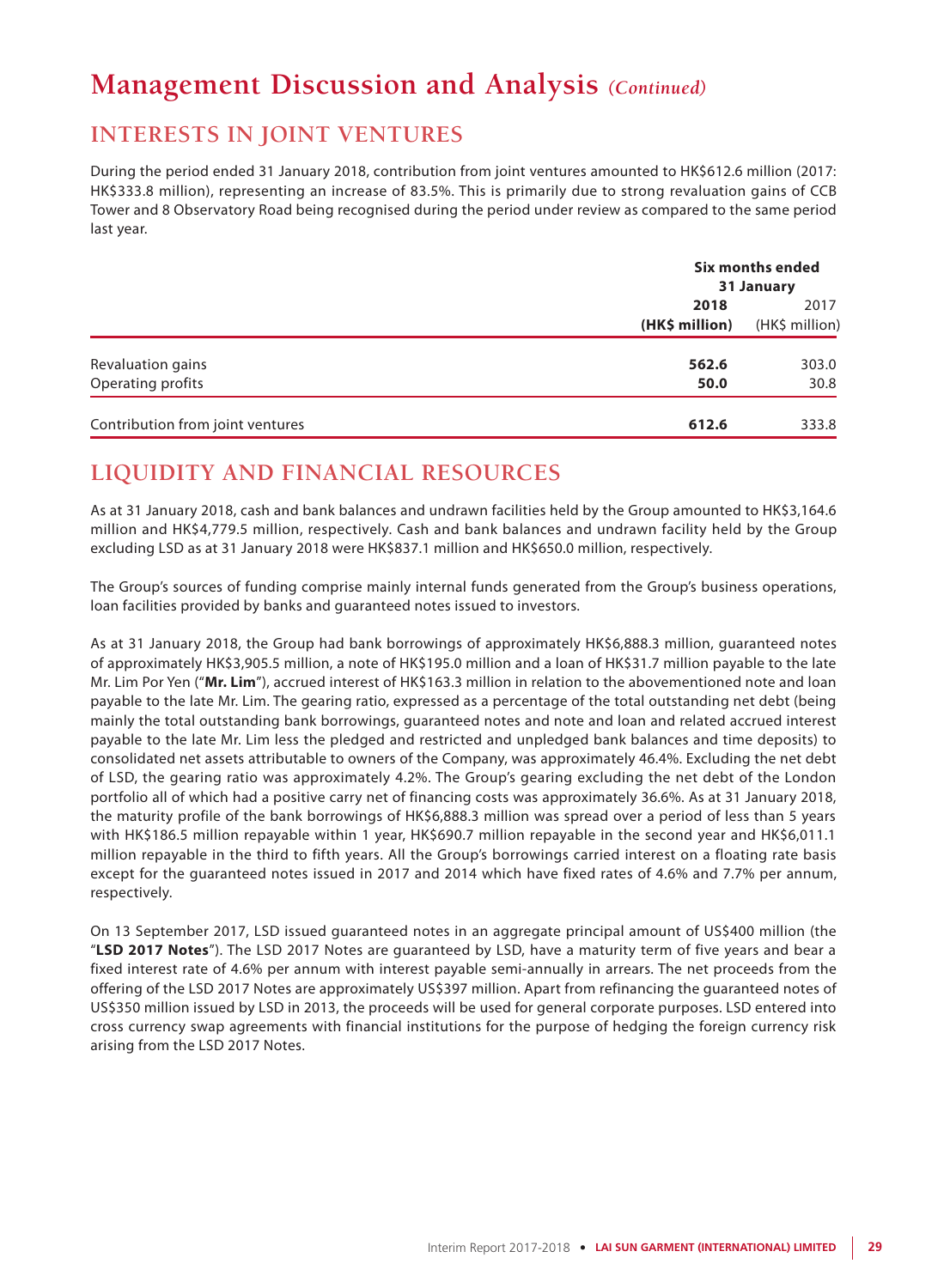## **LIQUIDITY AND FINANCIAL RESOURCES** *(CONTINUED)*

As at 31 January 2018, certain investment properties with carrying amounts of approximately HK\$19,687.3 million, certain property, plant and equipment with carrying amounts of approximately HK\$4,173.2 million and certain bank balances and time deposits with banks of approximately HK\$392.4 million were pledged to banks to secure banking facilities granted to the Group and its joint venture as well as guaranteed notes issued by the Group. In addition, certain shares in subsidiaries held by the Group were also pledged to secure banking facilities granted to and guaranteed notes issued by the Group. Certain shares in joint ventures held by the Group were pledged to banks to secure banking facilities granted to joint ventures of the Group. The Group's secured bank borrowings were also secured by floating charges over certain assets held by the Group.

The Group's major assets and liabilities and transactions were denominated in Hong Kong dollars and United States dollars. Considering that Hong Kong dollars are pegged against United States dollars, the Group believes that the corresponding exposure to exchange rate risk arising from United States dollars is nominal. In addition, the Group has investments in United Kingdom with the assets and liabilities denominated in Pounds Sterling. These investments were primarily financed by bank borrowings denominated in Pounds Sterling in order to minimise the net foreign exchange exposure. Other than the abovementioned, the remaining monetary assets and liabilities of the Group were denominated in Renminbi and Vietnamese Dong which were also insignificant as compared with the Group's total assets and liabilities. The Group manages its foreign currency risk by closely reviewing the movement of the foreign currency rate and considers hedging significant foreign currency exposure should the additional need arise.

## **CONTINGENT LIABILITIES**

Details of contingent liabilities of the Group are set out in note 12 to the condensed consolidated interim financial statements.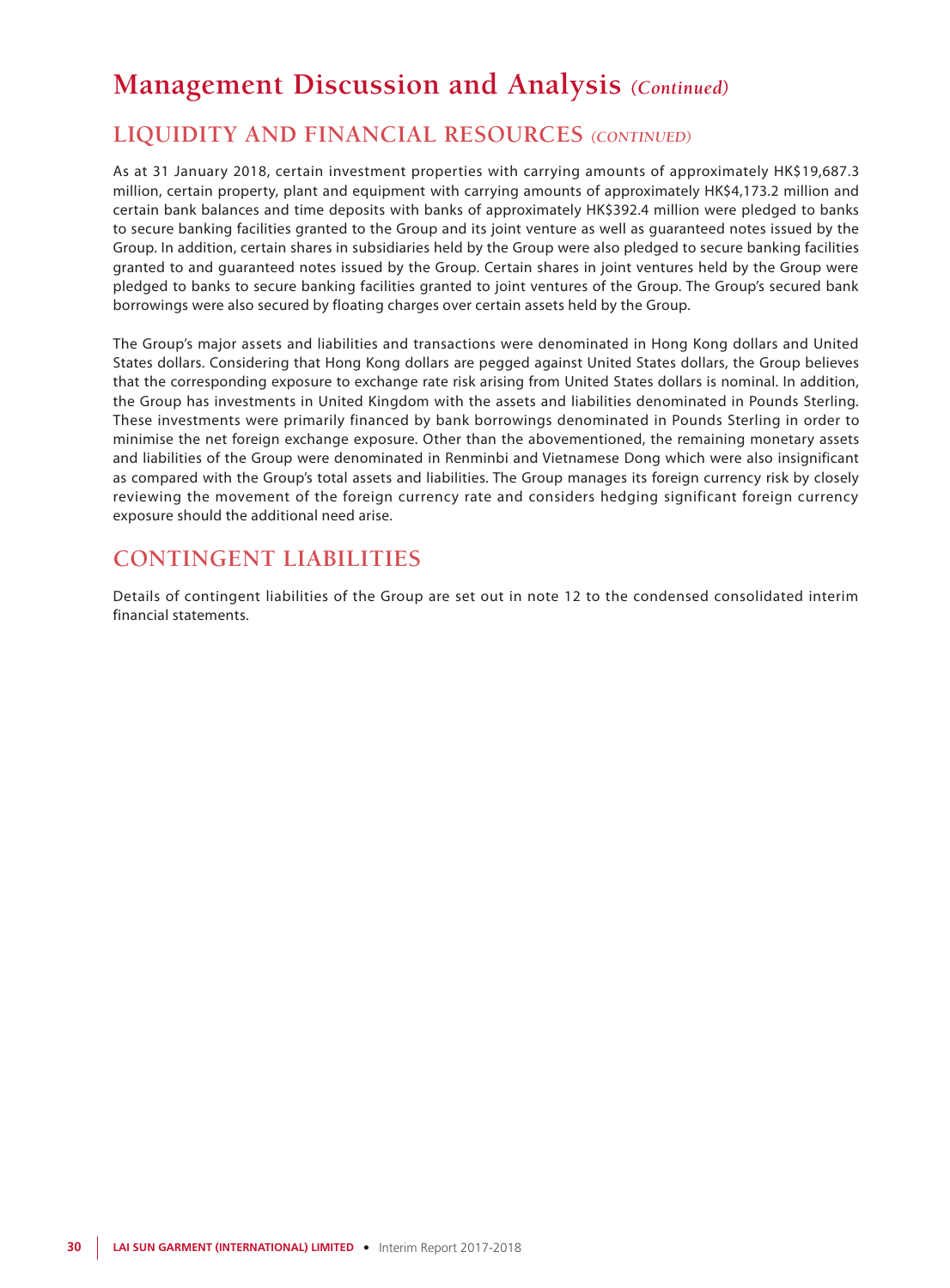# **Particulars of Major Properties**

## **COMPLETED PROPERTIES HELD FOR RENTAL**

|                                          | Approximate Attributable Gross Floor Area (square feet)                                                                                                                                                                      |        |                                                                                                                                      |                       |               |                   |                    |                                                                                                  |
|------------------------------------------|------------------------------------------------------------------------------------------------------------------------------------------------------------------------------------------------------------------------------|--------|--------------------------------------------------------------------------------------------------------------------------------------|-----------------------|---------------|-------------------|--------------------|--------------------------------------------------------------------------------------------------|
| <b>Property Name</b>                     | Location                                                                                                                                                                                                                     | Group  | Interest Tenure                                                                                                                      | Commercial/<br>Retail | <b>Office</b> | <b>Industrial</b> | Total<br>carpark & | No. of<br>(excluding car-parking<br>spaces<br>ancillary attributable<br>facilities) to the Group |
| <b>Hong Kong properties</b>              |                                                                                                                                                                                                                              |        |                                                                                                                                      |                       |               |                   |                    |                                                                                                  |
| Cheung Sha Wan Plaza                     | 833 Cheung Sha Wan Road,<br>Cheung Sha Wan,<br>Kowloon, Hong Kong<br>(New Kowloon Inland Lot<br>No. 5955)                                                                                                                    | 53.24% | The property is held<br>for a term expiring on<br>30 June 2047                                                                       | 124,479               | 218,229       |                   | 342,708            | 189                                                                                              |
| Por Yen Building                         | 478 Castle Peak Road,<br>Cheung Sha Wan,<br>Kowloon, Hong Kong<br>(New Kowloon Inland Lot)<br>No. 2081)                                                                                                                      | 100%   | The property is held<br>for a term which<br>expired on 27 June 1997<br>and had been extended<br>upon expiry until<br>30 June 2047    |                       |               | 109,010           | 109,010            | 7                                                                                                |
| Causeway Bay Plaza 2                     | 463-483 Lockhart Road,<br>Causeway Bay, Hong Kong<br>(Section J and the Remaining<br>Portions of Sections D, E, G, H,<br>K, L, M and O, Subsection 4<br>of Section H and<br>the Remaining Portion<br>of Inland Lot No. 2833) | 53.24% | The property is held<br>for a term of 99 years<br>commencing on<br>15 April 1929 and<br>renewable for a further<br>term of 99 years  | 58,442                | 51,253        |                   | 109,695            | 30                                                                                               |
| Crocodile Center<br>(commercial podium)  | 79 Hoi Yuen Road,<br>Kwun Tong, Kowloon,<br>Hong Kong<br>(Kwun Tong Inland Lot No. 692)                                                                                                                                      | 100%   | The property is held<br>for a term which<br>expired on 27 June 1997<br>and had been extended<br>upon expiry until<br>30 June 2047    | 91,201                |               |                   | 91,201             |                                                                                                  |
| Crocodile Center<br>(car-parking spaces) | 79 Hoi Yuen Road,<br>Kwun Tong, Kowloon,<br>Hong Kong<br>(Kwun Tong Inland Lot No. 692)                                                                                                                                      | 50%    | The property is held<br>for a term which<br>expired on 27 June 1997<br>and had been extended<br>upon expiry until<br>30 June 2047    |                       |               |                   |                    | 27                                                                                               |
|                                          | Lai Sun Commercial Centre 680 Cheung Sha Wan Road,<br>Cheung Sha Wan,<br>Kowloon, Hong Kong<br>(New Kowloon Inland Lot<br>No. 5984)                                                                                          | 53.24% | The property is held<br>for a term of which<br>expired on 27 June 1997<br>and has been extended<br>upon expiry until<br>30 June 2047 | 50,612                | 39,494        |                   | 90,106             | 286                                                                                              |
| <b>CCB</b> Tower                         | 3 Connaught Road Central,<br>Hong Kong<br>(Inland Lot No. 8736)                                                                                                                                                              | 26.62% | The property is held<br>for a term commencing<br>from 28 June 1989<br>and expiring on<br>30 June 2047                                |                       | 61,015        |                   | 61,015             | 10                                                                                               |
| 8 Observatory Road                       | 2, 4, 6, 8, 10 and<br>12 Observatory Road,<br>Tsim Sha Tsui,<br>Kowloon, Hong Kong<br>(Inland Lot No. 11231)                                                                                                                 | 26.62% | The property is held<br>for a term of 50 years<br>commencing on<br>10 January 2014                                                   | 24,124                | 19,844        |                   | 43,968             | 16                                                                                               |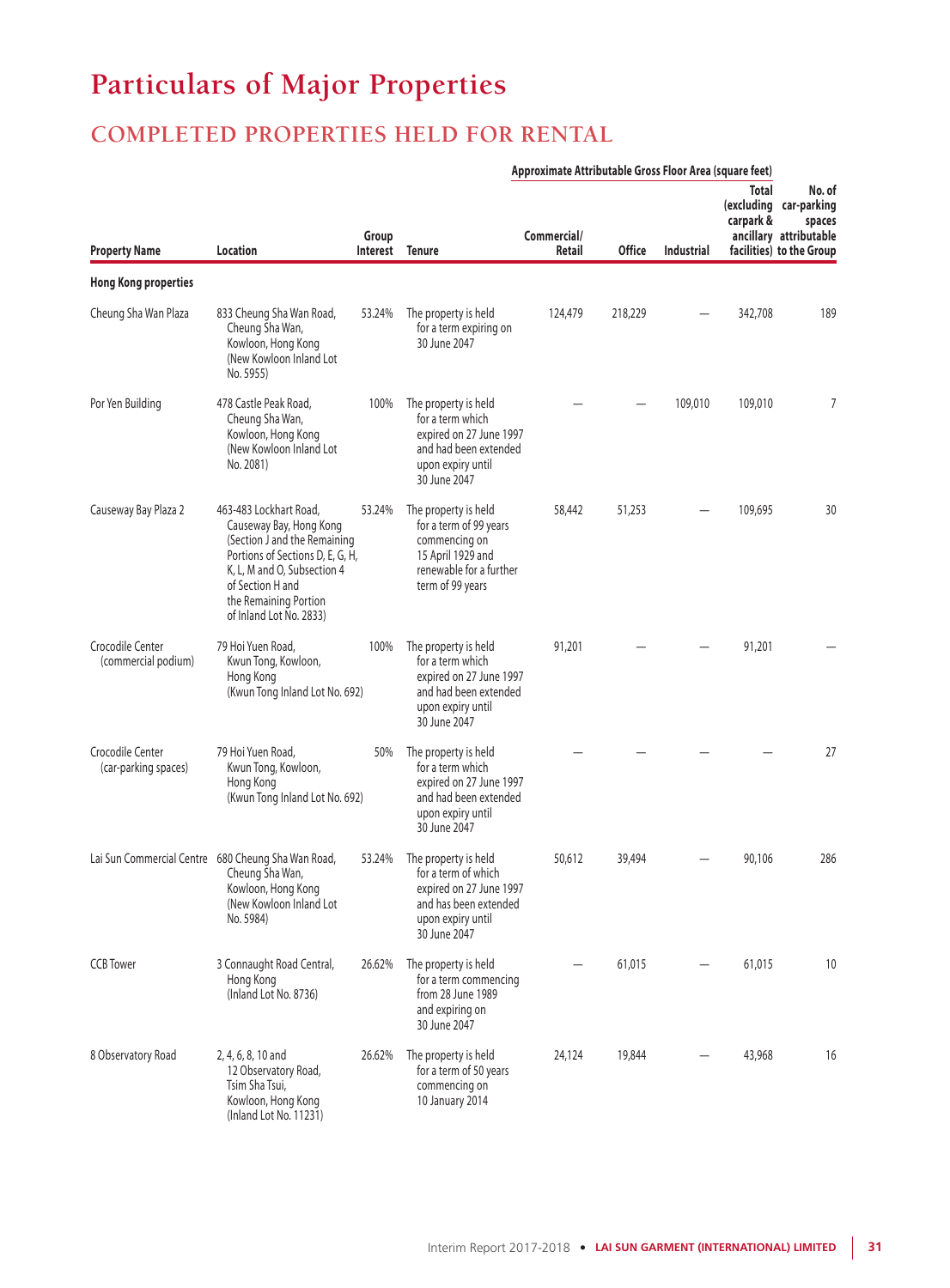# **Particulars of Major Properties** *(Continued)*

## **COMPLETED PROPERTIES HELD FOR RENTAL** *(CONTINUED)*

| Approximate Attributable Gross Floor Area (square feet)                                                                          |                                                                                                                                 |                   |                                                                                                                                                                                                    |                       |               |                   |                           |                                                                                                  |
|----------------------------------------------------------------------------------------------------------------------------------|---------------------------------------------------------------------------------------------------------------------------------|-------------------|----------------------------------------------------------------------------------------------------------------------------------------------------------------------------------------------------|-----------------------|---------------|-------------------|---------------------------|--------------------------------------------------------------------------------------------------|
| <b>Property Name</b>                                                                                                             | Location                                                                                                                        | Group<br>Interest | <b>Tenure</b>                                                                                                                                                                                      | Commercial/<br>Retail | <b>Office</b> | <b>Industrial</b> | <b>Total</b><br>carpark & | No. of<br>(excluding car-parking<br>spaces<br>ancillary attributable<br>facilities) to the Group |
| Wyler Centre, Phase II<br>(20/F and 27/F and<br>car-parking spaces<br>nos. 17, 18 and 59 on 2/F)                                 | 192-200 Tai Lin Pai Road,<br>Kwai Chung,<br>New Territories,<br>Hong Kong                                                       | 53.24%            | The property is held<br>for a term of which<br>expired on 27 June 1997<br>and has been extended<br>upon expiry until<br>30 June 2047                                                               |                       |               | 25,519            | 25,519                    | 2                                                                                                |
| <b>AIA Central</b>                                                                                                               | 1 Connaught Road Central,<br>Hong Kong<br>(Marine Lot No. 275,<br>Section A and the Remaining<br>Portion of Marine Lot No. 278) | 5.32%             | The property is held<br>for a term of 999 years<br>commencing from<br>9 September 1895<br>(for Marine Lot No. 275)<br>and 999 years commencing<br>from 12 October 1896<br>(for Marine Lot no. 278) |                       | 22,838        |                   | 22,838                    | 3                                                                                                |
| Por Mee Factory Building<br>(Units A, B, C and D on 3/F)                                                                         | 500 Castle Peak Road,<br>Cheung Sha Wan,<br>Kowloon, Hong Kong                                                                  | 100%              | The property is held<br>for a term which<br>expired on 27 June 1997<br>and had been extended<br>upon expiry until<br>30 June 2047                                                                  |                       |               | 20,089            | 20,089                    |                                                                                                  |
| Forda Industrial Building<br>(6/F and car-parking<br>spaces nos. 10, 22<br>and 27 on $G/F$ )                                     | 16 Wan Chau Road, Yuen Long,<br>New Territories, Hong Kong                                                                      | 100%              | The property is held<br>for a term which<br>expired on 27 June 1997<br>and had been extended<br>upon expiry until<br>30 June 2047                                                                  |                       |               | 19,301            | 19,301                    | 3                                                                                                |
| Metropolitan Factory<br>and Warehouse Building<br>(Units A and B on 7/F<br>and car-parking spaces<br>nos. 11 and 12 on G/F)      | 30-32 Chai Wan Kok Street,<br>Tsuen Wan, New Territories,<br>Hong Kong                                                          | 44.65%            | The property is held<br>for a term which<br>expired on 27 June 1997<br>and had been extended<br>upon expiry until<br>30 June 2047                                                                  |                       |               | 5,077             | 5,077                     |                                                                                                  |
| Victorious Factory Building 33A-37A Tseuk Luk Street<br>(Unit B on $5/F$ )                                                       | and 16-20 Sam Chuk Street,<br>San Po Kong, Kowloon,<br>Hong Kong                                                                | 100%              | The property is held<br>for a term which<br>expired on 27 June 1997<br>and had been extended<br>upon expiry until<br>30 June 2047                                                                  |                       |               | 5,828             | 5,828                     |                                                                                                  |
| Metropolitan Factory<br>and Warehouse Building<br>(Units A and B on 10/F<br>and car-parking spaces<br>nos. 1,2,13 and 14 on G/F) | 30-32 Chai Wan Kok Street.<br>Tsuen Wan, New Territories,<br>Hong Kong                                                          | 53.24%            | The property is held<br>for a term which<br>expired on 27 June 1997<br>and had been extended<br>upon expiry until<br>30 June 2047                                                                  |                       |               | 6,053             | 6,053                     | 2                                                                                                |
| Luen Fat Loong Factory<br>Building<br>(4/F)                                                                                      | 19 Cheung Lee Street,<br>Chai Wan, Hong Kong                                                                                    | 53.24%            | The property is held<br>for a term of 75 years<br>commencing on<br>4 November 1963<br>renewable for a further<br>term of 75 years                                                                  |                       |               | 2,284             | 2,284                     |                                                                                                  |
|                                                                                                                                  |                                                                                                                                 |                   | Subtotal of Hong Kong properties held for rental:                                                                                                                                                  | 348,858               | 412,673       | 193,161           | 954,692                   | 576                                                                                              |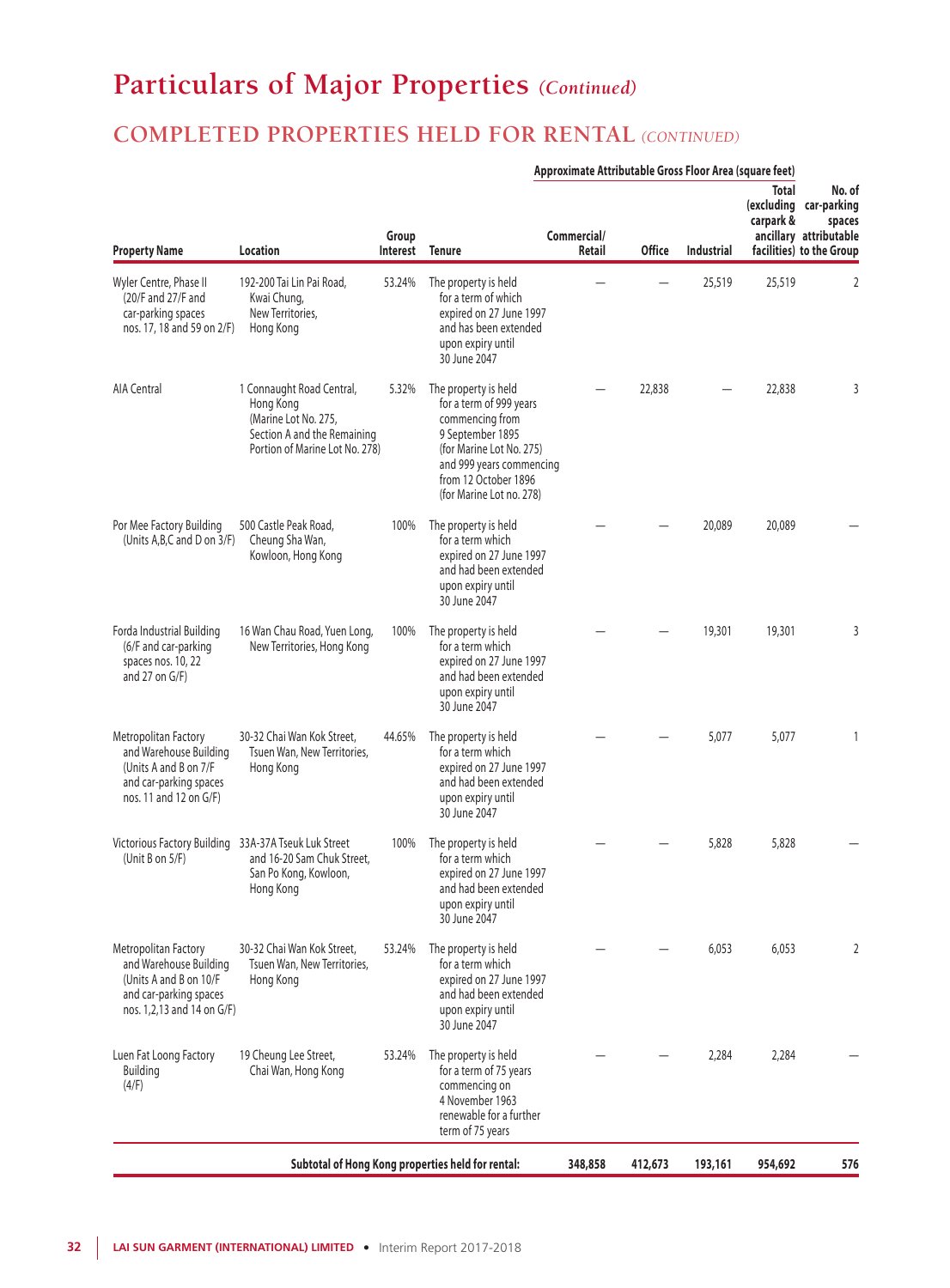# **Particulars of Major Properties** *(Continued)*

## **COMPLETED PROPERTIES HELD FOR RENTAL** *(CONTINUED)*

| Approximate Attributable Gross Floor Area (square feet) |                                                         |                          |                                                  |                              |               |                   |                                         |                                                                                       |
|---------------------------------------------------------|---------------------------------------------------------|--------------------------|--------------------------------------------------|------------------------------|---------------|-------------------|-----------------------------------------|---------------------------------------------------------------------------------------|
| <b>Property Name</b>                                    | Location                                                | Group<br><b>Interest</b> | <b>Tenure</b>                                    | Commercial/<br><b>Retail</b> | <b>Office</b> | <b>Industrial</b> | <b>Total</b><br>(excluding<br>carpark & | No. of<br>car-parking<br>spaces<br>ancillary attributable<br>facilities) to the Group |
| Overseas properties                                     |                                                         |                          |                                                  |                              |               |                   |                                         |                                                                                       |
| 107 Leadenhall Street<br>London                         | 107 Leadenhall Street,<br>London EC3,<br>United Kingdom | 53.24%                   | The property is held freehold                    | 25,652                       | 52,401        |                   | 78,053                                  |                                                                                       |
| 100 Leadenhall Street<br>London                         | 100 Leadenhall Street,<br>London EC3,<br>United Kingdom | 53.24%                   | The property is held freehold                    |                              | 94,607        |                   | 94,607                                  | 8                                                                                     |
| 36 Oueen Street<br>London                               | 36 Oueen Street.<br>London EC4,<br>United Kingdom       | 53.24%                   | The property is held freehold                    |                              | 32,378        |                   | 32,378                                  |                                                                                       |
| 106 Leadenhall Street<br>London                         | 106 Leadenhall Street,<br>London EC3.<br>United Kingdom | 53.24%                   | The property is held freehold                    | 1,885                        | 8,723         |                   | 10,608                                  |                                                                                       |
|                                                         |                                                         |                          | Subtotal of overseas properties held for rental: | 27,537                       | 188,109       |                   | 215,646                                 | 8                                                                                     |
|                                                         |                                                         |                          | Total of completed properties held for rental:   | 376,395                      | 600,782       | 193,161           | 1,170,338                               | 584                                                                                   |

## **COMPLETED HOTEL PROPERTY**

|                   |                                                                   | Group           |                                                                                      | Approximate<br><b>Attributable</b><br><b>Gross Floor Area</b><br>(square feet) | No. of<br>car-parking<br>spaces<br>attributable |
|-------------------|-------------------------------------------------------------------|-----------------|--------------------------------------------------------------------------------------|--------------------------------------------------------------------------------|-------------------------------------------------|
| <b>Hotel Name</b> | Location                                                          | <b>Interest</b> | Tenure                                                                               | <b>Hotel</b>                                                                   | to the Group                                    |
| Caravelle Hotel   | 19 Lam Son Square,<br>District 1,<br>Ho Chi Minh City,<br>Vietnam | 13.85%          | The property is held<br>under a land use<br>right due to expire<br>on 8 October 2040 | 52,376                                                                         |                                                 |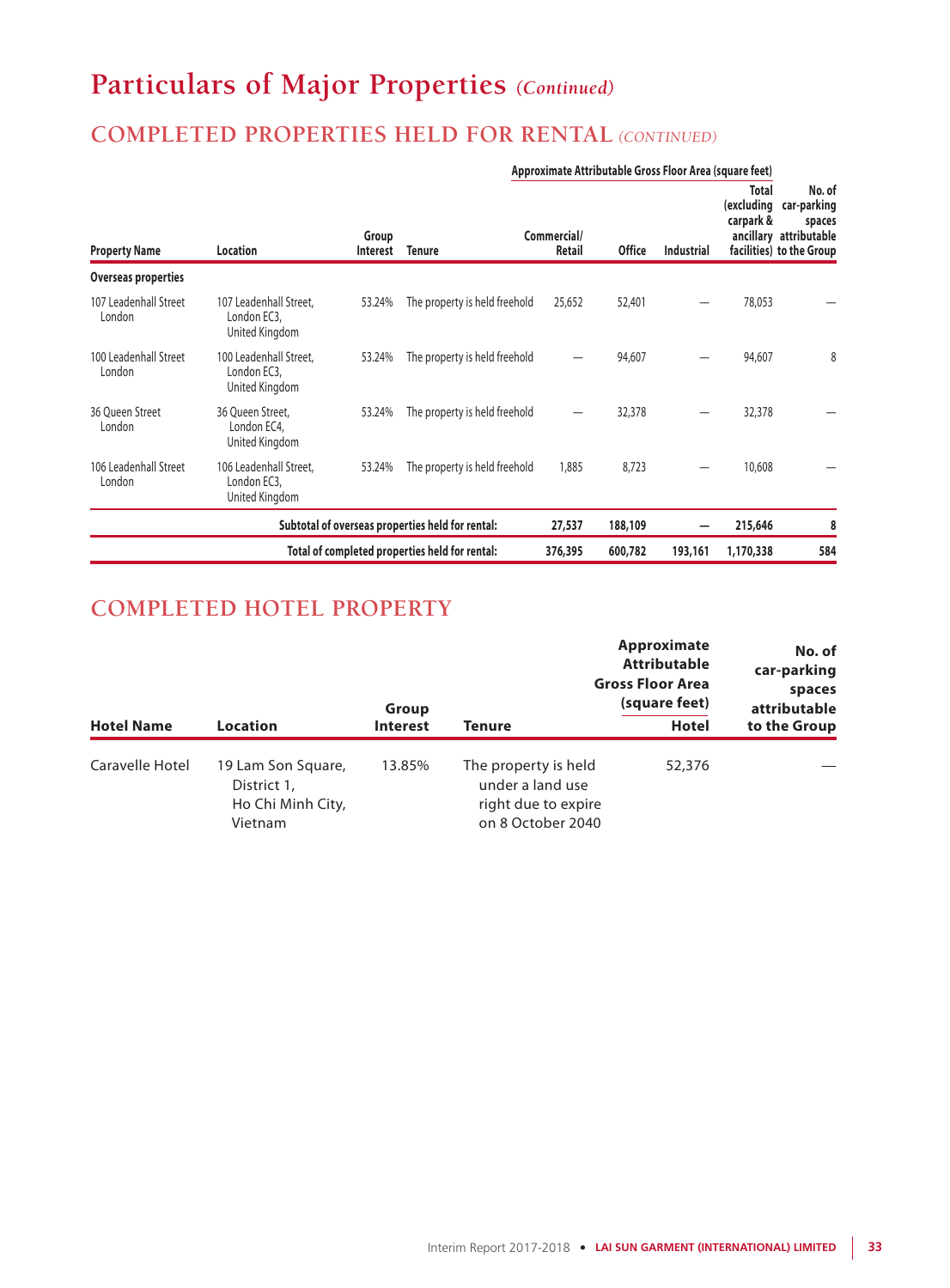# **Particulars of Major Properties** *(Continued)*

## **PROPERTIES UNDER DEVELOPMENT**

|                                                                                                              |                                     |                          | <b>Site Area</b><br>(approximate<br>square feet)<br>(Note) | <b>Expected</b><br><b>Completion</b><br><b>Date</b> | Approximate Attributable Gross Floor Area<br>(square feet) |         |                    |                                                                     |                                                                 |
|--------------------------------------------------------------------------------------------------------------|-------------------------------------|--------------------------|------------------------------------------------------------|-----------------------------------------------------|------------------------------------------------------------|---------|--------------------|---------------------------------------------------------------------|-----------------------------------------------------------------|
| <b>Location</b>                                                                                              | Stage of<br>construction            | Group<br><b>Interest</b> |                                                            |                                                     | Commercial/<br>Retail                                      | Hotel   | <b>Residential</b> | <b>Total</b><br>(excluding<br>carpark &<br>ancillary<br>facilities) | No. of<br>car-parking<br>spaces<br>attributable<br>to the Group |
| Hong Kong<br>Ocean Park<br>Marriott Hotel,<br>Hong Kong                                                      | Superstructure works<br>in progress | 53.24%                   | 183,460                                                    | 02 2018                                             |                                                            | 194,845 |                    | 194,845                                                             | 9                                                               |
| Alto Residences,<br>29 Tong Yin Street,<br>Tseung Kwan O,<br>New Territories.<br>Hong Kong                   | Superstructure works<br>in progress | 26.62%                   | 229,338                                                    | Q2 2018                                             | 30,452                                                     |         | 122,152            | 152,604                                                             | 80                                                              |
| 93 Pau Chung Street,<br>20-32 San Shan Road<br>and 93 Pau Chung Street,<br>Ma Tau Kok, Kowloon,<br>Hong Kong | Superstructure works<br>in progress | 53.24%                   | 12,599                                                     | 02 2018                                             | 8.981                                                      |         | 50,304             | 59,285                                                              | 12                                                              |
| 9-11 and 15<br>Sai Wan Ho Street,<br>Shau Kei Wan,<br>Hong Kong                                              | Superstructure works<br>in progress | 53.24%                   | 7.642                                                      | 03 2019                                             |                                                            |         | 31,837             | 31,837                                                              | 4                                                               |
| Novi.<br>50 Ki Lung Street,<br>Kowloon, Hong Kong                                                            | Superstructure works<br>in progress | 53.24%                   | 5,054                                                      | 03 2019                                             | 2.766                                                      |         | 20,048             | 22,814                                                              |                                                                 |
|                                                                                                              |                                     |                          | Total of properties under development:                     |                                                     | 42,199                                                     | 194,845 | 224,341            | 461,385                                                             | 105                                                             |

*Note: On project basis*

## **COMPLETED PROPERTIES HELD FOR SALE**

| <b>Property Name</b> |                                                      |                                              | Approximate Attributable Gross Floor Area |                    |                                                                     |                                                                 |
|----------------------|------------------------------------------------------|----------------------------------------------|-------------------------------------------|--------------------|---------------------------------------------------------------------|-----------------------------------------------------------------|
|                      | Location                                             | Group<br>Interest                            | Commercial/<br>Retail                     | <b>Residential</b> | <b>Total</b><br>(excluding<br>carpark &<br>ancillary<br>facilities) | No. of<br>car-parking<br>spaces<br>attributable<br>to the Group |
| Ocean One            | 6 Shung Shun Street, Yau Tong,<br>Kowloon, Hong Kong | 53.24%                                       | 14,538                                    |                    | 14,538                                                              | 4                                                               |
| 339 Tai Hang Road    | 339 Tai Hang Road, Hong Kong                         | 53.24%                                       |                                           | 3,438              | 3,438                                                               | 2                                                               |
|                      |                                                      | Total of completed properties held for sale: | 14,538                                    | 3,438              | 17,976                                                              | 6                                                               |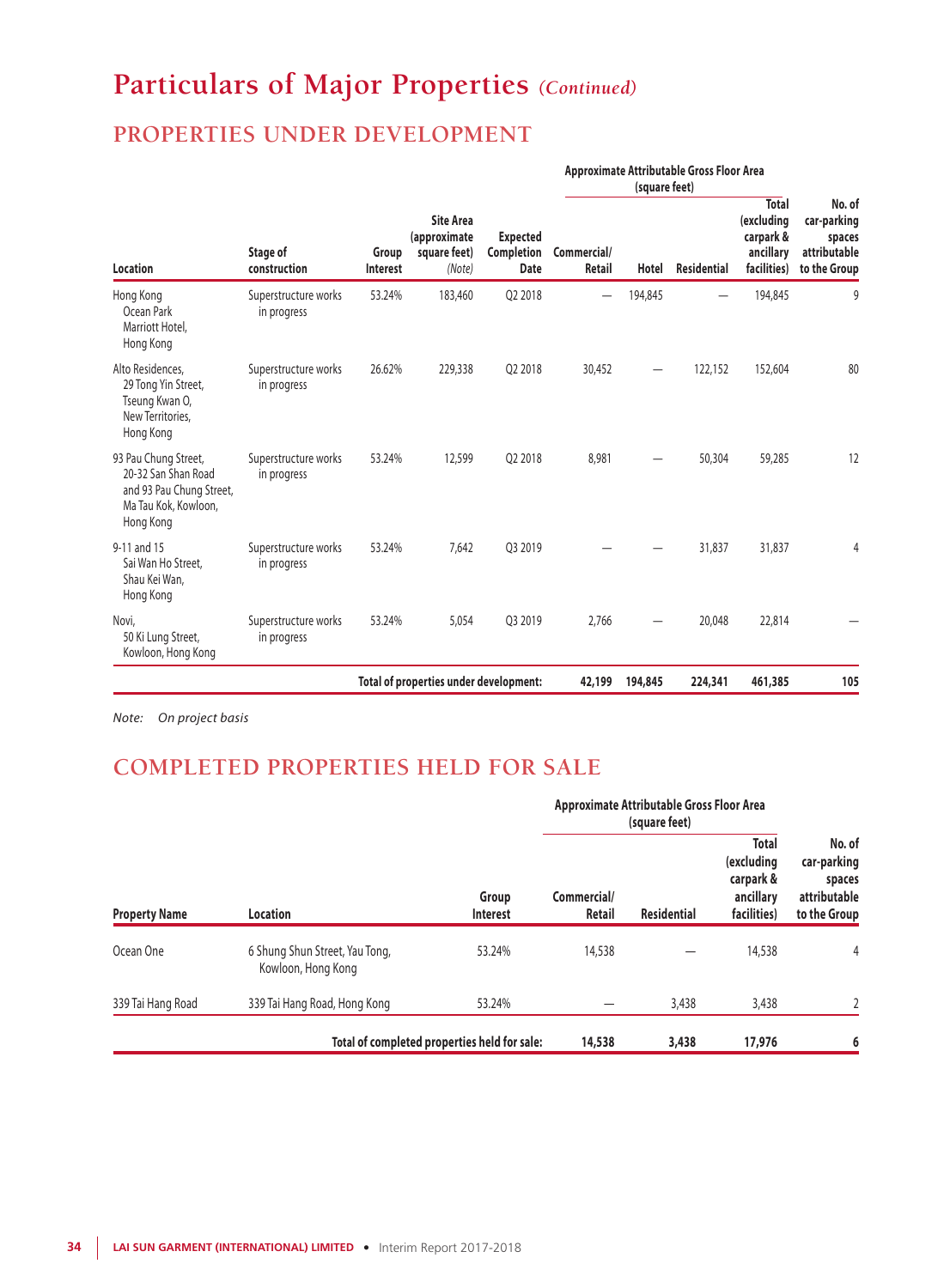# **Corporate Governance and Other Information**

## **CORPORATE GOVERNANCE**

The Company is committed to achieving and maintaining high standards of corporate governance and has established policies and procedures for compliance with the principles and code provisions set out from time to time in the Corporate Governance Code ("**CG Code**") contained in Appendix 14 to the Rules Governing the Listing of Securities on The Stock Exchange of Hong Kong Limited ("**Stock Exchange**" and "**Listing Rules**", respectively).

The Company has complied with all the code provisions set out in the CG Code throughout the six months ended 31 January 2018 save for the deviations from code provisions A.4.1 and A.5.1 of the CG Code.

*Under code provision A.4.1, non-executive directors should be appointed for a specific term and should be subject to re-election.*

None of the existing non-executive directors ("**NEDs**", including the independent non-executive directors ("**INEDs**")) of the Company is appointed for a specific term. However, all directors of the Company ("**Directors**") are subject to the retirement provisions of the Articles of Association of the Company, which require that the Directors for the time being shall retire from office by rotation once every three years since their last election by shareholders of the Company ("**Shareholders**") and the retiring Directors are eligible for re-election. In addition, any person appointed by the Board as an additional Director (including a NED) will hold office only until the next annual general meeting of the Company and will then be eligible for re-election. Further, in line with the relevant code provision of the CG Code, each of the Directors appointed to fill a casual vacancy would/will be subject to election by the Shareholders at the first general meeting after his/her appointment. In view of these, the Board considers that such requirements are sufficient to meet the underlying objective of the said code provision A.4.1 and, therefore, does not intend to take any remedial steps in this regard.

*Under code provision A.5.1, a nomination committee comprising a majority of independent non-executive directors should be established and chaired by the chairman of the board or an independent non-executive director.*

The Company has not established a nomination committee whose functions are assumed by the full Board. Potential new Directors will be recruited based on their knowledge, skills, experience and expertise and the requirements of the Company at the relevant time and candidates for the INEDs must meet the independence criterion. The process of identifying and selecting appropriate candidates for consideration and approval by the Board has been, and will continue to be, carried out by the executive Directors ("**EDs**"). As the above selection and nomination policies and procedures have already been in place and the other duties of the nomination committee as set out in the CG Code have long been performed by the full Board effectively, the Board does not consider it necessary to establish a nomination committee at the current stage.

### **Board**

The Board oversees the overall management of the Company's business and affairs. The Board's primary duty is to ensure the viability of the Company and to ascertain that it is managed in the best interests of its Shareholders as a whole while taking into account the interests of other stakeholders.

The Board has delegated the day-to-day management of the Company's business to the management and the Executive Committee and focuses its attention on matters affecting the Company's long-term objectives and plans for achieving these objectives, the overall business and commercial strategy of the Company and its subsidiaries ("**Group**") as well as overall policies and guidelines.

The Board currently comprises nine members, of whom six are EDs and three are INEDs. The current composition of the Board is characterised by diversity, whether considered in terms of gender, nationality, professional background and skills.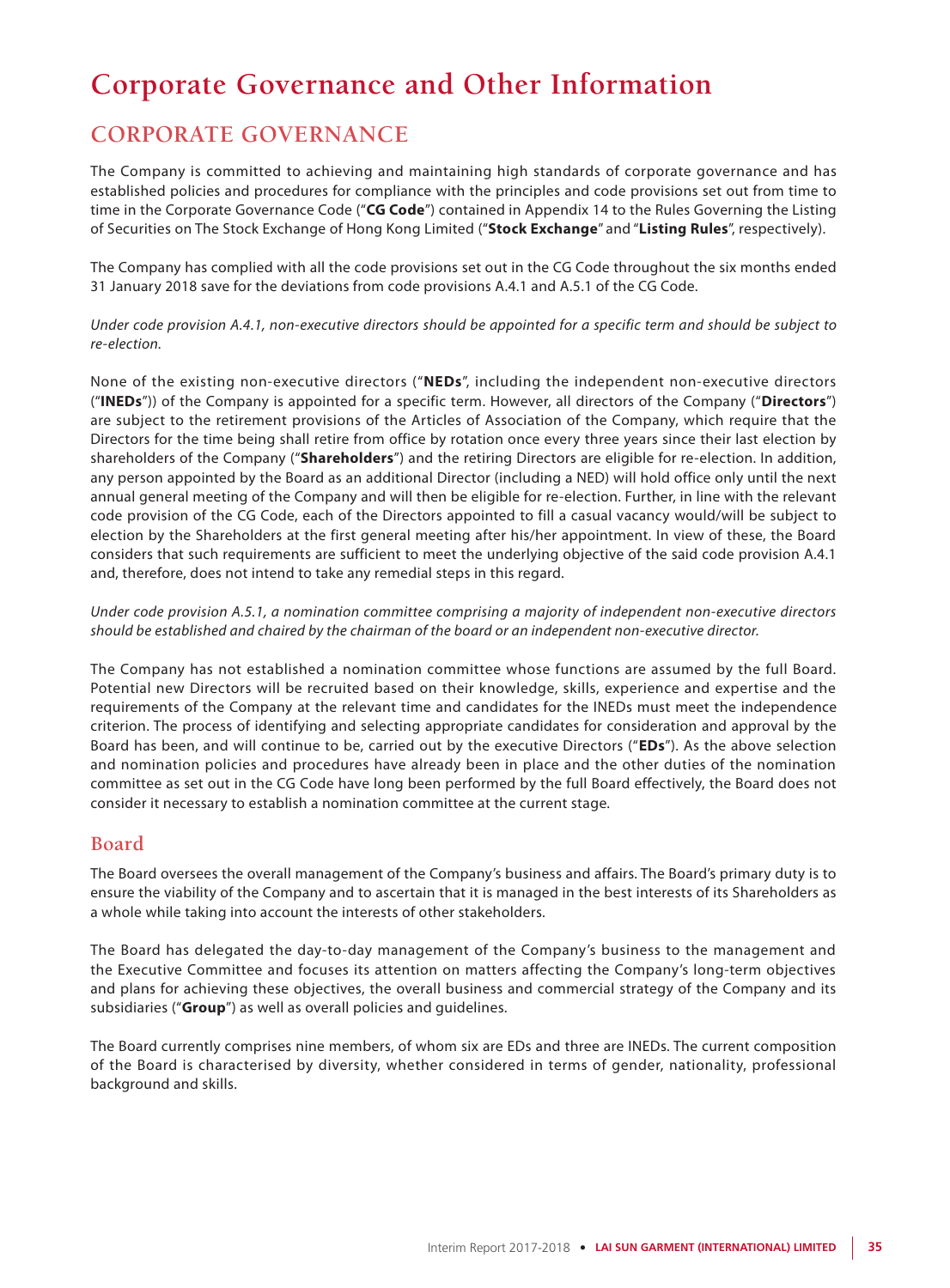## **CORPORATE GOVERNANCE** *(CONTINUED)*

### **Board** *(Continued)*

The Board meets at least four times a year with meeting dates scheduled prior to the beginning of the year. Additional board meetings will be held when warranted. Directors also participate in the consideration and approval of matters of the Company by way of written resolutions circulated to Directors together with supporting explanatory materials as and when required.

All Directors have been provided, on a monthly basis, with the Group's management information updates, giving a balanced and understandable assessment of the Group's performance, position, recent developments and prospects in sufficient detail to keep them abreast of the Group's affairs and facilitate them to discharge their duties under the relevant requirements of the Listing Rules.

### **Chairman and Chief Executive Officer**

During the six months ended 31 January 2018 and up to the date of this Report, Dr. Lam Kin Ming was the Chairman of the Company while Dr. Lam Kin Ngok, Peter and Mr. Chew Fook Aun were both the Deputy Chairman of the Company and Mr. Yip Chai Tuck was the Chief Executive Officer of the Company. The segregation ensures a clear distinction between the Chairman's responsibilities to manage the Board and the Chief Executive Officer's responsibilities to manage the Company's business. The division of responsibilities between the Chairman and the Chief Executive Officer is defined.

## **SECURITIES TRANSACTIONS BY DIRECTORS AND DESIGNATED EMPLOYEES**

The Company has adopted a Code of Practice for Securities Transactions by Directors and Designated Employees ("**Securities Code**") on terms no less exacting than the required standard set out in the Model Code for Securities Transactions by Directors of Listed Issuers contained in Appendix 10 to the Listing Rules. The Company has made specific enquiry of all Directors and they have confirmed in writing their compliance with the required standard set out in the Securities Code during the six months ended 31 January 2018.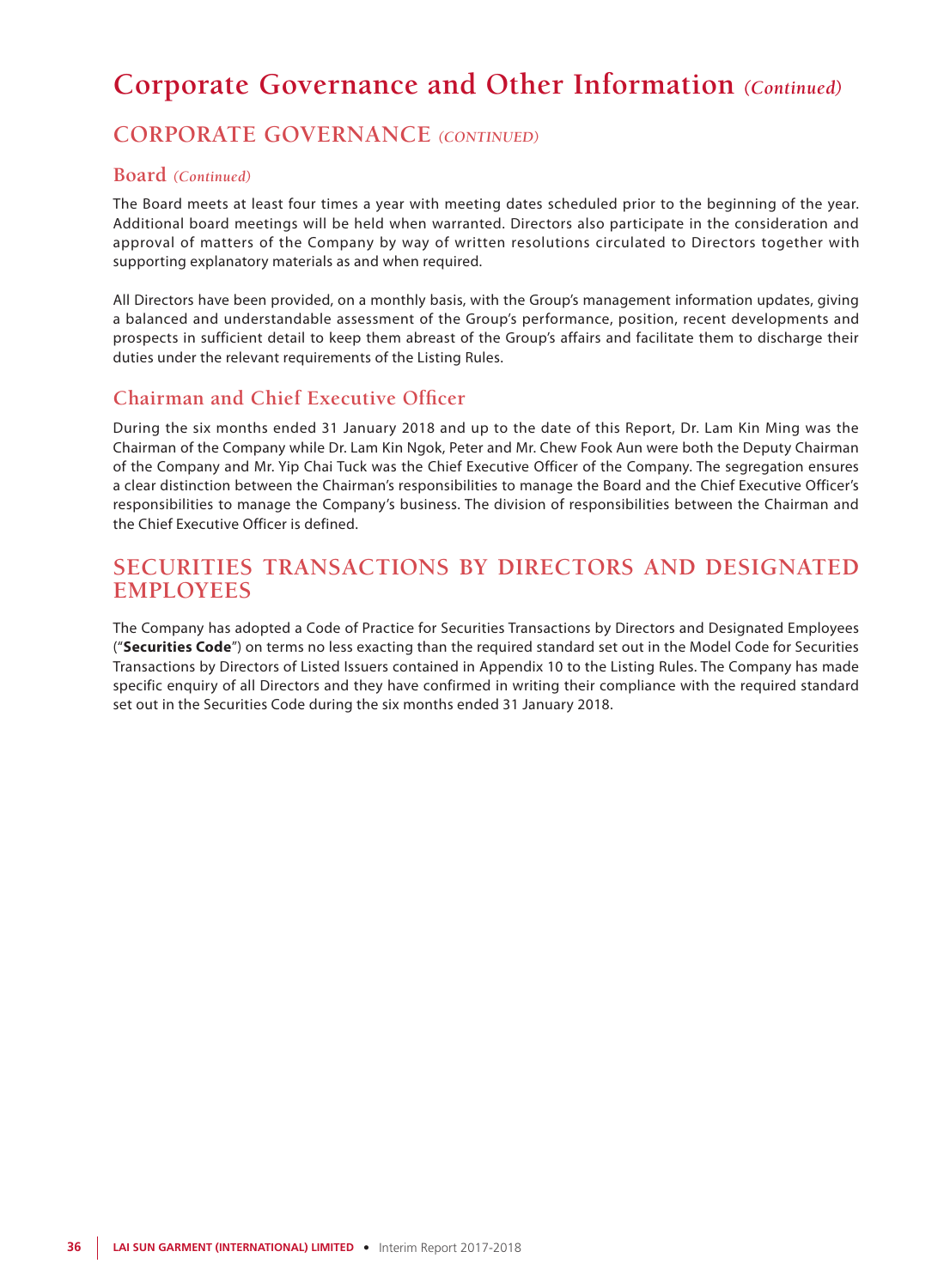## **DIRECTORS' INTERESTS**

The following Directors and the chief executive of the Company who held office on 31 January 2018 and their respective close associates (as defined in the Listing Rules) were interested, or were deemed to be interested in the following interests or short positions in the shares, underlying shares and debentures of the Company or any of its associated corporations (within the meaning of the Securities and Futures Ordinance, Chapter 571 of the Laws of Hong Kong ("**SFO**")) on that date (a) as required to be notified to the Company and the Stock Exchange pursuant to Divisions 7 and 8 of Part XV of the SFO (including interests and short positions, if any, which they were taken or deemed to have under such provisions of the SFO); or (b) as recorded in the register required to be kept by the Company pursuant to Section 352 of the SFO ("**Register of Directors and Chief Executive**"); or (c) as otherwise notified to the Company and the Stock Exchange pursuant to the Securities Code; or (d) as known by the Directors:

### **(a) The Company**

| <b>Name of Director</b> | <b>Capacity</b>                                                | Personal<br>interests   | <b>Family</b><br>interests | Corporate<br>interests  | <b>Other</b><br><i>interests</i> | Total<br>interests | Approximate<br>% of total<br>interests to<br>total issued<br><b>Shares</b> |
|-------------------------|----------------------------------------------------------------|-------------------------|----------------------------|-------------------------|----------------------------------|--------------------|----------------------------------------------------------------------------|
| Lam Kin Ngok, Peter     | Beneficial<br>owner/<br>Owner of<br>controlled<br>corporations | 48,116,366<br>(Note 9)  | Nil                        | 113,127,277<br>(Note 1) | 708,575<br>(Notes 3, 6 & 7)      | 161,952,218        | 42.05%                                                                     |
| Lam Kin Ming            | Beneficial<br>owner                                            | 1,007,075<br>(Note 10)  | Nil                        | Nil                     | Nil                              | 1,007,075          | 0.26%                                                                      |
| Chew Fook Aun           | Beneficial<br>owner/<br>Owner of<br>controlled<br>corporations | Nil                     | Nil                        | 202,422<br>(Note 8)     | 3,819,204<br>(Notes 4, 6 & 7)    | 4,021,626          | 1.04%                                                                      |
| U Po Chu                | Beneficial<br>owner                                            | 825,525                 | Nil                        | Nil                     | Nil                              | 825,525            | 0.21%                                                                      |
| Lam Hau Yin, Lester     | Beneficial<br>owner                                            | 12,283,938<br>(Note 11) | Nil                        | Nil                     | 7,571,626<br>(Notes 5, 6 & 7)    | 19,855,564         | 5.16%                                                                      |

#### **Long positions in the ordinary shares of the Company ("Shares") and the underlying Shares**

*Notes:*

*1. On 15 August 2017, the Company implemented the share consolidation on the basis that every five (5) issued Shares in the share capital of the Company were consolidated into one (1) consolidated Share in the share capital of the Company ("Share Consolidation").* 

*The interests of Wisdoman Limited were changed from 562,590,430 Shares to 112,518,086 Shares following the completion of the Share Consolidation. On 30 January 2018, Wisdoman Limited has elected to receive a total of 609,191 scrip shares in lieu of cash dividend pursuant to the Scrip Dividend Scheme of the Company, increasing Wisdoman Limited's interests in the Company from 112,518,086 Shares to 113,127,277 Shares.*

*Dr. Lam Kin Ngok, Peter was deemed to be interested in 113,127,277 Shares (representing approximately 29.37% of the Company's issued share capital) by virtue of his 100% interest in the issued share capital of Wisdoman Limited which directly owned 113,127,277 Shares in the Company.*

*2. At the annual general meeting of the Company held on 11 December 2015, the Shareholders of the Company approved the adoption of a new share option scheme ("2015 Share Option Scheme") and termination of the share option scheme adopted by the Company on 22 December 2006 ("2006 Share Option Scheme"). Upon the termination of the 2006 Share Option Scheme, no further options can be granted thereunder but the subsisting options granted prior to the termination will continue to be valid and exercisable in accordance with the terms of the 2006 Share Option Scheme.*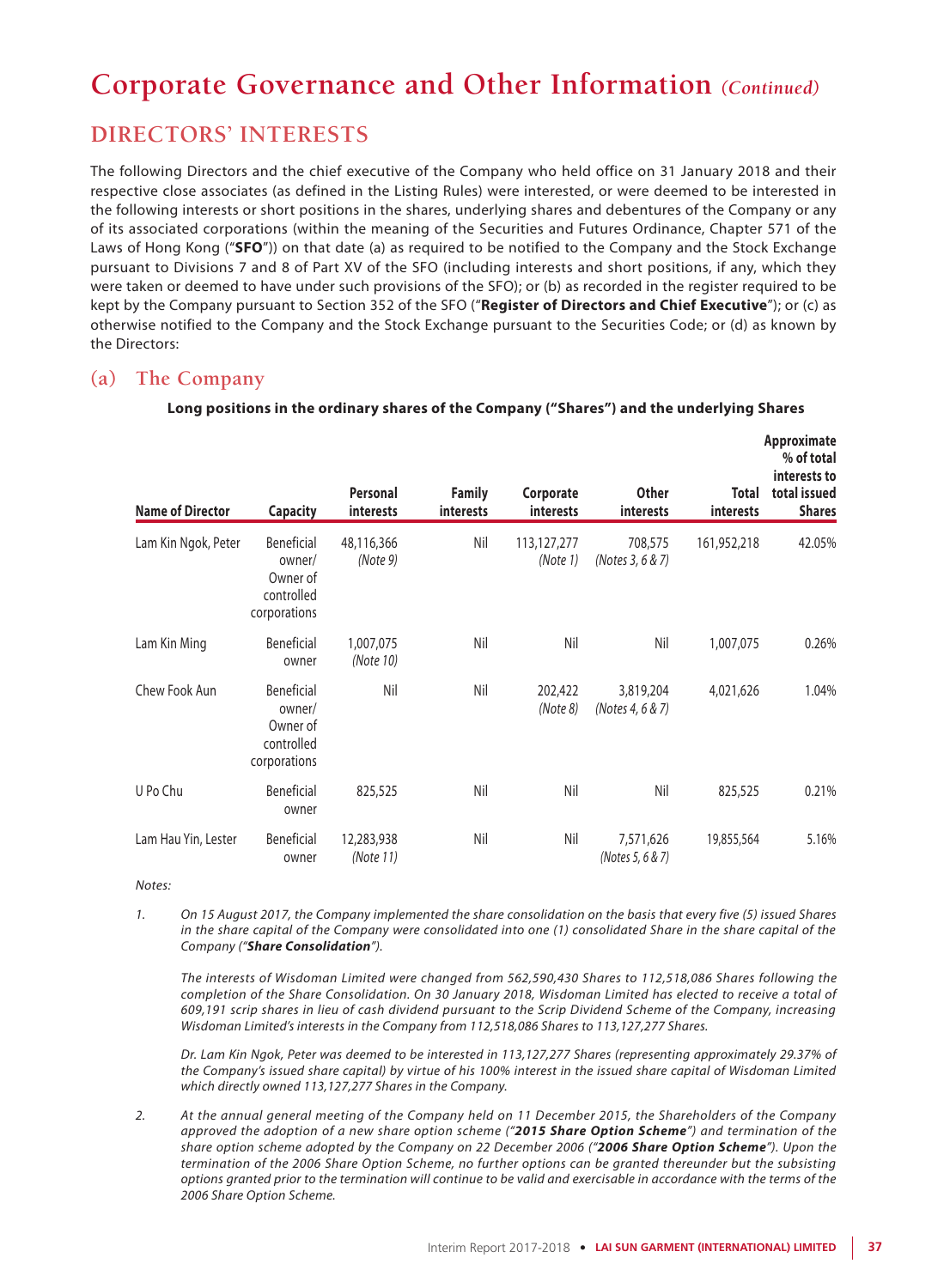## **DIRECTORS' INTERESTS** *(CONTINUED)*

### **(a) The Company** *(Continued)*

*Notes: (Continued)*

*3. A share option comprising a total of 1,617,423 underlying Shares in the Company had been granted to Dr. Lam Kin Ngok, Peter under 2006 Share Option Scheme at an exercise price of HK\$1.41 per Share on 18 January 2013 and is exercisable during the period from 18 January 2013 to 17 January 2023.*

*A share option comprising a total of 1,666,666 underlying Shares in the Company had been granted to Dr. Lam Kin Ngok, Peter under 2015 Share Option Scheme at an exercise price of HK\$3.00 per Share on 19 June 2017 and is exercisable during the period from 19 June 2017 to 18 June 2027.*

*4. A share option comprising a total of 16,174,234 underlying Shares in the Company had been granted to Mr. Chew Fook Aun under 2006 Share Option Scheme at an exercise price of HK\$0.582 per Share on 5 June 2012 and is exercisable during the period from 5 June 2012 to 4 June 2022.*

*Mr. Chew Fook Aun does not hold any share options in the Company under the 2006 Share Option Scheme after a share option comprising a total of 8,012,111 underlying Shares were exercised by him on 1 November 2016.*

*A share option comprising a total of 19,096,022 underlying Shares in the Company had been granted to Mr. Chew Fook Aun under 2015 Share Option Scheme at an exercise price of HK\$3.00 per Share on 19 June 2017 and is exercisable during the period from 19 June 2017 to 18 June 2027.*

*5. A share option comprising a total of 16,174,234 underlying Shares in the Company had been granted to Mr. Lam Hau Yin, Lester under 2006 Share Option Scheme at an exercise price of HK\$1.41 per Share on 18 January 2013 and is exercisable during the period from 18 January 2013 to 17 January 2023.*

*A share option comprising a total of 19,096,022 underlying Shares in the Company had been granted to Mr. Lam Hau Yin, Lester under 2015 Share Option Scheme at an exercise price of HK\$3.00 per Share on 19 June 2017 and is exercisable during the period from 19 June 2017 to 18 June 2027.*

*6. On 7 February 2014, the exercise price and the number of Shares entitled to be subscribed for under the outstanding share options have been adjusted in the following manner following the completion of rights issue of the Company:*

| <b>Name of Director</b> | Number of<br>underlying Shares<br>comprised<br>in share<br>options before<br>the rights issue | <b>Exercise price</b><br>per Share<br>prior to the<br>rights issue<br>HK\$ | <b>Adjusted</b><br>number of<br>underlying<br><b>Shares</b><br>comprised<br>in share<br>options after<br>the rights issue | <b>Adjusted</b><br><b>Exercise price</b><br>per Share<br>after the<br>rights issue<br>HK\$ |
|-------------------------|-----------------------------------------------------------------------------------------------|----------------------------------------------------------------------------|---------------------------------------------------------------------------------------------------------------------------|--------------------------------------------------------------------------------------------|
| Lam Kin Ngok, Peter     | 1,617,423                                                                                     | 1.41                                                                       | 1,876,211                                                                                                                 | 1.21                                                                                       |
| Chew Fook Aun           | 16,174,234                                                                                    | 0.582                                                                      | 18,762,111                                                                                                                | 0.501                                                                                      |
| Lam Hau Yin, Lester     | 16,174,234                                                                                    | 1.41                                                                       | 18,762,111                                                                                                                | 1.21                                                                                       |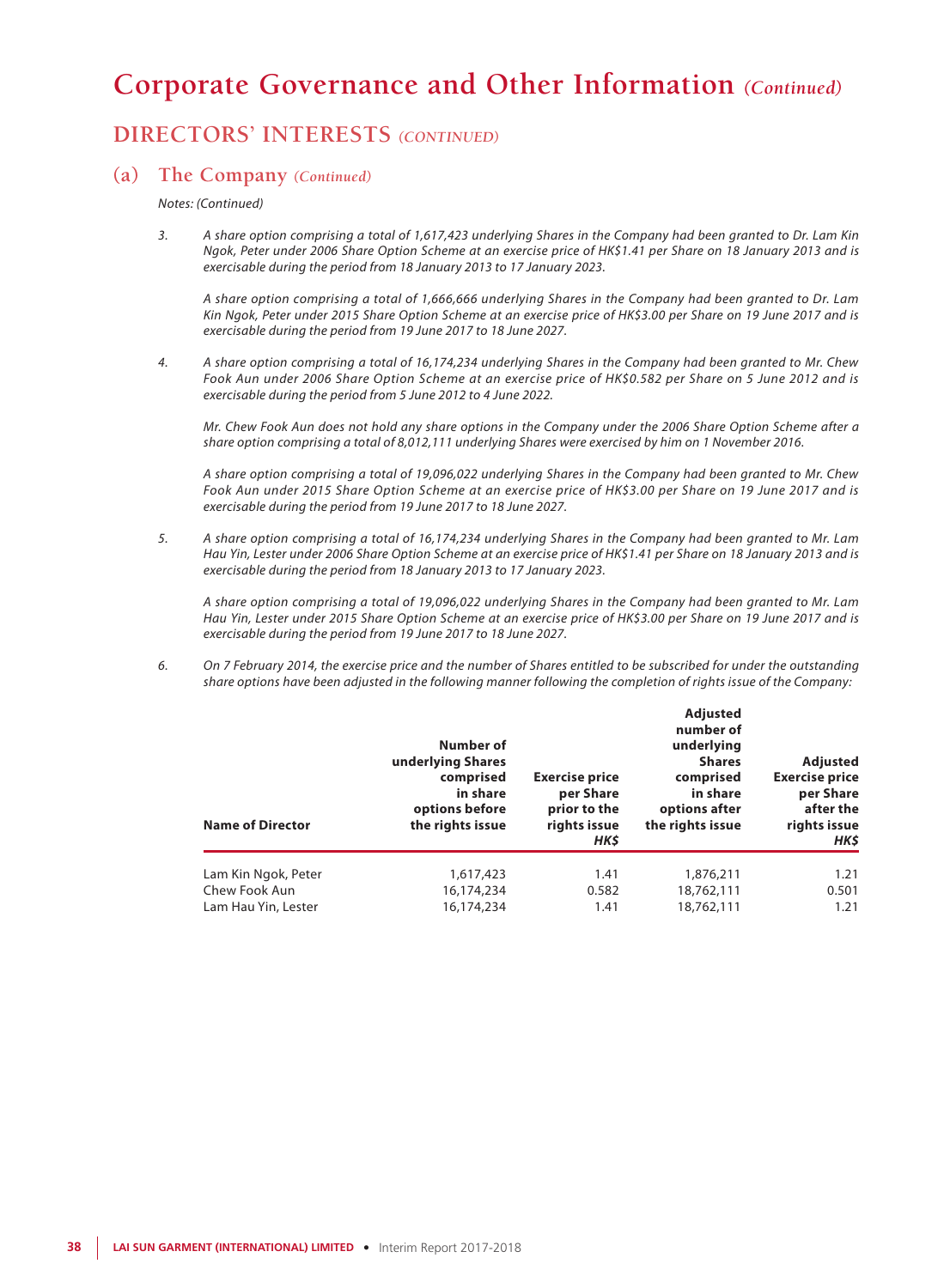## **DIRECTORS' INTERESTS** *(CONTINUED)*

### **(a) The Company** *(Continued)*

*Notes: (Continued)*

*7. On 15 August 2017, the exercise price and the number of Shares entitled to be subscribed for under the outstanding*  share options have been adjusted in the following manner following the completion of the Share Consolidation of *the Company:*

| <b>Name of Director</b> | Number of<br>underlying<br><b>Shares comprised</b><br>in share options<br>before the Share<br>Consolidation | <b>Exercise</b><br>price per<br>Share prior to<br>the Share<br>Consolidation<br>HK\$ | <b>Adjusted</b><br>number of<br>underlying<br><b>Shares comprised</b><br>in share options<br>after the Share<br>Consolidation | <b>Adjusted</b><br><b>Exercise price</b><br>per Share after<br>the Share<br>Consolidation<br>HK\$ |
|-------------------------|-------------------------------------------------------------------------------------------------------------|--------------------------------------------------------------------------------------|-------------------------------------------------------------------------------------------------------------------------------|---------------------------------------------------------------------------------------------------|
| Lam Kin Ngok, Peter     | 1,876,211                                                                                                   | 1.21                                                                                 | 375,242                                                                                                                       | 6.05                                                                                              |
| Lam Kin Ngok, Peter     | 1,666,666                                                                                                   | 3.00                                                                                 | 333,333                                                                                                                       | 15.00                                                                                             |
| Chew Fook Aun           | 19,096,022                                                                                                  | 3.00                                                                                 | 3,819,204                                                                                                                     | 15.00                                                                                             |
| Lam Hau Yin, Lester     | 18,762,111                                                                                                  | 1.21                                                                                 | 3,752,422                                                                                                                     | 6.05                                                                                              |
| Lam Hau Yin, Lester     | 19,096,022                                                                                                  | 3.00                                                                                 | 3,819,204                                                                                                                     | 15.00                                                                                             |

- *8. The 1,012,111 Shares held by The Orchid Growers Association Limited, a company wholly-owned by Mr. Chew Fook Aun changed to 202,422 Shares following the completion of the Share Consolidation. Mr. Chew Fook Aun was deemed to be interested in 202,422 Shares (representing 0.05% of the Company's issued share capital) by virtue of his 100% interest in the issued share capital of The Orchid Growers Association Limited which directly owned 202,422 Shares in the Company.*
- *9. The interests of Dr. Lam Kin Ngok, Peter were changed from 239,286,305 Shares to 47,857,260 Shares following the completion of the Share Consolidation. On 30 January 2018, Dr. Lam Kin Ngok, Peter has elected to receive a total of 259,106 scrip shares in lieu of cash dividend pursuant to the Scrip Dividend Scheme of the Company, increasing his interests in the Company from 47,857,260 Shares to 48,116,366 Shares.*
- *10. The interests of Dr. Lam Kin Ming were changed from 5,008,263 Shares to 1,001,652 Shares following the completion of the Share Consolidation. On 30 January 2018, Dr. Lam Kin Ming has elected to receive a total of 5,423 scrip shares in lieu of cash dividend pursuant to the Scrip Dividend Scheme of the Company, increasing his interests in the Company from 1,001,652 Shares to 1,007,075 Shares.*
- *11. The interests of Mr. Lam Hau Yin, Lester were changed from 61,088,946 Shares to 12,217,789 Shares following the completion of the Share Consolidation. On 30 January 2018, Mr. Lam Hau Yin, Lester has elected to receive a total of 66,149 scrip shares in lieu of cash dividend pursuant to the Scrip Dividend Scheme of the Company, increasing his interests in the Company from 12,217,789 Shares to 12,283,938 Shares.*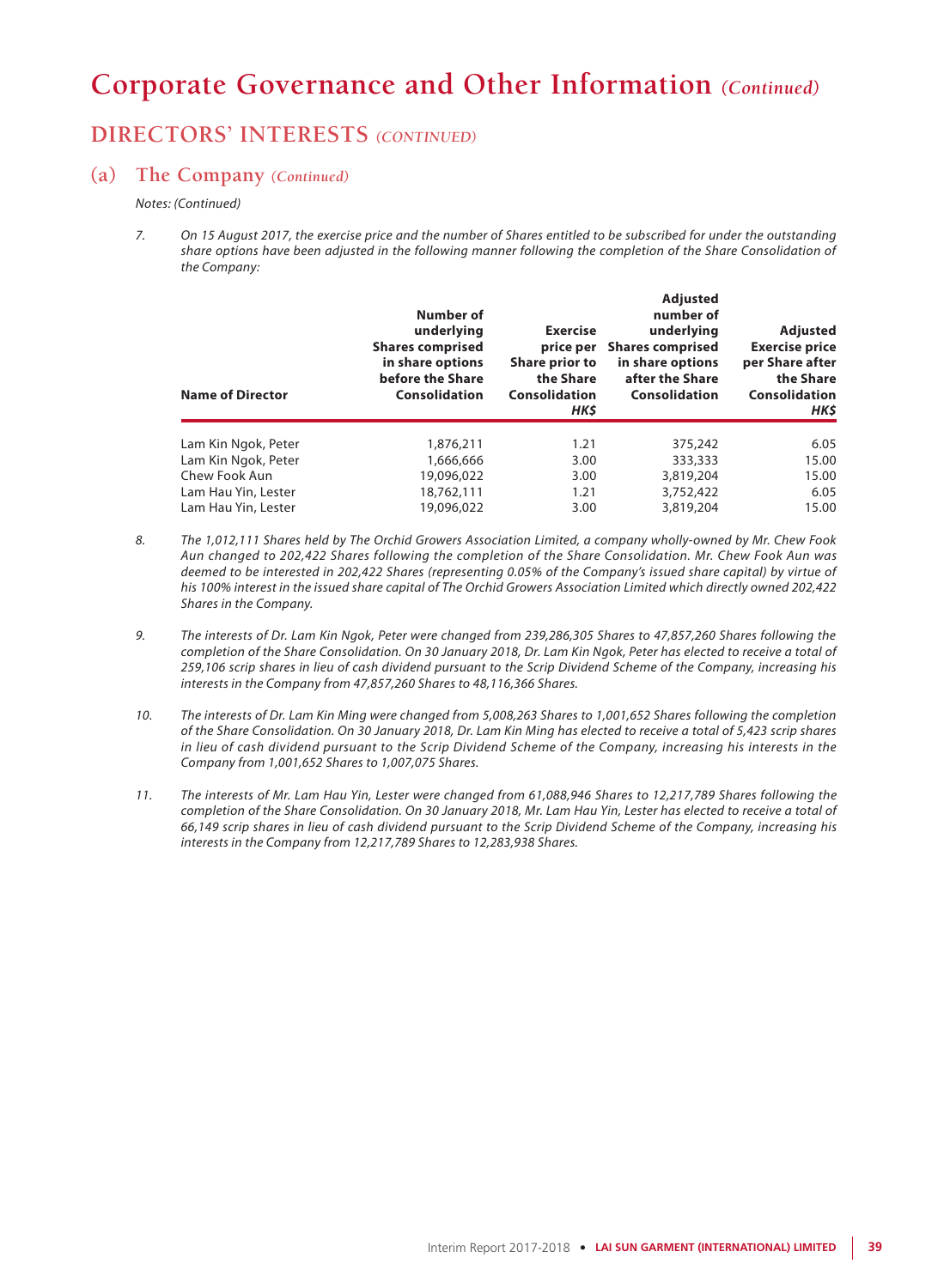### **DIRECTORS' INTERESTS** *(CONTINUED)*

### **(b) Associated Corporations**

**(i) Lai Sun Development Company Limited ("**LSD**") — a subsidiary of the Company**

### **Long positions in the ordinary shares and the underlying shares in LSD**

**Approximate** 

| <b>Name of Director</b> | <b>Capacity</b>                                                | Personal<br>interests | <b>Family</b><br>interests | Corporate<br><i>interests</i> | Other<br><i>interests</i>     | Total<br>interests | % of total<br>interests to<br>total issued<br>shares |
|-------------------------|----------------------------------------------------------------|-----------------------|----------------------------|-------------------------------|-------------------------------|--------------------|------------------------------------------------------|
| Lam Kin Ngok, Peter     | Beneficial<br>owner/<br>Owner of<br>controlled<br>corporations | 429,232               | Nil                        | 322,704,572<br>(Note 1)       | 417,308<br>(Notes 3, 6 & 7)   | 323,551,112        | 53.38%                                               |
| Chew Fook Aun           | Beneficial<br>owner/<br>Owner of<br>controlled<br>corporations | Nil                   | Nil                        | 400,000<br>(Note 8)           | 3,773,081<br>(Notes 4, 6 & 7) | 4,173,081          | $0.69\%$                                             |
| U Po Chu<br>(Note 9)    | Beneficial<br>owner                                            | 26,919<br>(Note 9)    | Nil                        | Nil                           | Nil                           | 26,919             | 0.01%                                                |
| Lam Hau Yin, Lester     | <b>Beneficial</b><br>owner                                     | Nil                   | Nil                        | Nil                           | 4,173,081<br>(Notes 5, 6 & 7) | 4,173,081          | $0.69\%$                                             |

#### *Notes:*

*1. The Company and two of its wholly-owned subsidiaries, namely Joy Mind Limited and Zimba International Limited, beneficially owned in aggregate 322,704,572 shares in LSD, representing approximately 53.24% of the issued share capital of LSD. As such, Dr. Lam Kin Ngok, Peter was deemed to be interested in the same 322,704,572 shares in LSD (representing approximately 53.24% of LSD's issued share capital) by virtue of, in aggregate, his personal (including underlying shares) and deemed interests of approximately 42.05% in the issued share capital of the Company.*

*On 15 August 2017, LSD implemented the share consolidation on the basis that every fifty (50) issued shares in the share capital of LSD were consolidated into one (1) consolidated share in the share capital of LSD ("LSD Share Consolidation").*

*Out of 322,704,572 shares in LSD held by the Company, 208,513,987 shares (10,425,699,353 shares before the LSD Share Consolidation) in LSD were pledged as security by the Company pursuant to its 7.70% secured guaranteed notes due 2018 under a share charge dated 24 July 2014.*

*The placing of up to 50,934,000 LSD shares by the Company under the secondary block trade agreement dated 16 August 2017 was completed on 21 August 2017. Thereby, the number of shares held in LSD by the Company decreased from 373,536,572 shares to 322,602,572 shares.*

*The Company and Joy Mind Limited acquired in aggregate 102,000 LSD shares on the market in November 2017, thereby increasing its shareholding interests in LSD from 322,602,572 shares to 322,704,572 shares.*

*2. A share option scheme was adopted by LSD on 22 December 2006 and commenced with effect from 29 December 2006 ("LSD 2006 Share Option Scheme"). The share options granted under the LSD 2006 Share Option Scheme remained valid and exercisable though the LSD 2006 Share Option Scheme was terminated on 23 December 2015 when a new share option scheme became effective after adoption by the shareholders of LSD at its annual general meeting held on 11 December 2015.*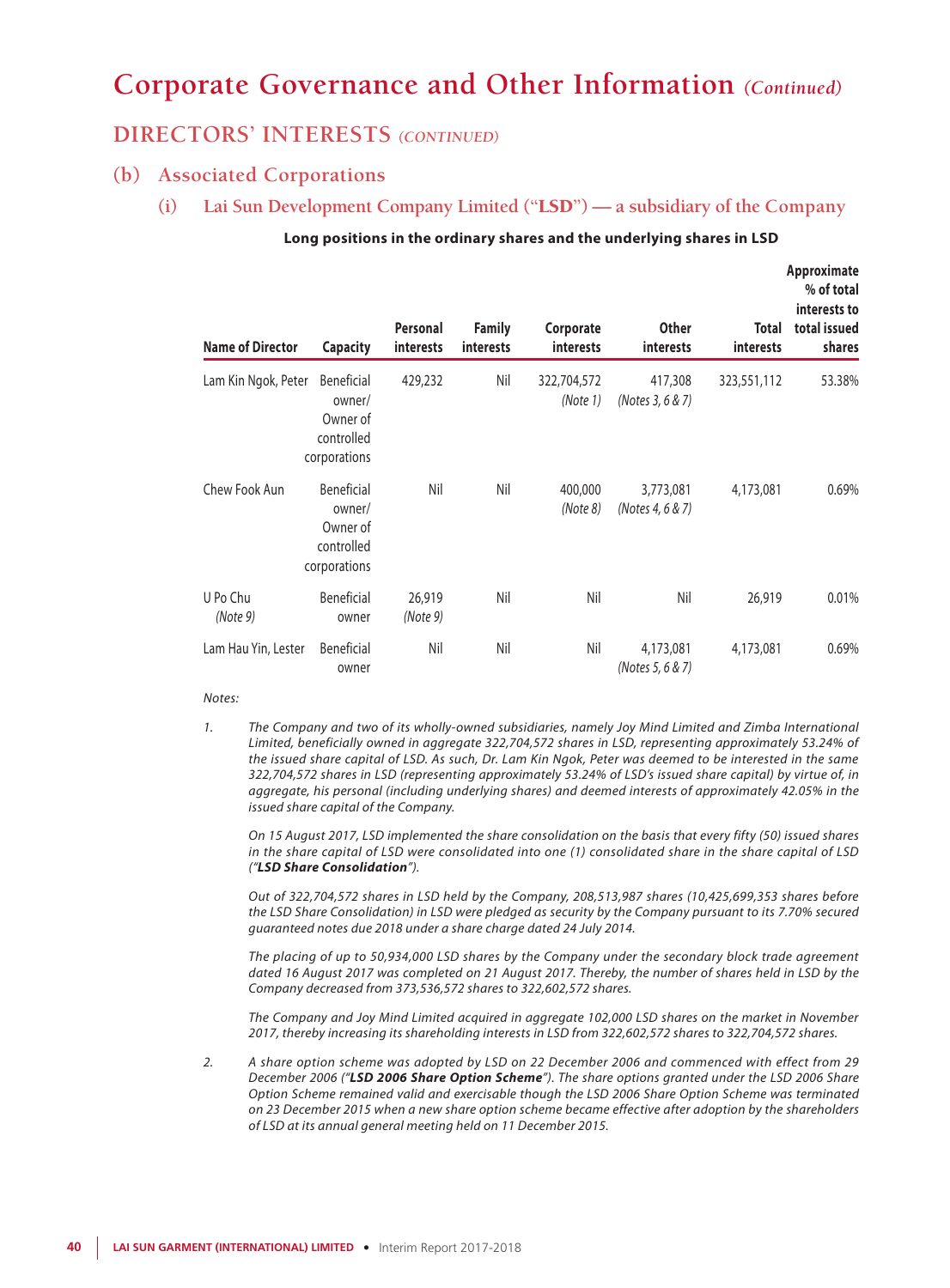### **DIRECTORS' INTERESTS** *(CONTINUED)*

### **(b) Associated Corporations** *(Continued)*

**(i) Lai Sun Development Company Limited ("**LSD**") — a subsidiary of the Company** *(Continued)*

#### *Notes: (Continued)*

- *3. A share option comprising a total of 20,062,893 underlying shares in LSD had been granted to Dr. Lam Kin Ngok, Peter under the LSD 2006 Share Option Scheme at an exercise price of HK\$0.335 per share on 18 January 2013 and is exercisable during the period from 18 January 2013 to 17 January 2023.*
- *4. A share option comprising a total of 200,628,932 underlying shares in LSD had been granted to Mr. Chew Fook Aun under the LSD 2006 Share Option Scheme at an exercise price of HK\$0.112 per share on 5 June 2012 and is exercisable during the period from 5 June 2012 to 4 June 2022.*

*A share option comprising a total of 20,000,000 underlying shares in LSD had been exercised by Mr. Chew Fook Aun under LSD 2006 Share Option Scheme on 13 December 2016, thus, the total number of share options of Mr. Chew Fook Aun in LSD has been decreased to 188,654,089 underlying shares.*

- *5. A share option comprising a total of 200,628,932 underlying shares in LSD had been granted to Mr. Lam Hau Yin, Lester under the LSD 2006 Share Option Scheme at an exercise price of HK\$0.335 per share on 18 January 2013 and is exercisable during the period from 18 January 2013 to 17 January 2023.*
- *6. On 17 February 2016, the exercise price and the number of shares entitled to be subscribed for under the outstanding share options have been adjusted in the following manner following the completion of the rights issue of LSD:*

| <b>Name of Director</b> | Number of<br>underlying shares<br>comprised in<br>share options<br>before the<br>LSD rights issue | <b>Exercise price</b><br>per share<br>prior to the<br><b>LSD rights issue</b><br>HK\$ | <b>Adjusted</b><br>number of<br>underlying shares<br>comprised in<br>share options<br>after the<br><b>LSD rights issue</b> | <b>Adjusted</b><br><b>Exercise price</b><br>per share<br>after the<br><b>LSD rights issue</b><br>HK\$ |
|-------------------------|---------------------------------------------------------------------------------------------------|---------------------------------------------------------------------------------------|----------------------------------------------------------------------------------------------------------------------------|-------------------------------------------------------------------------------------------------------|
| Lam Kin Ngok, Peter     | 20,062,893                                                                                        | 0.335                                                                                 | 20,865,408                                                                                                                 | 0.322                                                                                                 |
| Chew Fook Aun           | 200,628,932                                                                                       | 0.112                                                                                 | 208,654,089*                                                                                                               | 0.107                                                                                                 |
| Lam Hau Yin, Lester     | 200,628,932                                                                                       | 0.335                                                                                 | 208,654,089                                                                                                                | 0.322                                                                                                 |

*\* Note:*

*A share options comprising a total of 20,000,000 underlying shares were exercised by Mr. Chew Fook Aun on 13 December 2016.*

*7. On 15 August 2017, the exercise price and the number of shares entitled to be subscribed for under the outstanding share options have been adjusted in the following manner following the completion of the LSD Share Consolidation:*

| <b>Name of Director</b> | Number of<br>underlying shares<br>comprised in<br>share options<br>before the<br><b>LSD Share</b><br><b>Consolidation</b> | <b>Exercise price</b><br>per share<br>prior to the<br><b>LSD Share</b><br><b>Consolidation</b><br>HK\$ | <b>Adjusted</b><br>number of<br>underlying shares<br>comprised in<br>share options<br>after the<br><b>LSD Share</b><br><b>Consolidation</b> | Adjusted<br><b>Exercise price</b><br>per share<br>after the<br><b>LSD Share</b><br><b>Consolidation</b><br>HK\$ |
|-------------------------|---------------------------------------------------------------------------------------------------------------------------|--------------------------------------------------------------------------------------------------------|---------------------------------------------------------------------------------------------------------------------------------------------|-----------------------------------------------------------------------------------------------------------------|
| Lam Kin Ngok, Peter     | 20,865,408                                                                                                                | 0.322                                                                                                  | 417,308                                                                                                                                     | 16.100                                                                                                          |
| Chew Fook Aun           | 188,654,089                                                                                                               | 0.107                                                                                                  | 3,773,081                                                                                                                                   | 5.350                                                                                                           |
| Lam Hau Yin, Lester     | 208,654,089                                                                                                               | 0.322                                                                                                  | 4,173,081                                                                                                                                   | 16.100                                                                                                          |

- *8. The 20,000,000 shares owned by The Orchid Growers Association Limited changed to 400,000 shares following the completion of the LSD Share Consolidation. Mr. Chew Fook Aun was deemed to be interested in 400,000 shares (representing approximately 0.07% of LSD's issued share capital) by virtue of his 100% interest in the issued share capital of The Orchid Growers Association Limited which directly owned 400,000 shares in LSD.*
- *9. Madam U Po Chu is the widow of the late Mr. Lim Por Yen whose estate includes an interest of 3,957,189 shares in LSD (197,859,550 shares in LSD before the LSD Share Consolidation), representing approximately 0.65% of the issued share capital of LSD.*

*The interests of Madam U Po Chu were changed from 1,345,974 shares to 26,919 shares following the completion of the LSD Share Consolidation.*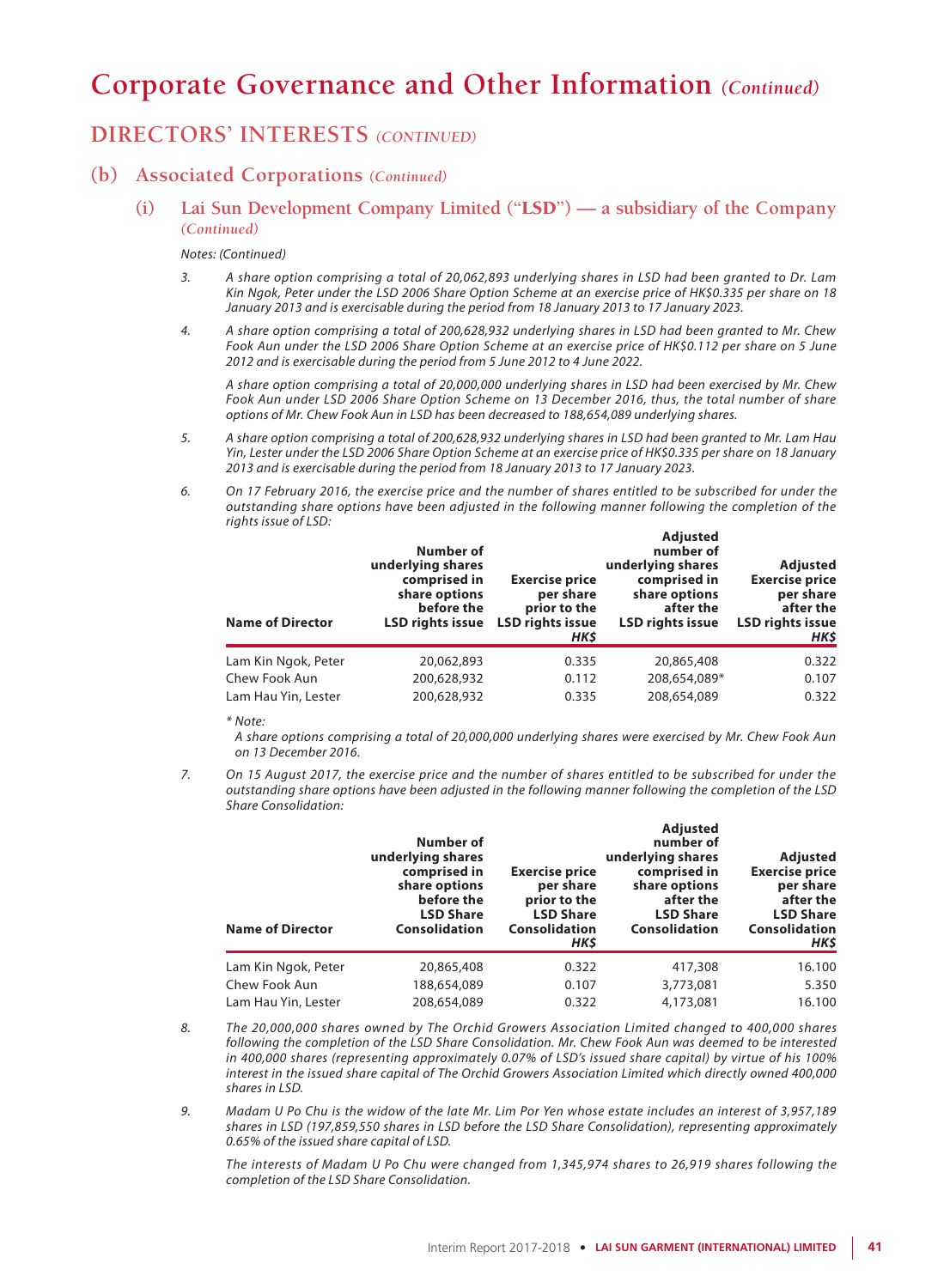### **DIRECTORS' INTERESTS** *(CONTINUED)*

### **(b) Associated Corporations** *(Continued)*

**(ii) eSun Holdings Limited ("**eSun**") — an associate of LSD**

#### **Long positions in the ordinary shares of HK\$0.50 each and the underlying shares in eSun**

| <b>Name of Director</b>         | <b>Capacity</b>                                                       | Personal<br><i>interests</i> | <b>Family</b><br><i>interests</i> | Corporate<br>interests  | <b>Other</b><br><b>interests</b> | <b>Total</b><br><i>interests</i> | Approximate<br>% of total<br>interests to<br>total issued<br>shares |
|---------------------------------|-----------------------------------------------------------------------|------------------------------|-----------------------------------|-------------------------|----------------------------------|----------------------------------|---------------------------------------------------------------------|
| Lam Kin Ngok, Peter<br>(Note 6) | <b>Beneficial</b><br>owner/<br>Owner of<br>controlled<br>corporations | 2,794,443                    | Nil                               | 551,040,186<br>(Note 1) | 1,243,212<br>(Note 3)            | 555,077,841                      | 37.21%                                                              |
| Chew Fook Aun                   | Beneficial<br>owner                                                   | Nil                          | Nil                               | Nil                     | 6,216,060<br>(Note 4)            | 6,216,060                        | 0.42%                                                               |
| Lam Hau Yin, Lester             | Beneficial<br>owner                                                   | 2,794,443                    | Nil                               | Nil                     | 12,432,121<br>(Note 5)           | 15,226,564                       | 1.02%                                                               |

#### *Notes:*

- *1. The Company was interested in 322,704,572 shares in LSD, representing approximately 53.24% of the issued share capital of LSD. Transtrend Holdings Limited, a wholly-owned subsidiary of LSD, was interested in 551,040,186 shares in eSun, representing approximately 36.94% of the issued share capital of eSun. As such, Dr. Lam Kin Ngok, Peter was deemed to be interested in the same 551,040,186 shares in eSun (representing approximately 36.94% of eSun's issued share capital) by virtue of, in aggregate, his personal (including underlying shares) and deemed interests of approximately 42.05% and 53.38% in the issued share capital of the Company and LSD, respectively.*
- *2. A share option scheme was adopted by eSun on 23 December 2005 and commenced with effect from 5 January 2006 ("eSun Old Share Option Scheme"). The share options granted under the eSun Old Share Option Scheme remained valid and exercisable though the eSun Old Share Option Scheme was terminated on 23 December 2015 when a new share option scheme became effective after adoption by the shareholders of eSun at its annual general meeting held on 11 December 2015.*
- *3. A share option comprising a total of 1,243,212 underlying shares in eSun had been granted to Dr. Lam Kin Ngok, Peter under the eSun Old Share Option Scheme at an exercise price of HK\$1.612 per share on 18 January 2013 and is exercisable during the period from 18 January 2013 to 17 January 2023.*
- *4. A share option comprising a total of 6,216,060 underlying shares in eSun had been granted to Mr. Chew Fook Aun under the eSun Old Share Option Scheme at an exercise price of HK\$0.92 per share on 5 June 2012 and is exercisable during the period from 5 June 2012 to 4 June 2022.*
- *5. A share option comprising a total of 12,432,121 underlying shares in eSun had been granted to Mr. Lam Hau Yin, Lester under the eSun Old Share Option Scheme at an exercise price of HK\$1.612 per share on 18 January 2013 and is exercisable during the period from 18 January 2013 to 17 January 2023.*
- *6. Dr. Lam Kin Ngok, Peter resigned as an executive director of eSun with effect from 14 February 2014.*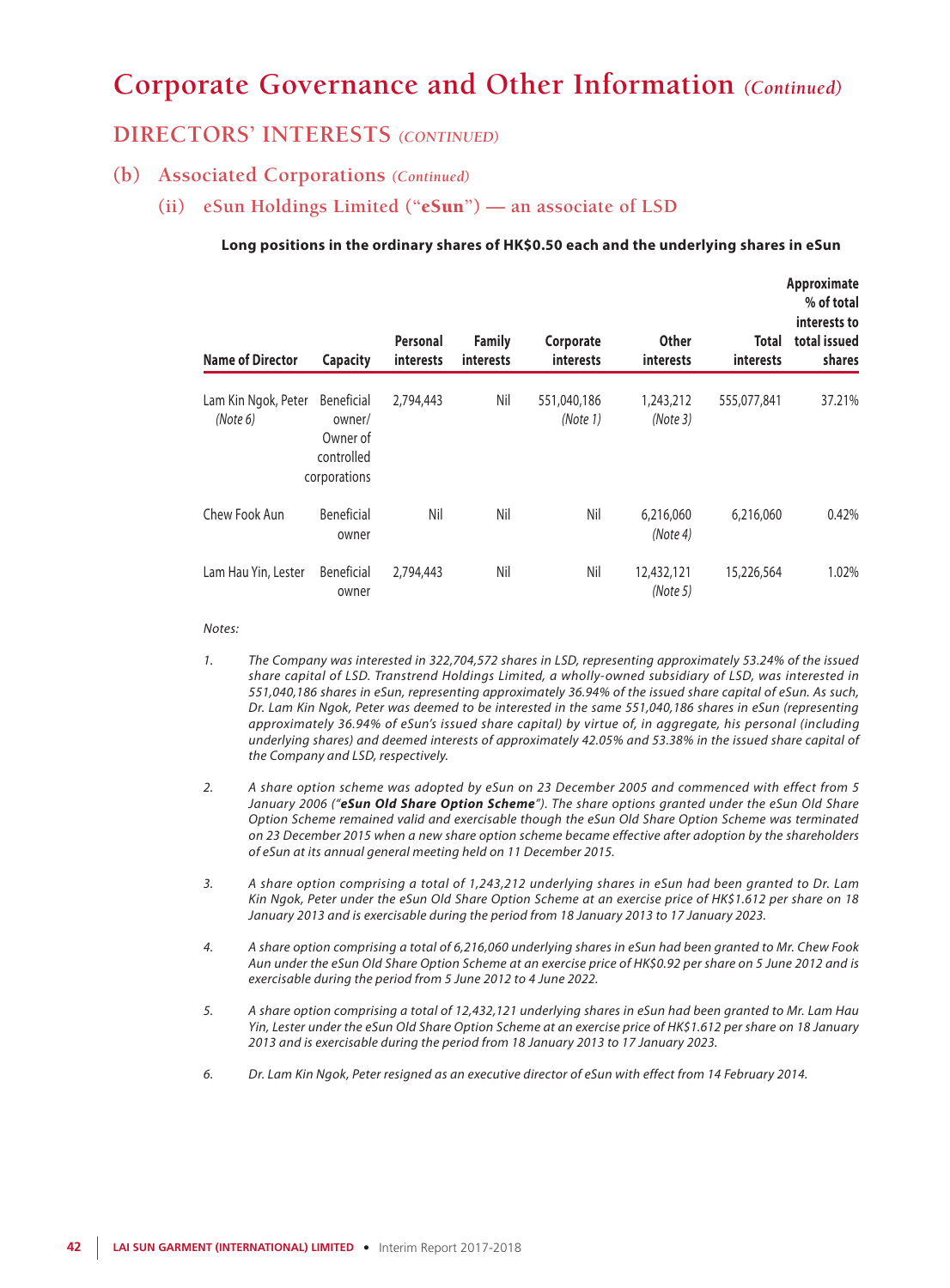### **DIRECTORS' INTERESTS** *(CONTINUED)*

### **(b) Associated Corporations** *(Continued)*

### **(iii) Lai Fung Holdings Limited ("**Lai Fung**") — a subsidiary of eSun**

#### **Long positions in the ordinary shares of HK\$0.10 each and the underlying shares in Lai Fung**

| <b>Name of Director</b>         | <b>Capacity</b>                                                       | Personal<br>interests | <b>Family</b><br><i>interests</i> | Corporate<br><b>interests</b> | <b>Other</b><br>interests  | Total<br><i>interests</i> | Approximate<br>% of total<br>interests to<br>total issued<br>shares |
|---------------------------------|-----------------------------------------------------------------------|-----------------------|-----------------------------------|-------------------------------|----------------------------|---------------------------|---------------------------------------------------------------------|
| Lam Kin Ngok, Peter<br>(Note 8) | <b>Beneficial</b><br>owner/<br>Owner of<br>controlled<br>corporations | Nil                   | Nil                               | 165,485,406<br>(Note 1)       | 321,918<br>(Notes 3 & 7)   | 165,807,324               | 50.70%                                                              |
| Chew Fook Aun                   | Beneficial<br>owner/<br>Owner of<br>controlled<br>corporations        | Nil                   | Nil                               | 600,000<br>(Note 6)           | 1,009,591<br>(Notes 4 & 7) | 1,609,591                 | 0.49%                                                               |
| Lam Hau Yin, Lester             | <b>Beneficial</b><br>owner                                            | Nil                   | Nil                               | Nil                           | 3,219,182<br>(Notes 5 & 7) | 3,219,182                 | 0.98%                                                               |

*Notes:*

*1. On 15 August 2017, Lai Fung implemented the share consolidation on the basis that every fifty (50) issued shares in the share capital of Lai Fung were consolidated into one (1) consolidated share in the share capital of Lai Fung ("Lai Fung Share Consolidation").*

*The 8,274,270,422 shares in Lai Fung held by eSun were changed to 165,485,406 shares following the completion of the Lai Fung Share Consolidation. These interests in Lai Fung were the shares beneficially owned by Merit Worth Limited (87,704,633 shares) and Silver Glory Securities Limited (77,780,773 shares), the latter two companies being wholly-owned subsidiaries of eSun, representing approximately 50.60% of the issued share capital of Lai Fung. eSun is owned as to approximately 36.94% by LSD which in turn is owned as to approximately 53.24% by the Company. As such, Dr. Lam Kin Ngok, Peter was deemed to be interested in the same 165,485,406 shares in Lai Fung (representing approximately 50.60% of Lai Fung's issued share capital) by virtue of, in aggregate, his personal (including underlying shares) and deemed interests of approximately 37.21% in eSun.*

- *2. A share option scheme was adopted by Lai Fung on 21 August 2003 and commenced with effect from 28 August 2003 and remains in force for a period of 10 years ("Lai Fung Old Share Option Scheme"). A new share option scheme was adopted by Lai Fung on 18 December 2012 and commenced with effect from 20 December 2012 and remains in force for a period of 10 years ("Lai Fung New Share Option Scheme").*
- *3. A share option comprising a total of 16,095,912 underlying shares in Lai Fung had been granted to Dr. Lam Kin Ngok, Peter under the Lai Fung New Share Option Scheme at an exercise price of HK\$0.228 per share on 18 January 2013 and is exercisable during the period from 18 January 2013 to 17 January 2023.*
- *4. A share option comprising a total of 80,479,564 underlying shares in Lai Fung had been granted to Mr. Chew Fook Aun under the Lai Fung Old Share Option Scheme at an exercise price of HK\$0.133 per share on 12 June 2012 and is exercisable during the period from 12 June 2012 to 11 June 2020.*

*A share option comprising a total of 30,000,000 underlying shares in Lai Fung had been exercised by Mr. Chew Fook Aun in 2016. Thus the total number of share options of Mr. Chew Fook Aun were decreased to 50,479,564 underlying shares.*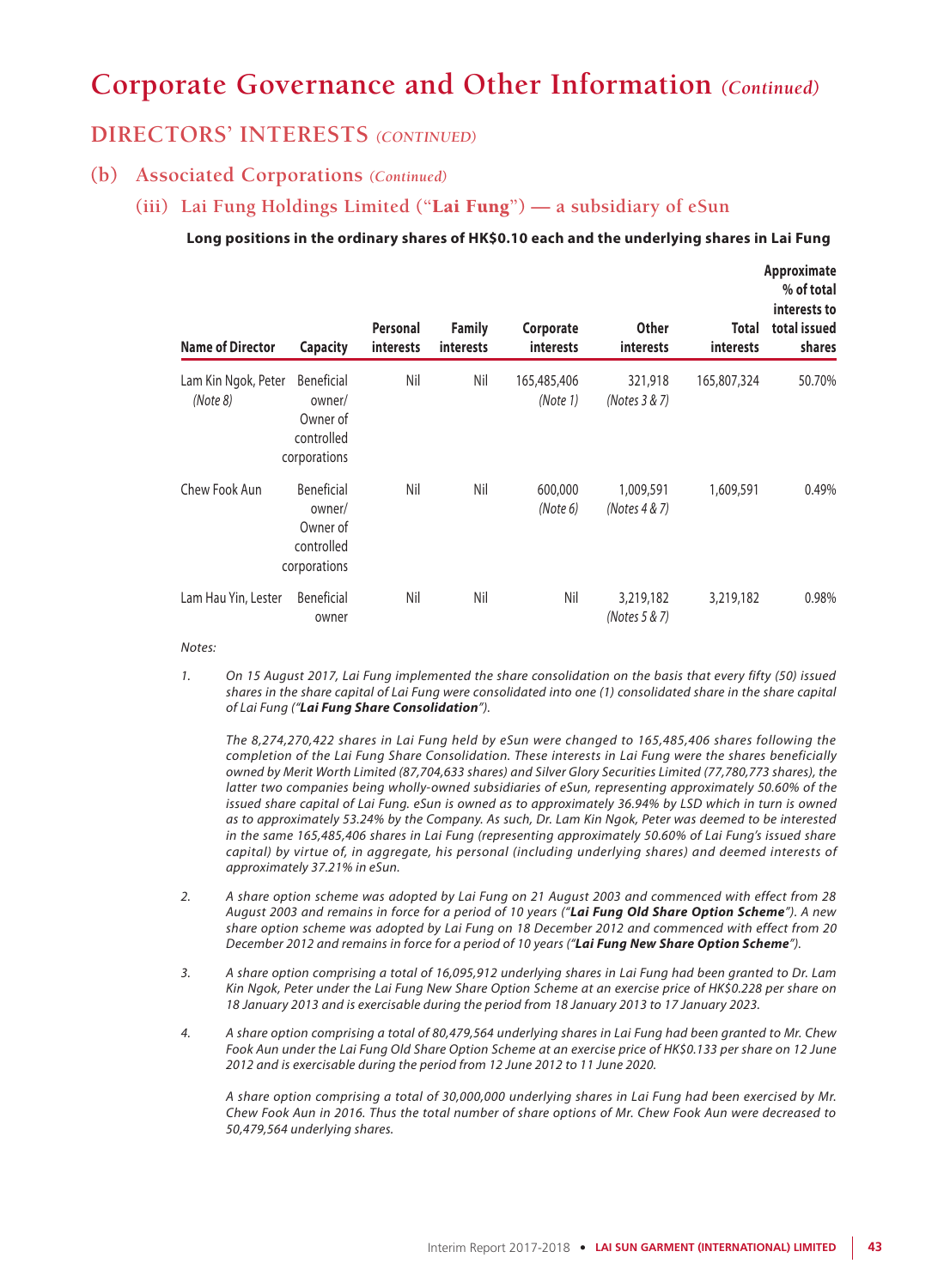## **DIRECTORS' INTERESTS** *(CONTINUED)*

### **(b) Associated Corporations** *(Continued)*

### **(iii) Lai Fung Holdings Limited ("**Lai Fung**") — a subsidiary of eSun** *(Continued)*

#### *Notes: (Continued)*

- *5. A share option comprising a total of 160,959,129 underlying shares in Lai Fung had been granted to Mr. Lam Hau Yin, Lester under the Lai Fung New Share Option Scheme at an exercise price of HK\$0.228 per share on 18 January 2013 and is exercisable during the period from 18 January 2013 to 17 January 2023.*
- *6. The deemed interests of Mr. Chew Fook Aun were changed from 30,000,000 shares to 600,000 shares following the completion of Lai Fung Share Consolidation. Mr. Chew Fook Aun was deemed to be interested in 600,000 shares (representing approximately 0.18% of Lai Fung's issued share capital) by virtue of his 100% interest in the issued share capital of The Orchid Growers Association Limited which directly owned 600,000 shares in Lai Fung.*
- *7. On 15 August 2017, the exercise price and the number of shares entitled to be subscribed for under the outstanding share options have been adjusted in the following manner following the completion of the Lai Fung Share Consolidation:*

| Number of<br>underlying shares<br>comprised in<br>share options<br>before the<br>Lai Fung Share<br>Consolidation | <b>Exercise price</b><br>per share<br>prior to the<br>Lai Fung Share<br><b>Consolidation</b><br>HK\$ | <b>Adjusted</b><br>number of<br>underlying shares<br>comprised in<br>share options<br>after the<br>Lai Fung Share<br><b>Consolidation</b> | <b>Adjusted</b><br><b>Exercise price</b><br>per share<br>after the<br>Lai Fung Share<br><b>Consolidation</b><br>HK\$ |
|------------------------------------------------------------------------------------------------------------------|------------------------------------------------------------------------------------------------------|-------------------------------------------------------------------------------------------------------------------------------------------|----------------------------------------------------------------------------------------------------------------------|
| 16,095,912                                                                                                       | 0.228                                                                                                | 321,918                                                                                                                                   | 11.40                                                                                                                |
| 160,959,129                                                                                                      | 0.228                                                                                                | 3,219,182                                                                                                                                 | 6.65<br>11.40                                                                                                        |
|                                                                                                                  | 50,479,564                                                                                           | 0.133                                                                                                                                     | 1,009,591                                                                                                            |

*8. Dr. Lam Kin Ngok, Peter stepped down as the chairman of the board of directors and an executive director of Lai Fung with effect from 1 November 2012.*

#### **Long positions in the 6.875% Senior Notes due 2018 issued by Lai Fung ("6.875% Senior Notes")**

|                         |                     | Nature of        |                         |
|-------------------------|---------------------|------------------|-------------------------|
| <b>Name of Director</b> | <b>Capacity</b>     | <b>Interests</b> | <b>Principal Amount</b> |
| Lam Kin Hong, Matthew   | Owner of controlled | Corporate        | CNY23,600,000           |
|                         | corporations        | (Note)           |                         |

*Note:*

*The 6.875% Senior Notes are held by Tai Fu Holdings Limited, the entire issued share capital of which is beneficially owned by Mr. Lam Kin Hong, Matthew and his spouse.*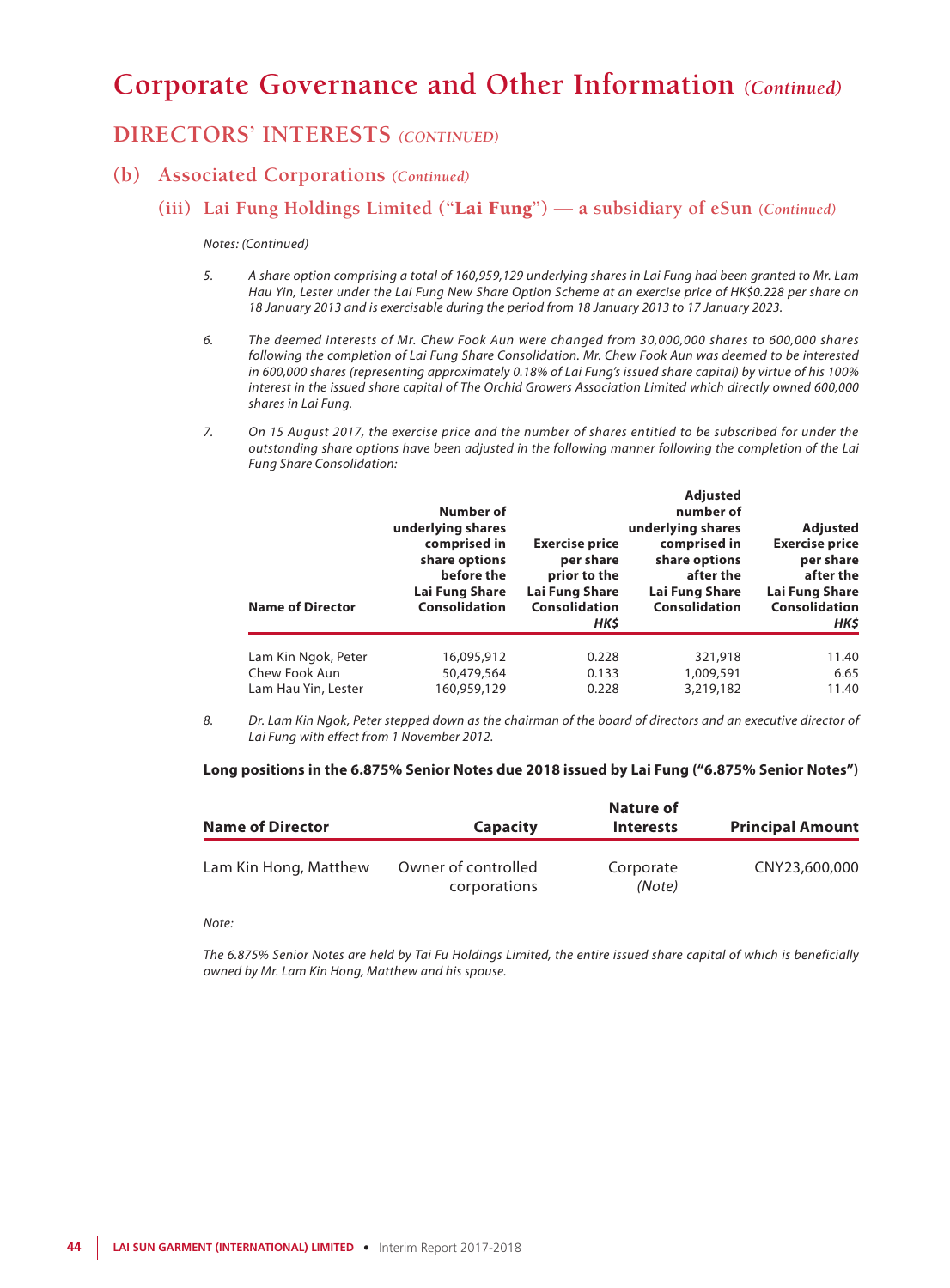### **DIRECTORS' INTERESTS** *(CONTINUED)*

### **(b) Associated Corporations** *(Continued)*

**(iv) Media Asia Group Holdings Limited ("**MAGH**") — a subsidiary of eSun**

#### **Long position in the ordinary shares of HK\$0.01 each and underlying shares in MAGH**

| <b>Name of Director</b> | <b>Capacity</b>                        | Number of<br>ordinary<br>shares held | Number of<br>underlying<br>shares held | <b>Total number of</b><br>issued shares and<br>underlying shares | Approximate %<br>of total<br>interests to total<br>issued shares |
|-------------------------|----------------------------------------|--------------------------------------|----------------------------------------|------------------------------------------------------------------|------------------------------------------------------------------|
| Lam Kin Ngok, Peter     | Owner of<br>controlled<br>corporations | 1,443,156,837<br>(Note 1)            | 218,340,611<br>(Note 2)                | 1,661,497,448                                                    | 77.78%                                                           |

#### *Notes:*

- *1. As at 31 January 2018, these interests in MAGH represented the shares beneficially owned by Perfect Sky Holdings Limited ("Perfect Sky"), a wholly-owned subsidiary of eSun, representing approximately 67.56% of the issued share capital of MAGH. eSun is owned as to approximately 36.94% by LSD which in turn is owned as to approximately 53.24% by the Company. As the Company is approximately 12.68% owned by Dr. Lam Kin Ngok, Peter and approximately 29.37% owned by Wisdoman Limited which is in turn 100% beneficially owned by Dr. Lam Kin Ngok, Peter, he was deemed to be interested in the said 1,443,156,837 shares in MAGH.*
- *2. By virtue of Dr. Lam Kin Ngok, Peter's interests through the controlled corporations described in Note (1) above, he was also deemed to be interested in the 218,340,611 underlying shares of MAGH comprised in the convertible notes issued to Perfect Sky by MAGH pursuant to a subscription agreement dated 17 April 2015.*

Save as disclosed above, as at 31 January 2018, none of the Directors and chief executive of the Company and their respective close associates was interested, or was deemed to be interested in the long and short positions in the shares, underlying shares and/or debentures of the Company or any of its associated corporations, which were required to be notified to the Company and the Stock Exchange under the SFO, recorded in the Register of Directors and Chief Executive, or notified under the Securities Code or otherwise known by the Directors.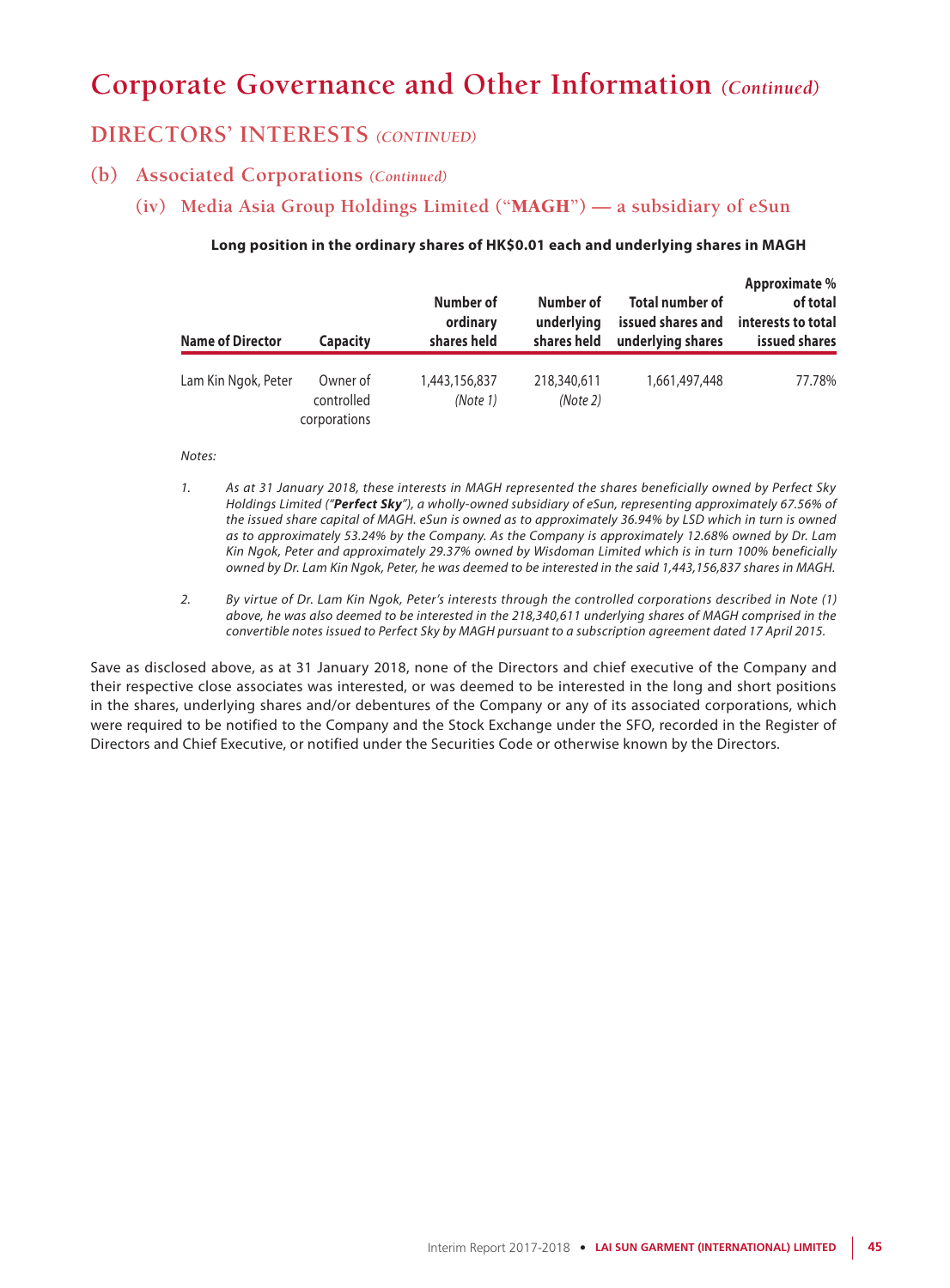## **SUBSTANTIAL SHAREHOLDERS' AND OTHER PERSONS' INTERESTS**

As at 31 January 2018, so far as it is known by or otherwise notified by any Director or the chief executive of the Company, the particulars of the corporations or individuals (are being a Director) who had 5% or more interests in the following long positions in the Shares and underlying Shares of the Company which would fall to be disclosed to the Company under the provisions of Divisions 2 and 3 of Part XV of the SFO, as recorded in the register required to be kept under section 336 of the SFO ("**Register of Shareholders**") or were entitled to exercise, or control the exercise of, 10% or more of the voting power at any general meeting of the Company ("**Voting Entitlements**") (i.e. within the meaning of substantial shareholders of the Listing Rules) were as follows:

| <b>Name</b>                     | <b>Capacity</b>                                            | <b>Nature of</b><br><b>interests</b> | Number of<br>Shares and<br>underlying<br><b>Shares</b> | Approximate%<br>of Shares<br>in issue |
|---------------------------------|------------------------------------------------------------|--------------------------------------|--------------------------------------------------------|---------------------------------------|
| Lam Kin Ngok, Peter<br>(Note 1) | Beneficial owner/<br>Owner of<br>controlled<br>corporation | Personal and<br>corporate            | 161,952,218<br>(Note 2)                                | 42.05%                                |
| Wisdoman Limited<br>(Note 1)    | <b>Beneficial owner</b>                                    | Corporate                            | 113,127,277<br>(Notes 1 & 2)                           | 29.37%                                |
| Lam Hau Yin, Lester             | Beneficial owner                                           | Personal                             | 19,855,564                                             | 5.16%                                 |
| Yu Cheuk Yi                     | Beneficial owner                                           | Personal                             | 110,838,516<br>(Note 3)                                | 29.02%                                |
| Yu Siu Yuk                      | Beneficial owner                                           | Personal                             | 110,838,516<br>(Note 3)                                | 29.02%                                |

### **Long positions in the Shares and the underlying Shares of the Company**

*Notes:*

*(1) Dr. Lam Kin Ngok, Peter, Director of the Company, is also director of Wisdoman Limited.*

*(2) Dr. Lam Kin Ngok, Peter was deemed to be interested in 113,127,277 Shares owned by Wisdoman Limited by virtue of his 100% interests in the issued share capital of Wisdoman Limited.*

*(3) Mr. Yu Cheuk Yi and Ms. Yu Siu Yuk were both taken to be interested in the same 110,838,516 Shares, which were held jointly by them.*

Save as disclosed above, the Directors are not aware of any other corporation or individual (other than a Director or the chief executive of the Company) who, as at 31 January 2018, had the Voting Entitlements or 5% or more interests or short positions in the Shares or underlying Shares of the Company as recorded in the Register of Shareholders.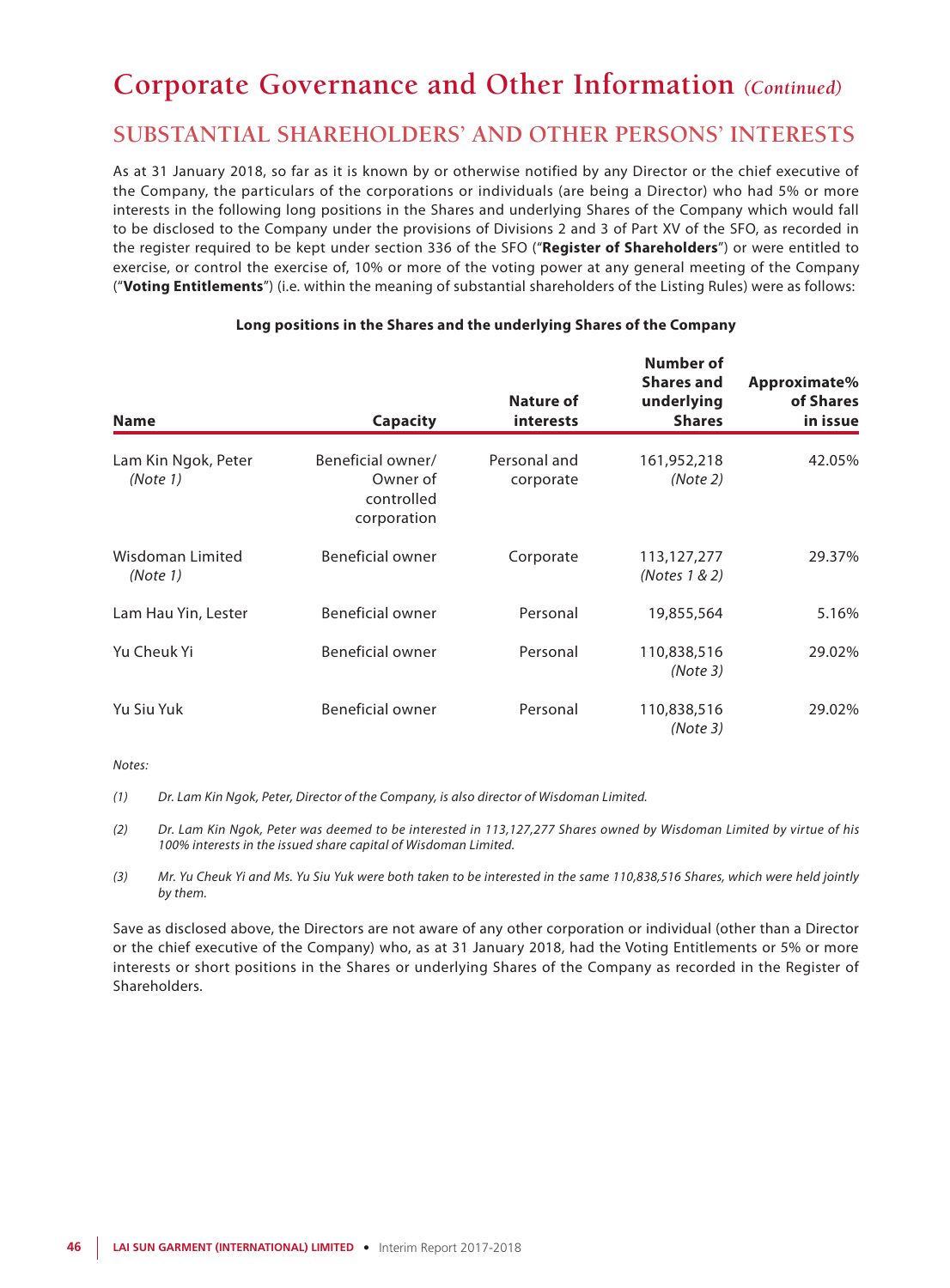## **SHARE OPTION SCHEME**

### **(1) The Company**

At the annual general meeting of the Company held on 11 December 2015, the Shareholders of the Company approved the adoption of a new share option scheme ("**2015 Share Option Scheme**") which effective on 23 December 2015 ("**Commencement Date**") and the termination of the share option scheme adopted by the Company on 22 December 2006 ("**2006 Share Option Scheme**"). Upon the termination of the 2006 Share Option Scheme, no further options can be granted thereunder but the subsisting options granted prior to the termination will continue to be valid and exercisable in accordance with the terms of the 2006 Share Option Scheme.

The purpose of the 2015 Share Option Scheme is to recognize the contribution or future contribution of the Eligible Participant (as defined in the 2015 Share Option Scheme) including any employee, any director, officer or consultant and any other group or classes of participants for their contribution to the Group by granting Options to them as incentives or rewards and to attract, retain or motivate Eligible Participants in line with the performance goals of the Relevant Companies (as defined in the 2015 Share Option Scheme) including any member of the Group or of an affiliated group with the Company. Unless otherwise cancelled or amended, the 2015 Share Option Scheme will remain in force for 10 years from the Commencement Date.

Pursuant to the terms of the 2015 Share Option Scheme and in compliance with Chapter 17 of the Listing Rules, the total number of Shares which may be issued upon exercise of all share options to be granted under the 2015 Share Option Scheme of the Company shall not exceed 10% of the total number of the Company's issued Shares as at the date of adopting the 2015 Share Option Scheme.

As at the date of this Report, the Company has a total of 5,543,075 underlying Shares comprised in the share options remained outstanding granted under the 2006 Share Option Scheme, which represented approximately 1.44% of the Company's Shares in issue as at the date of this Report, and further options to subscribe for a maximum of 26,043,859 underlying Shares could be granted together with 11,791,409 underlying Shares comprised in the share options remained outstanding under the 2015 Share Options Scheme, a total of 37,835,268 Shares available for issue under 2015 Share Option Scheme, representing approximately 9.82% of the Company's Shares in issue as at the date of this Report.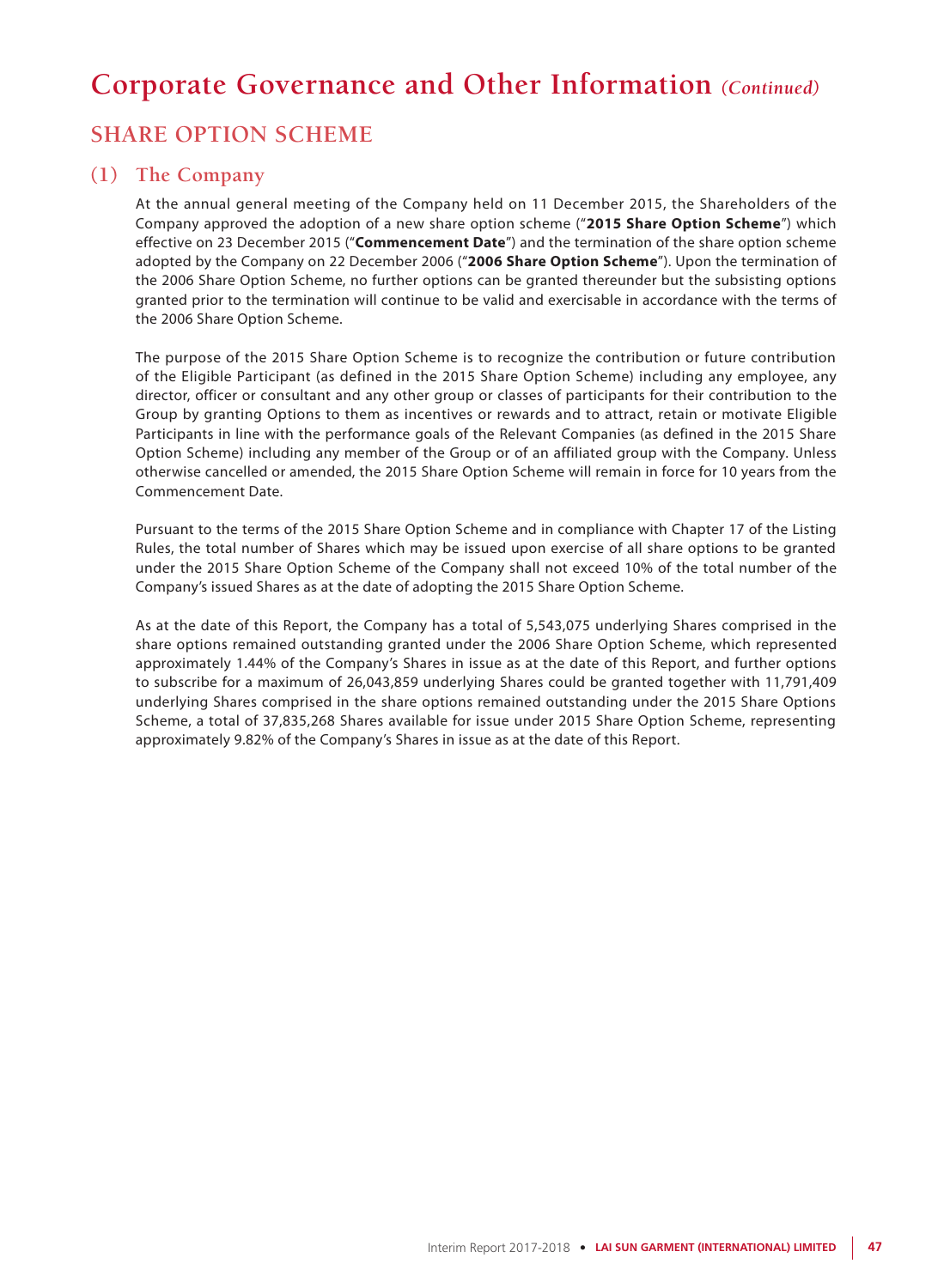## **SHARE OPTION SCHEME** *(CONTINUED)*

### **(1) The Company** *(Continued)*

Information on movements of share options under the 2006 Share Option Scheme and 2015 Share Option Scheme during the six months ended 31 January 2018 is set out below:

|                                         |                                                  |                           | <b>Number of underlying Shares</b><br>comprised in share options |                                  |                                            |                                   |                             |                                                                 |                                                             |
|-----------------------------------------|--------------------------------------------------|---------------------------|------------------------------------------------------------------|----------------------------------|--------------------------------------------|-----------------------------------|-----------------------------|-----------------------------------------------------------------|-------------------------------------------------------------|
| Name and<br>category of<br>participants | Date of<br>grant of<br>share options<br>(Note 1) | As at<br>1 August<br>2017 | <b>After Share</b><br>Consolidation<br>on 15 August<br>2017      | Grant<br>during<br>the<br>period | <b>Exercise</b><br>during<br>the<br>period | Lapsed<br>during<br>the<br>period | As at<br>31 January<br>2018 | <b>Exercise</b><br>period<br>share<br>of options HK\$ per Share | <b>Exercise</b><br>price<br>per share<br>option<br>(Note 2) |
| <b>Directors</b>                        |                                                  |                           |                                                                  |                                  |                                            |                                   |                             |                                                                 |                                                             |
| Lam Kin Ngok, Peter 18/01/2013          |                                                  | 1,876,211<br>(Note 3)     | 375,242<br>(Note 4)                                              |                                  |                                            |                                   | 375,242                     | 18/01/2013 to<br>17/01/2023                                     | 6.05<br>(Note 3&4)                                          |
| Lam Kin Ngok, Peter 19/06/2017          |                                                  | 1,666,666                 | 333,333<br>(Note 4)                                              |                                  |                                            |                                   | 333,333                     | 19/06/2017 to<br>18/06/2027                                     | 15.00<br>(Note 4)                                           |
| Chew Fook Aun                           | 19/06/2017                                       | 19,096,022                | 3,819,204<br>(Note 4)                                            |                                  |                                            |                                   | 3,819,204                   | 19/06/2017 to<br>18/06/2027                                     | 15.00<br>(Note 4)                                           |
| Lam Hau Yin, Lester                     | 18/01/2013                                       | 18,762,111<br>(Note 3)    | 3,752,422<br>(Note 4)                                            |                                  |                                            |                                   | 3,752,422                   | 18/01/2013 to<br>17/01/2023                                     | 6.05<br>(Note 3&4)                                          |
| Lam Hau Yin, Lester 19/06/2017          |                                                  | 19,096,022                | 3,819,204<br>(Note 4)                                            |                                  |                                            |                                   | 3,819,204                   | 19/06/2017 to<br>18/06/2027                                     | 15.00<br>(Note 4)                                           |
| <b>Total</b>                            |                                                  | 60,497,032                | 12,099,405                                                       |                                  |                                            |                                   | 12,099,405                  |                                                                 |                                                             |
| <b>Other Employees</b>                  |                                                  |                           |                                                                  |                                  |                                            |                                   |                             |                                                                 |                                                             |
| In aggregate                            | 18/01/2013                                       | 12,165,056<br>(Note 3)    | 2,433,011<br>(Note 4)                                            |                                  | $-1,173,600$                               |                                   | 1,259,411<br>(Note 4)       | 18/01/2013 to                                                   | 6.05<br>17/01/2023 (Notes 3&4)                              |
| In aggregate                            | 26/07/2013                                       | 580,000<br>(Note3)        | 116,000<br>(Note 4)                                              |                                  |                                            |                                   | 116,000                     | 26/07/2013 to                                                   | 6.40<br>25/07/2023 (Notes 3&4)                              |
| In aggregate                            | 21/01/2015                                       | 600,000                   | 120,000<br>(Note 4)                                              |                                  | 80,000                                     |                                   | 40,000                      | 21/01/2015 to<br>20/01/2025                                     | 5.25<br>(Note 4)                                            |
| In aggregate                            | 28/07/2017                                       | 19,098,342                | 3,819,668<br>(Note 4)                                            |                                  |                                            |                                   | 3,819,668                   | 28/07/2017 to<br>27/07/2027                                     | 16.44<br>(Note 4)                                           |
| <b>Total</b>                            |                                                  | 32,443,398                | 6,488,679                                                        |                                  | $-1,253,600$                               |                                   | 5,235,079                   |                                                                 |                                                             |
| <b>Grand Total</b>                      |                                                  | 92,940,430                | 18,588,084                                                       |                                  | $-1,253,600$                               |                                   | 17,334,484                  |                                                                 |                                                             |

#### *Notes:*

*1. The share options were vested on the date of grant.*

*2. The exercise price of the share options is subject to adjustment in the case of rights or bonus issues, or other specific changes in the Company's share capital.*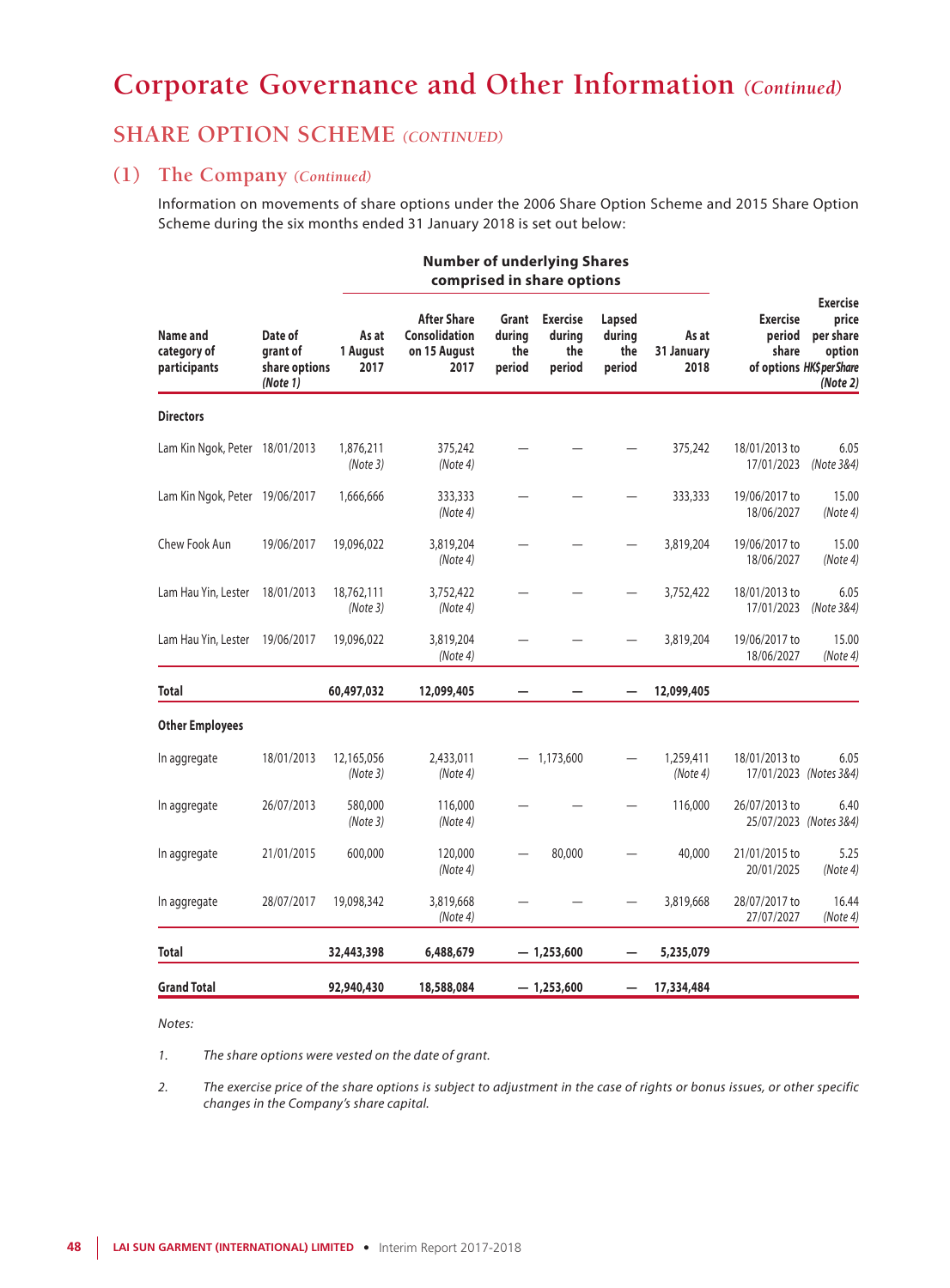## **SHARE OPTION SCHEME** *(CONTINUED)*

### **(1) The Company** *(Continued)*

#### *Notes: (Continued)*

*3. On 7 February 2014, the exercise price and the number of Shares entitled to be subscribed for under the outstanding share options have been adjusted in the following manner following the completion of rights issue of the Company:*

| <b>Name and category</b><br>of participants | <b>Number of</b><br>underlying<br><b>Shares</b><br>comprised in<br>share options<br>before the<br>rights issue | <b>Exercise price of</b><br>share options<br>prior to the<br>rights issue<br><b>HK\$</b> per Share | <b>Adjusted</b><br>number of<br>underlying<br><b>Shares</b><br>comprised in<br>share options<br>after the<br>rights issue | Adjusted<br>exercise price<br>of share<br>options<br>after the<br>rights issue<br><b>HK\$</b> per Share |
|---------------------------------------------|----------------------------------------------------------------------------------------------------------------|----------------------------------------------------------------------------------------------------|---------------------------------------------------------------------------------------------------------------------------|---------------------------------------------------------------------------------------------------------|
| <b>Directors</b>                            |                                                                                                                |                                                                                                    |                                                                                                                           |                                                                                                         |
| Lam Kin Ngok, Peter                         | 1,617,423                                                                                                      | 1.41                                                                                               | 1,876,211                                                                                                                 | 1.21                                                                                                    |
| Chew Fook Aun                               | 16,174,234                                                                                                     | 0.582                                                                                              | 18,762,111                                                                                                                | 0.501                                                                                                   |
| Lam Hau Yin, Lester                         | 16,174,234                                                                                                     | 1.41                                                                                               | 18,762,111                                                                                                                | 1.21                                                                                                    |
| <b>Other employees, in aggregate</b>        | 10,687,117                                                                                                     | 1.41                                                                                               | 12,397,056*                                                                                                               | 1.21                                                                                                    |
| Other employees, in aggregate               | 500,000                                                                                                        | 1.49                                                                                               | 580,000                                                                                                                   | 1.28                                                                                                    |
| Total                                       | 45,153,008                                                                                                     |                                                                                                    | 52,377,489                                                                                                                |                                                                                                         |

*\* Note:*

*A share option comprising a total of 232,000 underlying Shares were exercised by an eligible employee on 27 June 2017, thus, the number of share options was decreased to 12,165,056 underlying Shares.*

*4. On 15 August 2017, the exercise price and the number of Shares entitled to be subscribed for under the outstanding share options have been adjusted in the following manner following the completion of Share Consolidation of the Company.*

| <b>Name and category</b><br>of participants | Number of<br>underlying<br><b>Shares</b><br>comprised in<br>share options<br>Consolidation<br>of the Company | <b>Exercise price of</b><br>share options<br>before the Share prior to the Share<br>Consolidation<br>of the Company<br>HK\$ per share | <b>Adjusted</b><br>number of<br>underlying<br><b>Shares</b><br>comprised in<br>share options<br>after the Share<br>Consolidation<br>of the Company | <b>Adjusted</b><br>exercise price<br>of share<br>options<br>after the Share<br>Consolidation<br>of the Company<br>HK\$ per share |
|---------------------------------------------|--------------------------------------------------------------------------------------------------------------|---------------------------------------------------------------------------------------------------------------------------------------|----------------------------------------------------------------------------------------------------------------------------------------------------|----------------------------------------------------------------------------------------------------------------------------------|
| <b>Directors</b>                            |                                                                                                              |                                                                                                                                       |                                                                                                                                                    |                                                                                                                                  |
| Lam Kin Ngok, Peter                         | 1,876,211                                                                                                    | 1.21                                                                                                                                  | 375,242                                                                                                                                            | 6.05                                                                                                                             |
| Lam Kin Ngok, Peter                         | 1,666,666                                                                                                    | 3.00                                                                                                                                  | 333,333                                                                                                                                            | 15.00                                                                                                                            |
| Chew Fook Aun                               | 19,096,022                                                                                                   | 3.00                                                                                                                                  | 3,819,204                                                                                                                                          | 15.00                                                                                                                            |
| Lam Hau Yin, Lester                         | 18,762,111                                                                                                   | 1.21                                                                                                                                  | 3,752,422                                                                                                                                          | 6.05                                                                                                                             |
| Lam Hau Yin, Lester                         | 19,096,022                                                                                                   | 3.00                                                                                                                                  | 3,819,204                                                                                                                                          | 15.00                                                                                                                            |
| Other employees, in aggregate               | 12,165,056                                                                                                   | 1.21                                                                                                                                  | 2,433,011                                                                                                                                          | 6.05                                                                                                                             |
| Other employees, in aggregate               | 580,000                                                                                                      | 1.28                                                                                                                                  | 116,000                                                                                                                                            | 6.40                                                                                                                             |
| Other employees, in aggregate               | 600,000                                                                                                      | 1.05                                                                                                                                  | 120,000                                                                                                                                            | 5.25                                                                                                                             |
| Other employees, in aggregate               | 19,098,342                                                                                                   | 3.288                                                                                                                                 | 3,819,668                                                                                                                                          | 16.44                                                                                                                            |
| Total                                       | 92,940,430                                                                                                   |                                                                                                                                       | 18,588,084                                                                                                                                         |                                                                                                                                  |

*5. Mr. Chew Fook Aun has no outstanding share options under the 2006 Share Options Scheme after a share option comprising a total of 8,012,111 underlying Shares in the Company had been exercised by him on 1 November 2016.*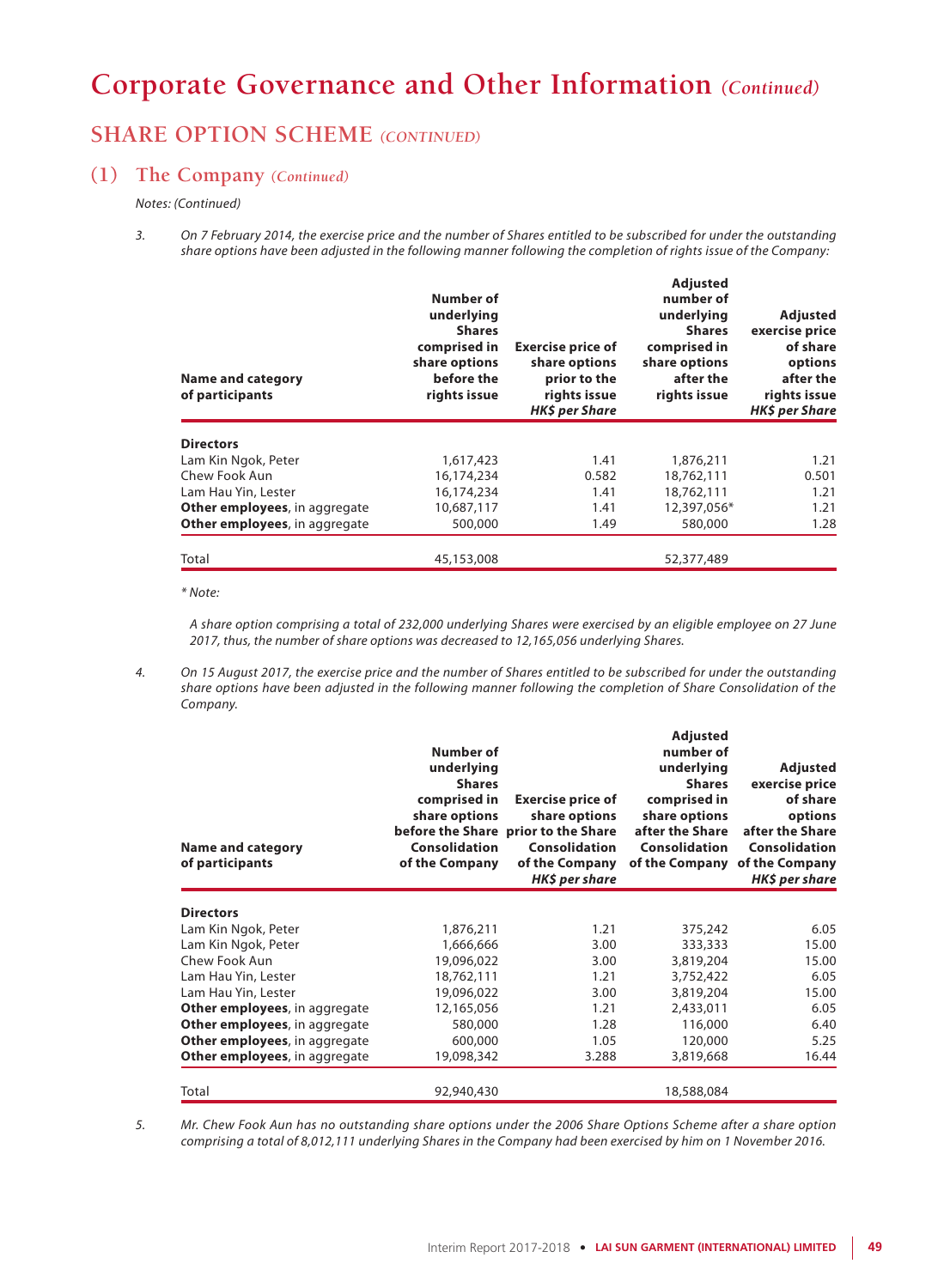## **SHARE OPTION SCHEME** *(CONTINUED)*

### **(1) The Company** *(Continued)*

During the period under review, there were a total of 265,600 options, 938,000 options and 50,000 options exercised by eligible employees on 20 October 2017, 30 October 2017 and 13 November 2017, respectively under the 2006 Share Option Scheme. Apart from the mentioned above, no share options had been granted, exercised, lapsed or cancelled in accordance with the terms of the 2006 Share Option Scheme and the 2015 Share Option Scheme during the period.

### **(2) LSD**

At the annual general meeting of LSD held on 11 December 2015, the shareholders of LSD approved the adoption of a new share option scheme ("**LSD 2015 Share Option Scheme**") which effective on 23 December 2015 ("**Commencement Date**") and the termination of the share option scheme adopted by LSD on 22 December 2006 ("**LSD 2006 Share Option Scheme**"). Upon the termination of the LSD 2006 Share Option Scheme, no further options can be granted thereunder but the subsisting options granted prior to the termination will continue to be valid and exercisable in accordance with the terms of the LSD 2006 Share Option Scheme.

The purpose of the LSD 2015 Share Option Scheme is to recognize the contribution or future contribution of the Eligible Participant (as defined in the LSD 2015 Share Option Scheme) including any employee, any director, officer or consultant and any other group or classes of participants for their contribution to the Group by granting Options to them as incentives or rewards and to attract, retain or motivate Eligible Participants in line with the performance goals of the Relevant Companies (as defined in the LSD 2015 Share Option Scheme) including any member of the Group or of an affiliated group with LSD. Unless otherwise cancelled or amended, the LSD 2015 Share Option Scheme will remain force for 10 years from the Commencement Date.

Pursuant to the terms of the LSD 2015 Share Option Scheme, the total number of LSD shares which may be issued upon exercise of all share options to be granted under the LSD 2015 Share Option Scheme shall not exceed 10% of the total number of LSD's issued shares as at the date of adopting the LSD 2015 Share Option Scheme.

As at the date of this Report, LSD has a total of 14,239,534 underlying shares comprised in the share options remained outstanding under LSD 2006 Share Option Scheme, representing approximately 2.35% of LSD's issued shares as at the date of this Report and further options to subscribe for a maximum of 39,889,067 could be granted together with 120,000 underlying shares comprised in the share options remained outstanding under the LSD 2015 Share Options Scheme, a total of 40,009,067 shares available for issue under the LSD 2015 Share Options Scheme, representing approximately 6.60% of LSD's shares in issue as at the date of this Report.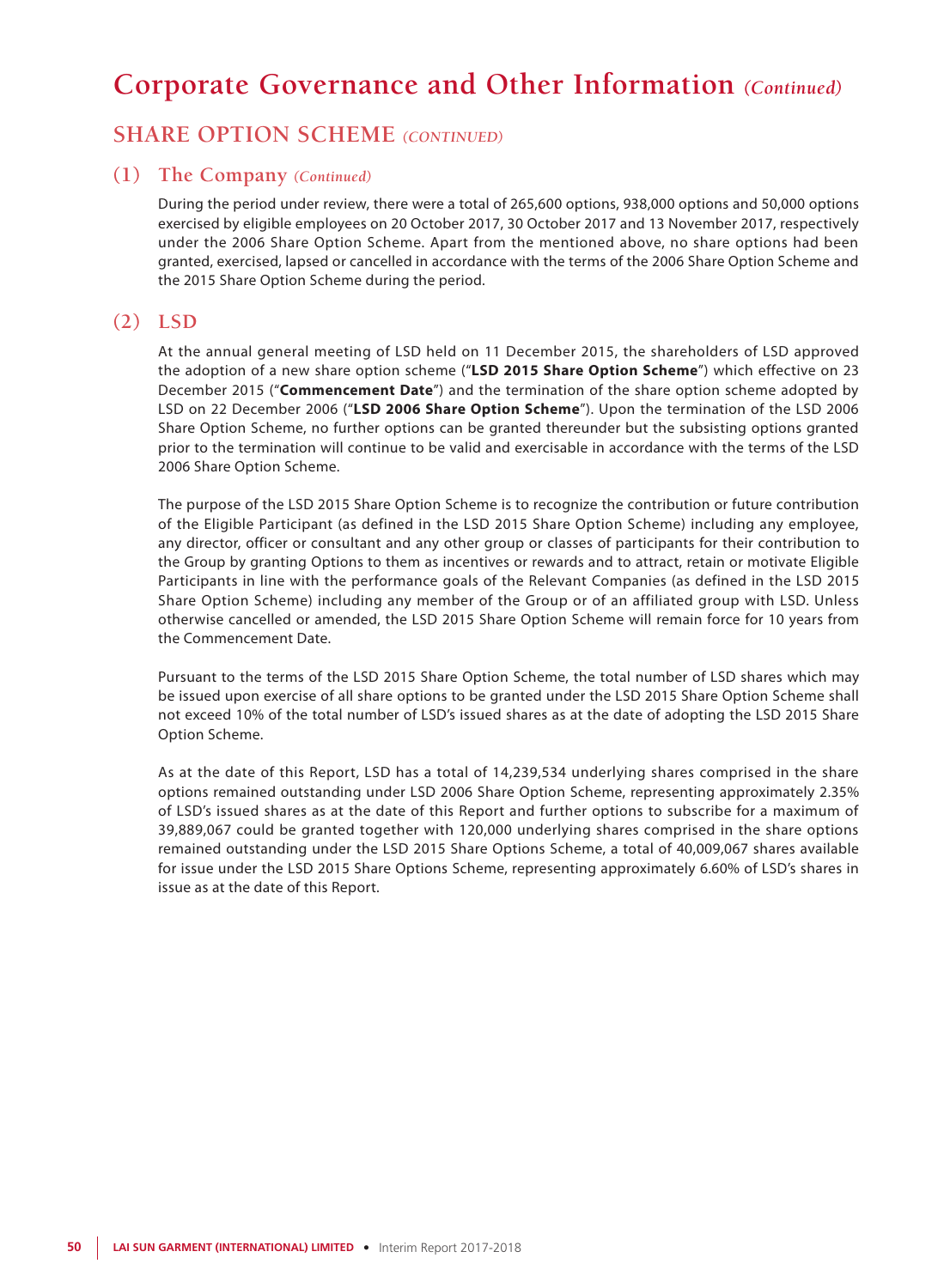## **SHARE OPTION SCHEME** *(CONTINUED)*

### **(2) LSD** *(Continued)*

Information on movements of share options under LSD 2006 Share Option Scheme and LSD 2015 Share Option Scheme during the six months ended 31 January 2018 is set out below:

|                                         |                                                      | <b>Number of underlying shares</b><br>comprised in LSD Share Options |                                                                        |                         |                                                     |                                   |                             |                                              |                                                                                                 |
|-----------------------------------------|------------------------------------------------------|----------------------------------------------------------------------|------------------------------------------------------------------------|-------------------------|-----------------------------------------------------|-----------------------------------|-----------------------------|----------------------------------------------|-------------------------------------------------------------------------------------------------|
| Name and<br>category of<br>participants | Date of<br>grant of LSD<br>share options<br>(Note 1) | As at<br>1 August<br>2017                                            | <b>After LSD Share</b><br><b>Consolidation</b><br>on 15 August<br>2017 | during<br>the<br>period | <b>Granted Exercised</b><br>during<br>the<br>period | Lapsed<br>during<br>the<br>period | As at<br>31 January<br>2018 | <b>Exercise</b><br>period<br>of LSD<br>share | <b>Exercise</b><br>price of<br><b>LSD</b> share<br>options<br>options HK\$ pershare<br>(Note 2) |
| <b>Directors</b>                        |                                                      |                                                                      |                                                                        |                         |                                                     |                                   |                             |                                              |                                                                                                 |
| Lam Kin Ngok, Peter 18/01/2013          |                                                      | 20,865,408<br>(Note 3)                                               | 417,308<br>(Note 4)                                                    |                         |                                                     |                                   | 417,308                     | 18/01/2013 to<br>17/01/2023                  | 16.100                                                                                          |
| Chew Fook Aun                           | 05/06/2012                                           | 188,654,089<br>(Note 3)                                              | 3,773,081<br>(Note 4)                                                  |                         |                                                     |                                   | 3,773,081                   | 05/06/2012 to<br>04/06/2022                  | 5.350                                                                                           |
| Lam Hau Yin, Lester                     | 18/01/2013                                           | 208,654,089<br>(Note3)                                               | 4,173,081<br>(Note 4)                                                  |                         |                                                     |                                   | 4,173,081                   | 18/01/2013 to<br>17/01/2023                  | 16.100                                                                                          |
| Lau Shu Yan, Julius                     | 18/01/2013                                           | 104,327,044<br>(Note 3)                                              | 2,086,540<br>(Note 4)                                                  |                         |                                                     |                                   | 2,086,540                   | 18/01/2013 to<br>17/01/2023                  | 16.100                                                                                          |
| <b>Total</b>                            |                                                      | 522,500,630                                                          | 10,450,010                                                             |                         |                                                     |                                   | 10,450,010                  |                                              |                                                                                                 |
| Other employees                         |                                                      |                                                                      |                                                                        |                         |                                                     |                                   |                             |                                              |                                                                                                 |
| In aggregate                            | 18/01/2013                                           | 173,876,227<br>(Note3)                                               | 3,477,524<br>(Note 4)                                                  |                         |                                                     |                                   | 3,477,524                   | 18/01/2013 to<br>17/01/2023                  | 16.100                                                                                          |
| In aggregate                            | 26/07/2013                                           | 4,160,000<br>(Note 3)                                                | 83,200<br>(Note4)                                                      |                         |                                                     |                                   | 83,200                      | 26/07/2013 to<br>25/07/2023                  | 11.250                                                                                          |
| In aggregate                            | 21/01/2015                                           | 11,440,000<br>(Note 3)                                               | 228,800<br>(Note 4)                                                    |                         |                                                     |                                   | 228,800                     | 21/01/2015 to<br>20/01/2025                  | 8.350                                                                                           |
| In aggregate                            | 22/01/2016                                           | 6,000,000                                                            | 120,000<br>(Note 4)                                                    |                         | 60,000<br>(Note 5)                                  |                                   | 60,000                      | 22/01/2016 to<br>21/01/2026                  | 4.700                                                                                           |
| In aggregate                            | 20/01/2017                                           | 3,000,000                                                            | 60,000<br>(Note4)                                                      |                         |                                                     |                                   | 60,000                      | 20/01/2017 to<br>19/01/2027                  | 8.150                                                                                           |
| <b>Total</b>                            |                                                      | 198,476,227                                                          | 3,969,524                                                              |                         | 60,000                                              |                                   | 3,909,524                   |                                              |                                                                                                 |
| <b>Grand Total</b>                      |                                                      | 720,976,857                                                          | 14,419,534                                                             |                         | 60,000                                              |                                   | 14,359,534                  |                                              |                                                                                                 |

*Notes:*

*1. The share options were vested on the date of grant.*

*2. The exercise price of the share options is subject to adjustment in the case of rights or bonus issues, or other specific changes in LSD's share capital.*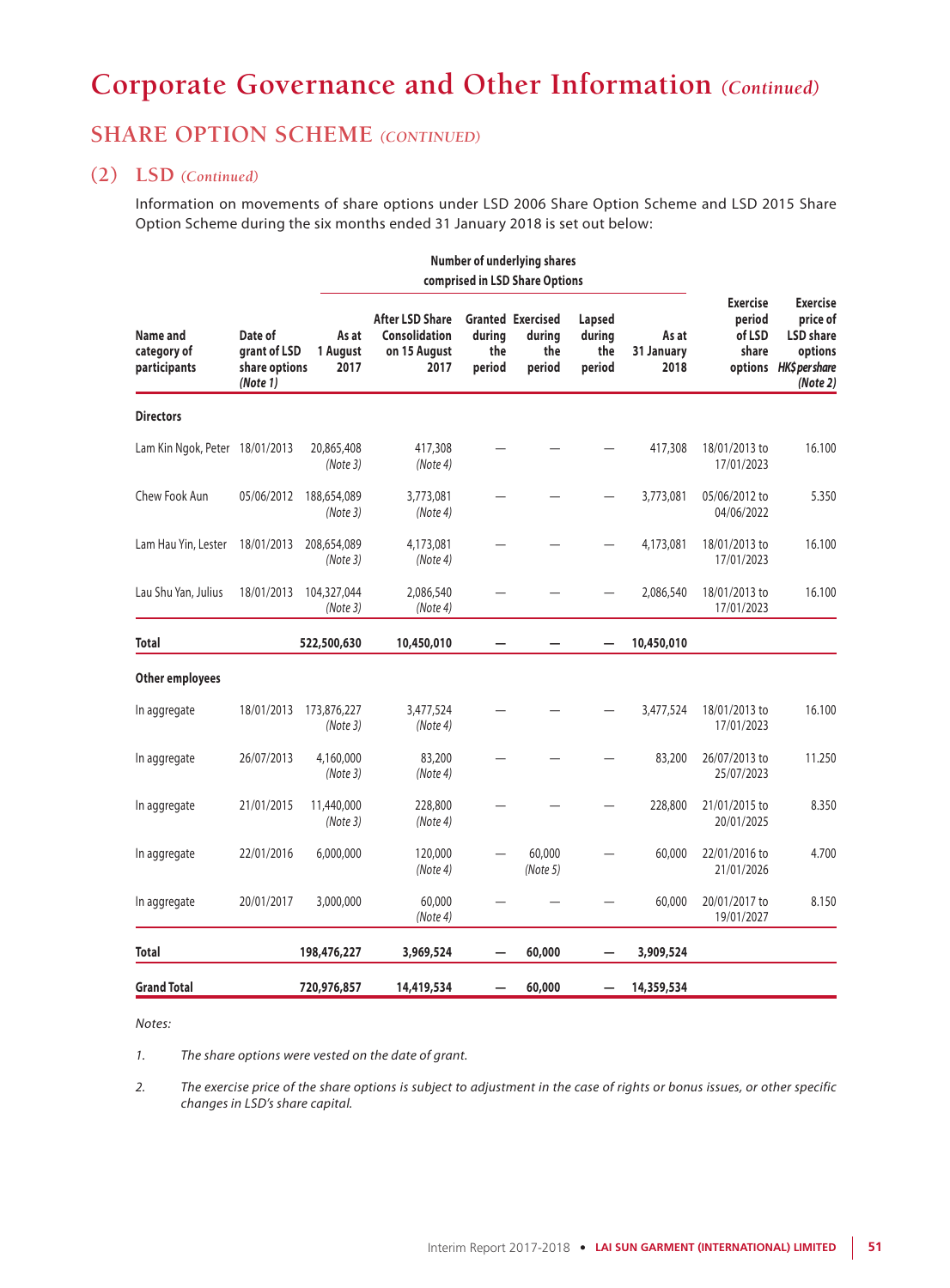## **SHARE OPTION SCHEME** *(CONTINUED)*

### **(2) LSD** *(Continued)*

#### *Notes: (Continued)*

*3. On 17 February 2016, the exercise price and the number of shares entitled to be subscribed for under the outstanding share options of LSD have been adjusted in the following manner following the completion of rights issue of LSD:*

| <b>Name and category</b><br>of participants | Number of<br>underlying<br>shares<br>comprised in<br>share options<br>before the LSD<br>rights issue | <b>Exercise price</b><br>of LSD share<br>options prior<br>to the LSD<br>rights issue<br>HK\$ per share | <b>Adjusted</b><br>number of<br>underlying<br>shares<br>comprised in<br>share options<br>after the LSD<br>rights issue | <b>Adjusted</b><br>exercise price<br>of LSD share<br>options<br>after the LSD<br>rights issue<br>HK\$ per share |
|---------------------------------------------|------------------------------------------------------------------------------------------------------|--------------------------------------------------------------------------------------------------------|------------------------------------------------------------------------------------------------------------------------|-----------------------------------------------------------------------------------------------------------------|
| <b>Directors</b>                            |                                                                                                      |                                                                                                        |                                                                                                                        |                                                                                                                 |
| Lam Kin Ngok, Peter                         | 20,062,893                                                                                           | 0.335                                                                                                  | 20,865,408                                                                                                             | 0.322                                                                                                           |
| Chew Fook Aun                               | 200,628,932                                                                                          | 0.112                                                                                                  | 208,654,089*                                                                                                           | 0.107                                                                                                           |
| Lam Hau Yin, Lester                         | 200,628,932                                                                                          | 0.335                                                                                                  | 208,654,089                                                                                                            | 0.322                                                                                                           |
| Lau Shu Yan, Julius                         | 100,314,466                                                                                          | 0.335                                                                                                  | 104,327,044                                                                                                            | 0.322                                                                                                           |
| Other employees, in aggregate               | 177,188,680                                                                                          | 0.335                                                                                                  | 184,276,227                                                                                                            | 0.322                                                                                                           |
| Other employees, in aggregate               | 4,000,000                                                                                            | 0.235                                                                                                  | 4,160,000                                                                                                              | 0.225                                                                                                           |
| Other employees, in aggregate               | 11,000,000                                                                                           | 0.174                                                                                                  | 11,440,000                                                                                                             | 0.167                                                                                                           |
| Total                                       | 713,823,903                                                                                          |                                                                                                        | 742,376,857                                                                                                            |                                                                                                                 |

*\* Note:*

*A share options comprising a total of 20,000,000 underlying shares were exercised by Mr. Chew Fook Aun on 13 December 2016.*

*4. On 15 August 2017, the exercise price and the number of shares entitled to be subscribed for under the outstanding share options have been adjusted in the following manner following the completion of LSD Share Consolidation:*

| <b>Name and category</b><br>of participants | Number of<br>underlying<br>shares<br>comprised<br>in share<br>options before<br><b>LSD Share</b><br><b>Consolidation</b> | <b>Exercise price</b><br>of share<br>options<br>prior to the<br><b>LSD Share</b><br><b>Consolidation</b><br>HK\$ per share | <b>Adjusted</b><br>number of<br>underlying<br>shares<br>comprised<br>in share<br>options after<br><b>LSD Share</b><br><b>Consolidation</b> | <b>Adjusted</b><br>exercise price<br>of share<br>options after<br><b>LSD Share</b><br><b>Consolidation</b><br>HK\$ per share |
|---------------------------------------------|--------------------------------------------------------------------------------------------------------------------------|----------------------------------------------------------------------------------------------------------------------------|--------------------------------------------------------------------------------------------------------------------------------------------|------------------------------------------------------------------------------------------------------------------------------|
| <b>Directors</b>                            |                                                                                                                          |                                                                                                                            |                                                                                                                                            |                                                                                                                              |
| Lam Kin Ngok, Peter                         | 20,865,408                                                                                                               | 0.322                                                                                                                      | 417,308                                                                                                                                    | 16.100                                                                                                                       |
| Chew Fook Aun                               | 188,654,089                                                                                                              | 0.107                                                                                                                      | 3,773,081                                                                                                                                  | 5.350                                                                                                                        |
| Lam Hau Yin, Lester                         | 208,654,089                                                                                                              | 0.322                                                                                                                      | 4,173,081                                                                                                                                  | 16.100                                                                                                                       |
| Lau Shu Yan, Julius                         | 104,327,044                                                                                                              | 0.322                                                                                                                      | 2,086,540                                                                                                                                  | 16.100                                                                                                                       |
| Other employees, in aggregate               | 173,876,227                                                                                                              | 0.322                                                                                                                      | 3,477,524                                                                                                                                  | 16.100                                                                                                                       |
| Other employees, in aggregate               | 4,160,000                                                                                                                | 0.225                                                                                                                      | 83,200                                                                                                                                     | 11.250                                                                                                                       |
| Other employees, in aggregate               | 11,440,000                                                                                                               | 0.167                                                                                                                      | 228,800                                                                                                                                    | 8.350                                                                                                                        |
| Other employees, in aggregate               | 6,000,000                                                                                                                | 0.094                                                                                                                      | 120,000                                                                                                                                    | 4.700                                                                                                                        |
| Other employees, in aggregate               | 3,000,000                                                                                                                | 0.163                                                                                                                      | 60,000                                                                                                                                     | 8.150                                                                                                                        |
| Total                                       | 720,976,857                                                                                                              |                                                                                                                            | 14,419,534                                                                                                                                 |                                                                                                                              |

*5. A share option comprising a total of 60,000 underlying shares in LSD had been exercised by an eligible employee.*

During the period under review, there were 60,000 options exercised by an eligible employee of LSD under LSD 2015 Share Option Scheme. Apart from the mentioned above, no options were granted, exercised, lapsed or cancelled in accordance with the terms of LSD 2006 Share Option Scheme and LSD 2015 Share Option Scheme during the period.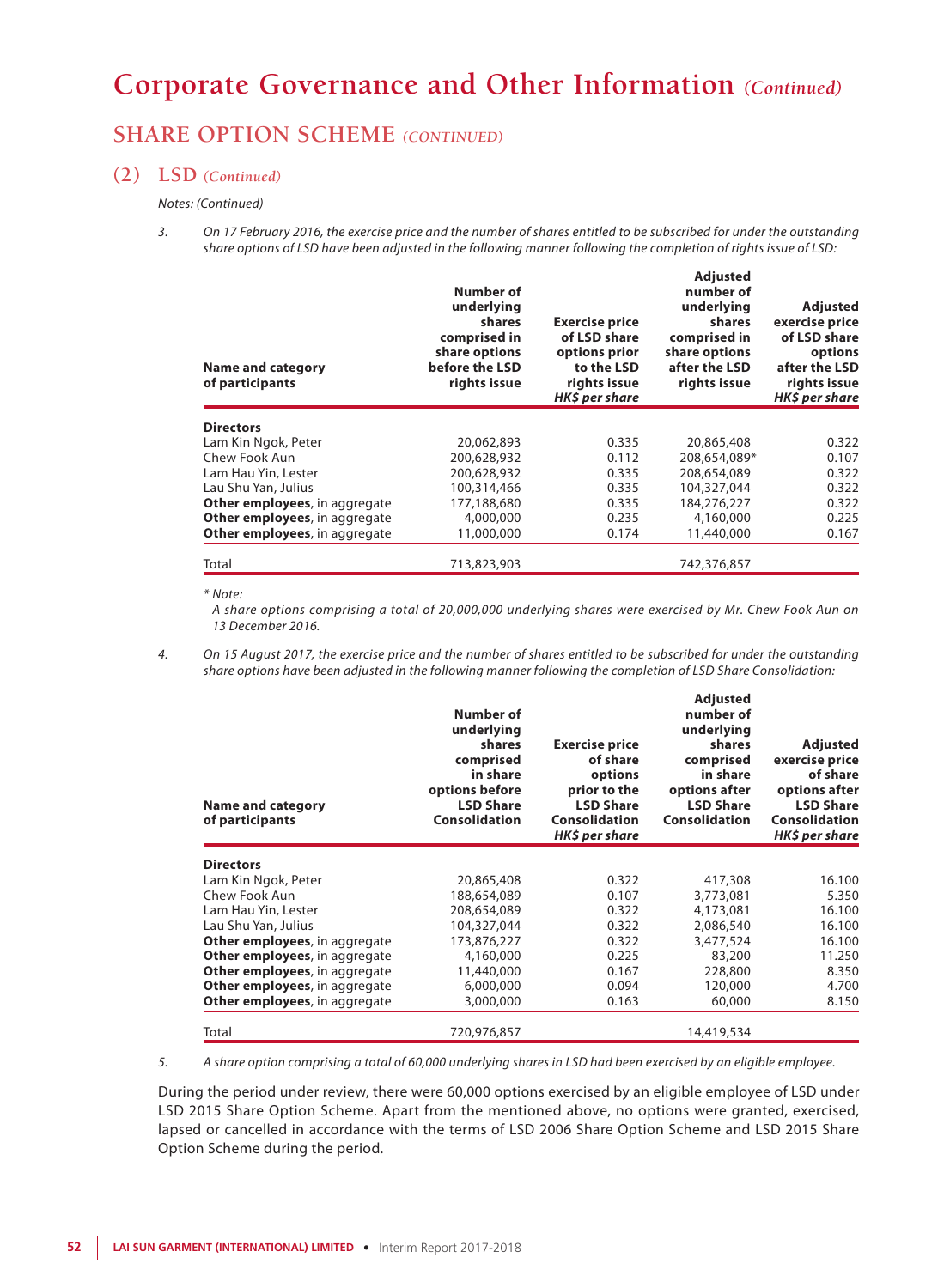## **PURCHASE, SALE OR REDEMPTION OF LISTED SECURITIES**

During the six months ended 31 January 2018, the Company did not redeem any of its Shares listed and traded on the Stock Exchange nor did the Company or any of its subsidiaries purchase or sell any of such Shares.

## **UPDATE OF DIRECTORS' AND CHIEF EXECUTIVE OFFICER'S INFORMATION**

Pursuant to Rule 13.51B(1) of the Listing Rules, changes in Directors' and Chief Executive Officer's information since the disclosure made in the Company's annual report 2016-2017 are set out as follows:

1. The Group usually makes annual adjustment to basic salaries and pays discretionary bonuses in January. The basic salaries of Dr. Lam Kin Ngok, Peter, Mr. Chew Fook Aun and Mr. Lam Hau Yin, Lester were adjusted upward with effect from 1 January 2018 (within the range from 3% to 4%). Directors' remuneration for the six months ended 31 January 2018 and 2017 are as follows:

|                                                                           | <b>Fees</b><br><b>HK\$'000</b> | Salaries,<br>allowances,<br>and benefits<br>in kind<br><b>HK\$'000</b> | <b>Pension</b><br>scheme<br>contributions<br><b>HK\$'000</b> | <b>Total</b><br>remuneration<br><b>HK\$'000</b> |
|---------------------------------------------------------------------------|--------------------------------|------------------------------------------------------------------------|--------------------------------------------------------------|-------------------------------------------------|
| For the six months ended 31 January 2018                                  |                                |                                                                        |                                                              |                                                 |
| ED <sub>s:</sub>                                                          |                                |                                                                        |                                                              |                                                 |
| Lam Kin Ming (Chairman) (note a)<br>Lam Kin Ngok, Peter (Deputy Chairman) | 149                            | 405                                                                    |                                                              | 554                                             |
| (note b)                                                                  | 24                             | 10,633                                                                 | 18                                                           | 10,675                                          |
| Chew Fook Aun (Deputy Chairman) (note c)<br>Lam Hau Yin, Lester           |                                | 5,817                                                                  | 18                                                           | 5,835                                           |
| (also alternate to U Po Chu) (note d)                                     |                                | 965                                                                    | 9                                                            | 974                                             |
| Lam Kin Hong, Matthew                                                     | 24                             | 192                                                                    | 9                                                            | 225                                             |
| U Po Chu (note a)                                                         | 149                            | 1,800                                                                  |                                                              | 1,949                                           |
|                                                                           | 346                            | 19,812                                                                 | 54                                                           | 20,212                                          |
| <b>INEDs:</b>                                                             |                                |                                                                        |                                                              |                                                 |
| Chow Bing Chiu                                                            | 150                            |                                                                        |                                                              | 150                                             |
| Lam Bing Kwan (note e)                                                    | 300                            |                                                                        |                                                              | 300                                             |
| Leung Shu Yin, William (note e)                                           | 300                            |                                                                        |                                                              | 300                                             |
|                                                                           | 750                            |                                                                        |                                                              | 750                                             |
| Total                                                                     | 1,096                          | 19,812                                                                 | 54                                                           | 20,962                                          |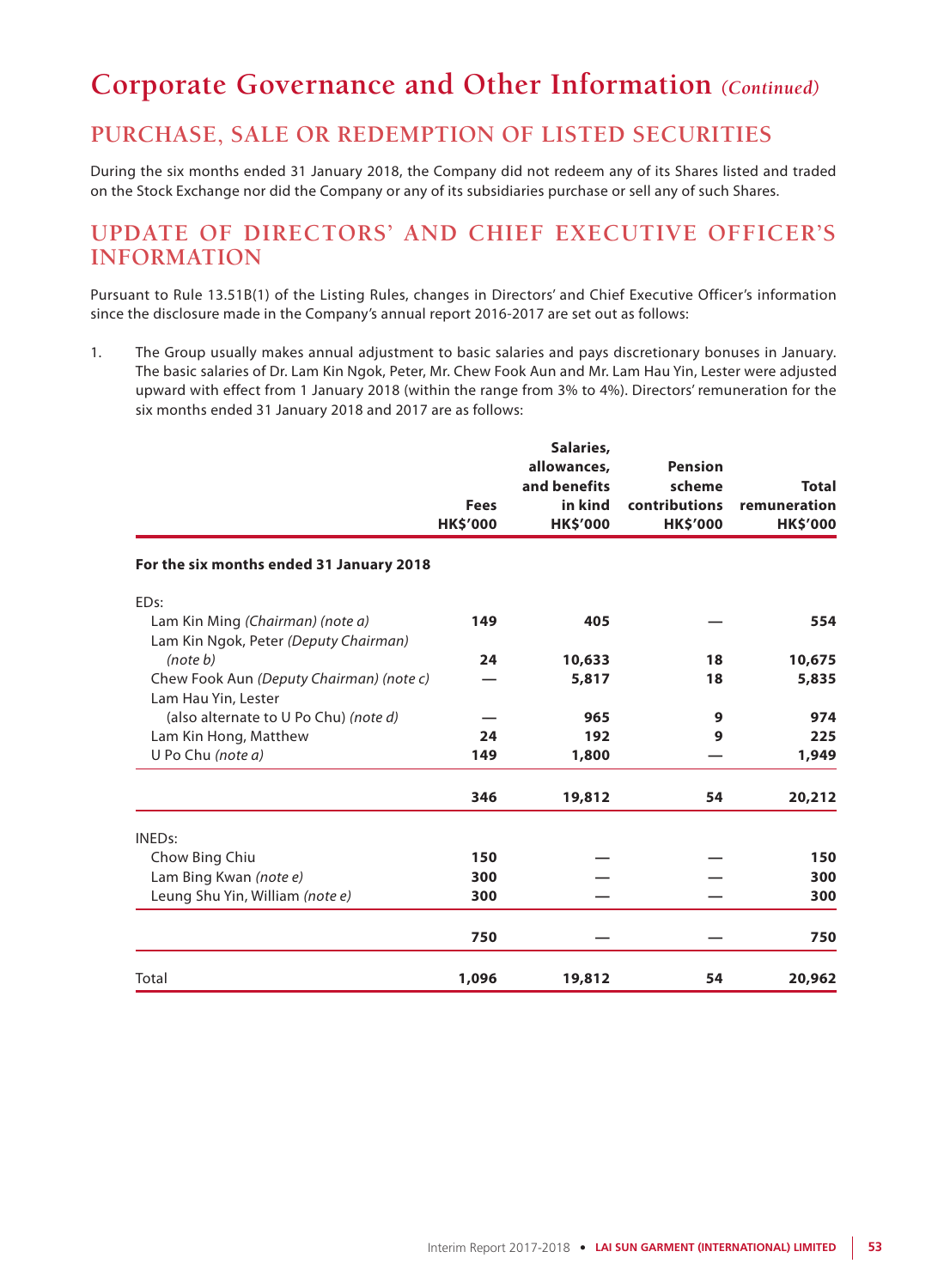## **UPDATE OF DIRECTORS' AND CHIEF EXECUTIVE OFFICER'S INFORMATION** *(CONTINUED)*

#### 1. *(Continued)*

| Lam Kin Ngok, Peter (Deputy Chairman)<br>(note b)<br>Chew Fook Aun (Deputy Chairman) (note c)<br>Lam Hau Yin, Lester | 24    | 9,588<br>5,593 | 18<br>18 | 9,630<br>5,611 |
|----------------------------------------------------------------------------------------------------------------------|-------|----------------|----------|----------------|
| (also alternate to U Po Chu) (note d)                                                                                | 24    | 937<br>192     | 9<br>9   | 946<br>225     |
| Lam Kin Hong, Matthew<br>U Po Chu (note a)                                                                           | 149   | 1,800          |          | 1,949          |
|                                                                                                                      | 346   | 18,515         | 54       | 18,915         |
| <b>INEDs:</b>                                                                                                        |       |                |          |                |
| Chow Bing Chiu                                                                                                       | 150   |                |          | 150            |
| Lam Bing Kwan (note e)                                                                                               | 300   |                |          | 300            |
| Leung Shu Yin, William (note e)                                                                                      | 300   |                |          | 300            |
|                                                                                                                      | 750   |                |          | 750            |
| Total                                                                                                                | 1,096 | 18,515         | 54       | 19,665         |

*Notes:*

*a. The amounts for each of these directors included fees paid by LSD of HK\$125,000 (Six months ended 31 January 2017: HK\$125,000).*

*b. The amounts included salaries and pension scheme contributions paid by LSD of HK\$8,714,000 (Six months ended 31 January 2017: HK\$7,859,000).*

*c. The amounts included salaries and pension scheme contributions paid by LSD of HK\$4,995,000 (Six months ended 31 January 2017: HK\$4,803,000).*

*d. The amounts were paid by LSD.*

*e. The amounts for each of these directors included fees paid by LSD of HK\$150,000 (Six months ended 31 January 2017: HK\$150,000).*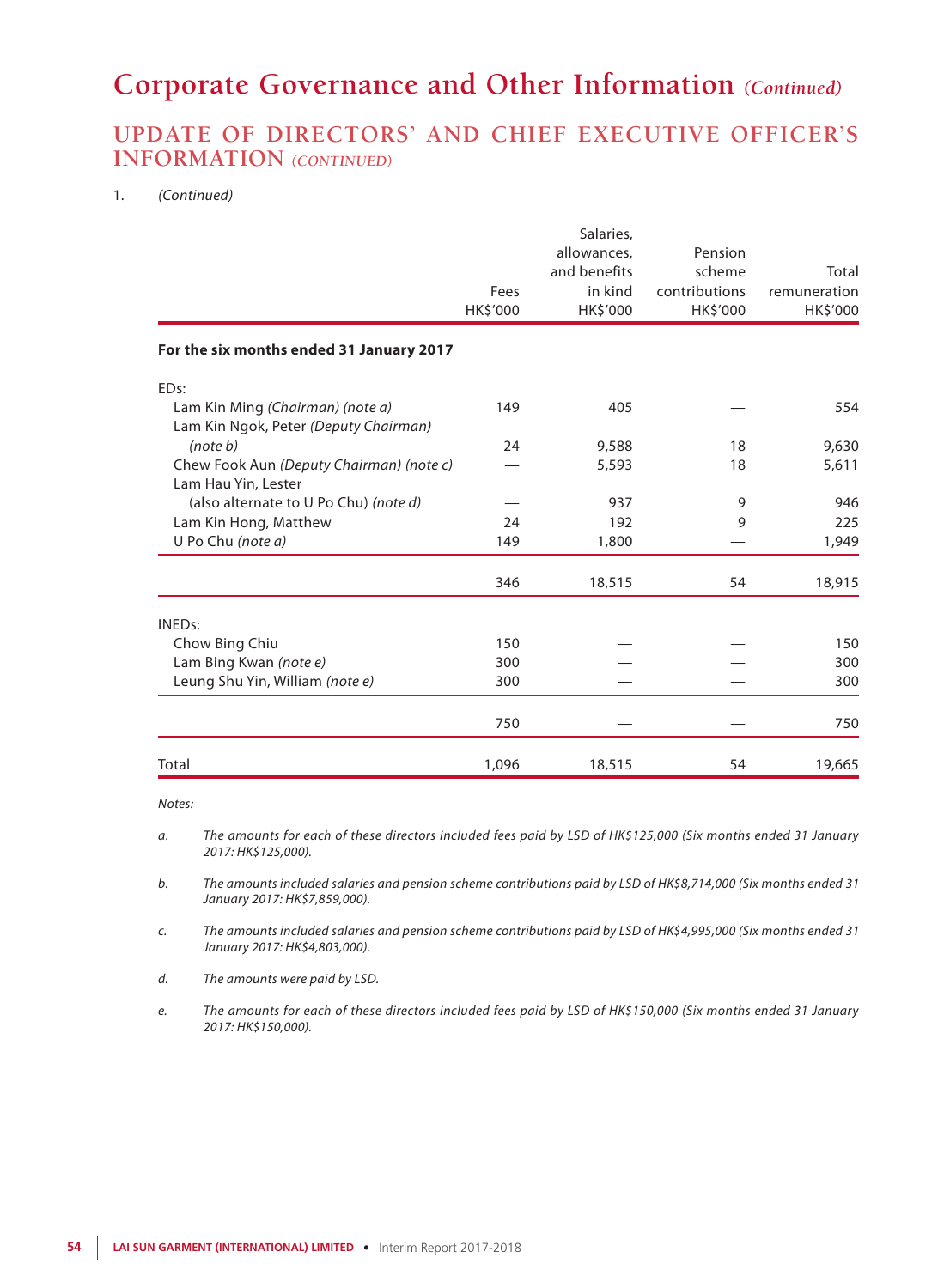## **UPDATE OF DIRECTORS' AND CHIEF EXECUTIVE OFFICER'S INFORMATION** *(CONTINUED)*

- 2. Dr. Lam Kin Ngok, Peter
	- (a) was re-appointed the member of Aviation Development and Three-runway System Advisory Committee for a term of two years with effect from 1 August 2017;
	- (b) was appointed a non-official member of the Trade and Industry Advisory Board from 1 September 2017 to 31 December 2019;
	- (c) was appointed a Standing Committee member of the 13th National Committee of the Chinese People's Political Consultative Conference on 24 January 2018;
	- (d) was re-appointed a non-official member of Lantau Development Advisory Committee for a term of two years with effect from 1 February 2018; and
	- (e) was appointed the chairman of The Hong Kong Trade Development Council Entertainment Industry Advisory Committee for a term of two years from 1 April 2018 to 31 March 2020.
- 3. The basic salary of Mr. Yip Chai Tuck, the Chief Executive Officer of the Company, was adjusted upward by 3% with effect from 1 January 2018. During the six months ended 31 January 2018, the salaries and pension scheme contributions of Mr. Yip paid by the Group amounted to HK\$3,758,000 (Six months ended 31 January 2017: HK\$3,908,000), of which HK\$2,507,000 (Six months ended 31 January 2017: HK\$2,606,000) was paid by LSD.

## **EMPLOYEES AND REMUNERATION POLICIES**

As at 31 January 2018, the Group employed a total of approximately 1,600 employees. The Group recognises the importance of maintaining a stable staff force in its continued success. Under the Group's existing policies, employee pay rates are maintained at competitive levels whilst promotion and salary increments are assessed on a performance-related basis. Discretionary bonuses are granted to employees based on their merit and in accordance with industry practice. Other benefits including share option scheme, mandatory provident fund scheme, free hospitalisation insurance plan, subsidised medical care and sponsorship for external education and training programmes are offered to eligible employees.